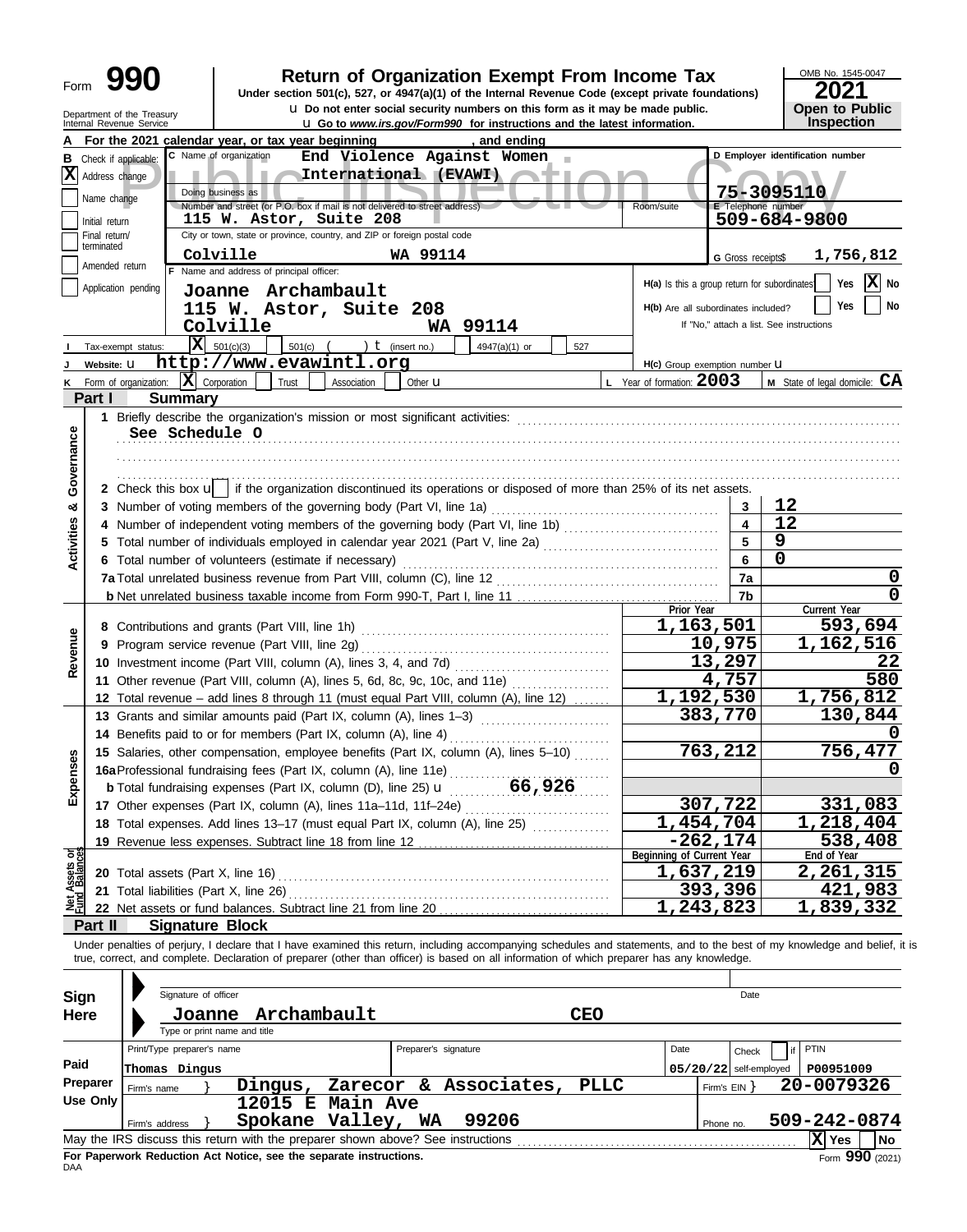|                  | Form 990 (2021) End Violence Against Women                                                                                                                                                                                                                                                                                                                                                                                                                                                                                                                                                                                                 |                       | 75-3095110  | Page 2                                                                                                                                                                                                                                                                                                                 |
|------------------|--------------------------------------------------------------------------------------------------------------------------------------------------------------------------------------------------------------------------------------------------------------------------------------------------------------------------------------------------------------------------------------------------------------------------------------------------------------------------------------------------------------------------------------------------------------------------------------------------------------------------------------------|-----------------------|-------------|------------------------------------------------------------------------------------------------------------------------------------------------------------------------------------------------------------------------------------------------------------------------------------------------------------------------|
| Part III         | <b>Statement of Program Service Accomplishments</b>                                                                                                                                                                                                                                                                                                                                                                                                                                                                                                                                                                                        |                       |             | $\boxed{\mathbf{X}}$                                                                                                                                                                                                                                                                                                   |
|                  | 1 Briefly describe the organization's mission:                                                                                                                                                                                                                                                                                                                                                                                                                                                                                                                                                                                             |                       |             |                                                                                                                                                                                                                                                                                                                        |
|                  | <u> UILAILA ILA QAAATIAA LIM</u><br>المستند الأمريكية المستقل المستقل المستقل المستقل المستقل المستقل المستقل المستقل المستقل المستقل المستقل المستقل المستقل المستقل المستقل المستقل المستقل المستقل المستقل المستقل المستقل المستقل المستقل المستقل المستقل الم                                                                                                                                                                                                                                                                                                                                                                          |                       |             |                                                                                                                                                                                                                                                                                                                        |
|                  | 2 Did the organization undertake any significant program services during the year which were not listed on the                                                                                                                                                                                                                                                                                                                                                                                                                                                                                                                             |                       |             | Yes $\overline{X}$ No                                                                                                                                                                                                                                                                                                  |
| 3<br>services?   | If "Yes," describe these new services on Schedule O.<br>Did the organization cease conducting, or make significant changes in how it conducts, any program                                                                                                                                                                                                                                                                                                                                                                                                                                                                                 |                       |             | Yes $\overline{X}$ No                                                                                                                                                                                                                                                                                                  |
|                  | If "Yes," describe these changes on Schedule O.                                                                                                                                                                                                                                                                                                                                                                                                                                                                                                                                                                                            |                       |             |                                                                                                                                                                                                                                                                                                                        |
|                  | 4 Describe the organization's program service accomplishments for each of its three largest program services, as measured by<br>expenses. Section 501(c)(3) and 501(c)(4) organizations are required to report the amount of grants and allocations to others,<br>the total expenses, and revenue, if any, for each program service reported.                                                                                                                                                                                                                                                                                              |                       |             |                                                                                                                                                                                                                                                                                                                        |
|                  | 42 (Code:  ) (Expenses \$  415,650 including grants of \$  130,844 ) (Revenue \$<br>In 2021, with grant funding from the US Department of Justice, Office on<br>Violence Against Women, EVAWI worked with several project partners to<br>develop the Sexual Assault Medical Forensic Examination: A Virtual<br>of the medical forensic exam for sexual assault victims, even preparing<br>professionals to testify in court. It is a valuable trauma-informed<br>training tool for health care professionals as well as law enforcement,<br>prosecutors, forensic scientists, emergency medical services, victim<br>advocates, and others. |                       |             | Practicum. This interactive training will provide instruction on each step                                                                                                                                                                                                                                             |
| <b>4b</b> (Code: |                                                                                                                                                                                                                                                                                                                                                                                                                                                                                                                                                                                                                                            |                       |             |                                                                                                                                                                                                                                                                                                                        |
|                  | EVAWI is America's leading Nonprofit Organization dedicated to improving<br>To advance our mission, EVAWI holds annual conferences supported by<br>prosecutors, health care professionals, academia and victim advocates to<br>improve the quality of response and investigation at every stage in the<br>process. In 2021, EVAWI held its first virtual conference with 1,936<br>by the continuing pandemic.                                                                                                                                                                                                                              |                       |             | criminal justice responses to sexual assault and other gender-based crimes.<br>registration fees, to educate multi-disciplinary teams of law enforcement,<br>professionals attending our first-ever virtual conference, logging a total<br>of 202,312 training hours, an amazing success given the uncertainty created |
|                  |                                                                                                                                                                                                                                                                                                                                                                                                                                                                                                                                                                                                                                            |                       |             |                                                                                                                                                                                                                                                                                                                        |
|                  | See Schedule O                                                                                                                                                                                                                                                                                                                                                                                                                                                                                                                                                                                                                             |                       |             |                                                                                                                                                                                                                                                                                                                        |
|                  |                                                                                                                                                                                                                                                                                                                                                                                                                                                                                                                                                                                                                                            |                       |             |                                                                                                                                                                                                                                                                                                                        |
|                  |                                                                                                                                                                                                                                                                                                                                                                                                                                                                                                                                                                                                                                            |                       |             |                                                                                                                                                                                                                                                                                                                        |
|                  |                                                                                                                                                                                                                                                                                                                                                                                                                                                                                                                                                                                                                                            |                       |             |                                                                                                                                                                                                                                                                                                                        |
|                  |                                                                                                                                                                                                                                                                                                                                                                                                                                                                                                                                                                                                                                            |                       |             |                                                                                                                                                                                                                                                                                                                        |
|                  |                                                                                                                                                                                                                                                                                                                                                                                                                                                                                                                                                                                                                                            |                       |             |                                                                                                                                                                                                                                                                                                                        |
|                  |                                                                                                                                                                                                                                                                                                                                                                                                                                                                                                                                                                                                                                            |                       |             |                                                                                                                                                                                                                                                                                                                        |
|                  |                                                                                                                                                                                                                                                                                                                                                                                                                                                                                                                                                                                                                                            |                       |             |                                                                                                                                                                                                                                                                                                                        |
|                  |                                                                                                                                                                                                                                                                                                                                                                                                                                                                                                                                                                                                                                            |                       |             |                                                                                                                                                                                                                                                                                                                        |
|                  |                                                                                                                                                                                                                                                                                                                                                                                                                                                                                                                                                                                                                                            |                       |             |                                                                                                                                                                                                                                                                                                                        |
|                  | 4d Other program services (Describe on Schedule O.)<br>165,486<br>(Expenses \$                                                                                                                                                                                                                                                                                                                                                                                                                                                                                                                                                             | including grants of\$ | (Revenue \$ | 3,583                                                                                                                                                                                                                                                                                                                  |
|                  | 4e Total program service expenses u                                                                                                                                                                                                                                                                                                                                                                                                                                                                                                                                                                                                        | 972,910               |             |                                                                                                                                                                                                                                                                                                                        |
| DAA              |                                                                                                                                                                                                                                                                                                                                                                                                                                                                                                                                                                                                                                            |                       |             | Form 990 (2021)                                                                                                                                                                                                                                                                                                        |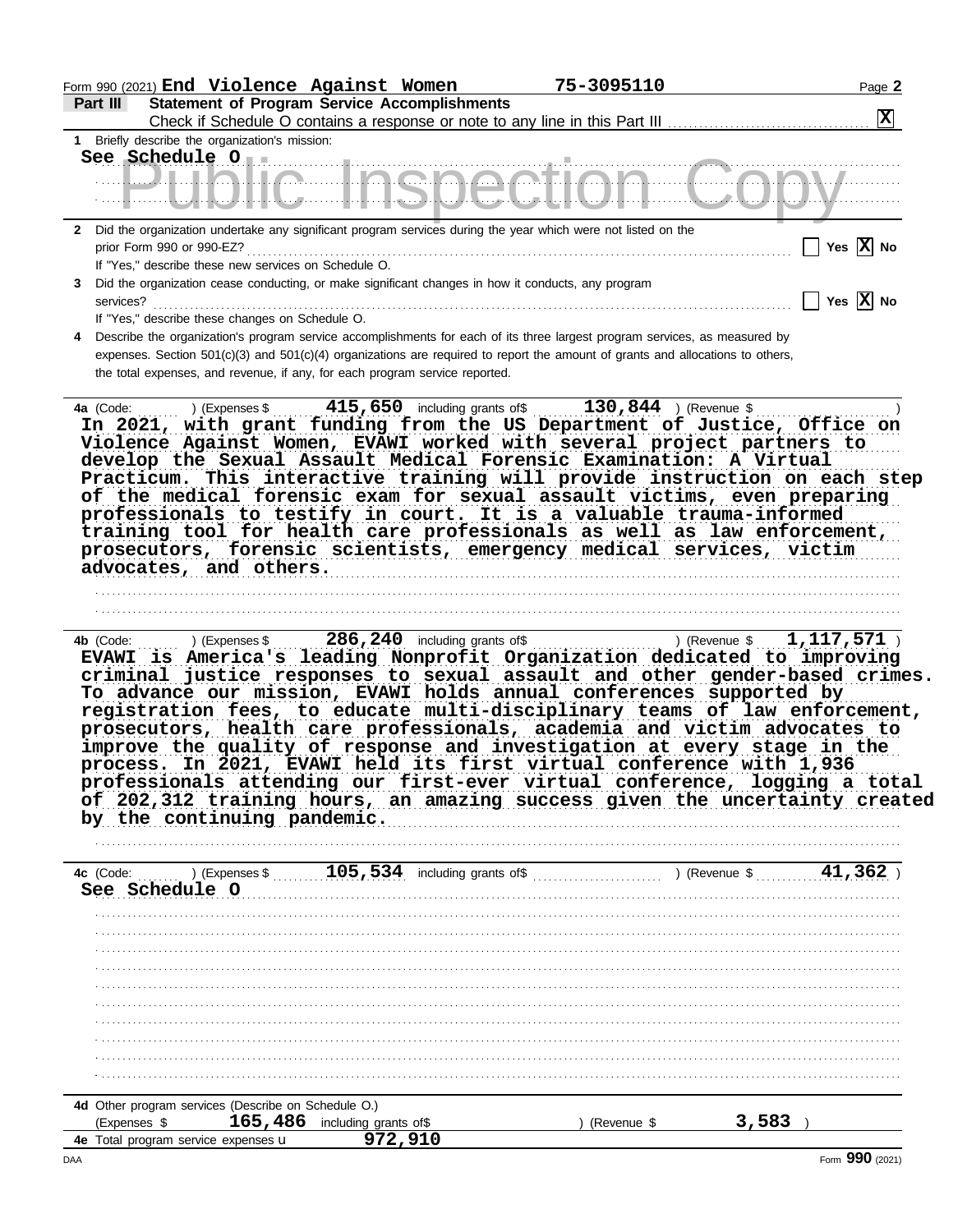**Part IV Checklist of Required Schedules** Form 990 (2021) Page **3 End Violence Against Women 75-3095110**

|                 |                                                                                                                                                                                         |                 | <b>Yes</b>   | No          |
|-----------------|-----------------------------------------------------------------------------------------------------------------------------------------------------------------------------------------|-----------------|--------------|-------------|
| 1               | Is the organization described in section $501(c)(3)$ or $4947(a)(1)$ (other than a private foundation)? If "Yes,"                                                                       |                 |              |             |
|                 |                                                                                                                                                                                         | 1               | X            |             |
| 2               | Is the organization required to complete Schedule B, Schedule of Contributors (see instructions)?                                                                                       | $\overline{2}$  | $\mathbf{X}$ |             |
| 3               | Did the organization engage in direct or indirect political campaign activities on behalf of or in opposition to<br>candidates for public office? If "Yes," complete Schedule C, Part I | $\mathbf{3}$    |              | X           |
| 4               | Section 501(c)(3) organizations. Did the organization engage in lobbying activities, or have a section 501(h)                                                                           |                 |              |             |
|                 | election in effect during the tax year? If "Yes," complete Schedule C, Part II                                                                                                          | 4               |              | X           |
| 5               | Is the organization a section $501(c)(4)$ , $501(c)(5)$ , or $501(c)(6)$ organization that receives membership dues,                                                                    |                 |              |             |
|                 | assessments, or similar amounts as defined in Rev. Proc. 98-19? If "Yes," complete Schedule C, Part III                                                                                 | 5               |              | X           |
| 6               | Did the organization maintain any donor advised funds or any similar funds or accounts for which donors                                                                                 |                 |              |             |
|                 | have the right to provide advice on the distribution or investment of amounts in such funds or accounts? If                                                                             |                 |              |             |
|                 | "Yes," complete Schedule D, Part I                                                                                                                                                      | 6               |              | X           |
| 7               | Did the organization receive or hold a conservation easement, including easements to preserve open space,                                                                               |                 |              |             |
|                 | the environment, historic land areas, or historic structures? If "Yes," complete Schedule D, Part II                                                                                    | 7               |              | X           |
| 8               | Did the organization maintain collections of works of art, historical treasures, or other similar assets? If "Yes,"                                                                     |                 |              |             |
|                 | complete Schedule D, Part III                                                                                                                                                           | 8               |              | X           |
| 9               | Did the organization report an amount in Part X, line 21, for escrow or custodial account liability, serve as a                                                                         |                 |              |             |
|                 | custodian for amounts not listed in Part X; or provide credit counseling, debt management, credit repair, or                                                                            |                 |              |             |
|                 | debt negotiation services? If "Yes," complete Schedule D, Part IV                                                                                                                       | 9               |              | X           |
| 10              | Did the organization, directly or through a related organization, hold assets in donor-restricted endowments                                                                            |                 |              |             |
|                 | or in quasi endowments? If "Yes," complete Schedule D, Part V                                                                                                                           | 10              |              | X           |
| 11              | If the organization's answer to any of the following questions is "Yes," then complete Schedule D, Parts VI,                                                                            |                 |              |             |
|                 | VII, VIII, IX, or X, as applicable.                                                                                                                                                     |                 |              |             |
| a               | Did the organization report an amount for land, buildings, and equipment in Part X, line 10? If "Yes,"                                                                                  |                 |              |             |
|                 | complete Schedule D, Part VI                                                                                                                                                            | 11a             |              | X           |
| b               | Did the organization report an amount for investments—other securities in Part X, line 12, that is 5% or more                                                                           | 11b             |              | X           |
| c               | Did the organization report an amount for investments—program related in Part X, line 13, that is 5% or more                                                                            |                 |              |             |
|                 |                                                                                                                                                                                         | 11c             |              | X           |
| d               | Did the organization report an amount for other assets in Part X, line 15, that is 5% or more of its total assets                                                                       |                 |              |             |
|                 | reported in Part X, line 16? If "Yes," complete Schedule D, Part IX                                                                                                                     | 11d             |              | X           |
|                 | Did the organization report an amount for other liabilities in Part X, line 25? If "Yes," complete Schedule D, Part X                                                                   | 11e             |              | $\mathbf X$ |
|                 | Did the organization's separate or consolidated financial statements for the tax year include a footnote that addresses                                                                 |                 |              |             |
|                 | the organization's liability for uncertain tax positions under FIN 48 (ASC 740)? If "Yes," complete Schedule D, Part X                                                                  | 11f             | X            |             |
|                 | 12a Did the organization obtain separate, independent audited financial statements for the tax year? If "Yes," complete                                                                 |                 |              |             |
|                 |                                                                                                                                                                                         | 12a             | Х            |             |
|                 | Was the organization included in consolidated, independent audited financial statements for the tax year? If                                                                            |                 |              |             |
|                 | "Yes," and if the organization answered "No" to line 12a, then completing Schedule D, Parts XI and XII is optional                                                                      | 12 <sub>b</sub> |              | X           |
| 13              |                                                                                                                                                                                         | 13              |              | X           |
| 14a             | Did the organization maintain an office, employees, or agents outside of the United States?                                                                                             | 14a             |              | X           |
| b               | Did the organization have aggregate revenues or expenses of more than \$10,000 from grantmaking,                                                                                        |                 |              |             |
|                 | fundraising, business, investment, and program service activities outside the United States, or aggregate                                                                               |                 |              |             |
|                 | foreign investments valued at \$100,000 or more? If "Yes," complete Schedule F, Parts I and IV                                                                                          | 14b             |              | X.          |
| 15              | Did the organization report on Part IX, column (A), line 3, more than \$5,000 of grants or other assistance to or                                                                       |                 |              |             |
|                 | for any foreign organization? If "Yes," complete Schedule F, Parts II and IV                                                                                                            | 15              |              | X           |
| 16              | Did the organization report on Part IX, column (A), line 3, more than \$5,000 of aggregate grants or other                                                                              |                 |              |             |
|                 | assistance to or for foreign individuals? If "Yes," complete Schedule F, Parts III and IV                                                                                               | 16              |              | X           |
| 17              | Did the organization report a total of more than \$15,000 of expenses for professional fundraising services on                                                                          |                 |              |             |
|                 |                                                                                                                                                                                         | 17              |              | X           |
| 18              | Did the organization report more than \$15,000 total of fundraising event gross income and contributions on                                                                             |                 |              |             |
|                 | Part VIII, lines 1c and 8a? If "Yes," complete Schedule G, Part II                                                                                                                      | 18              |              | X           |
| 19              | Did the organization report more than \$15,000 of gross income from gaming activities on Part VIII, line 9a?                                                                            |                 |              | x           |
|                 | Did the organization operate one or more hospital facilities? If "Yes," complete Schedule H                                                                                             | 19<br>20a       |              | X           |
| <b>20a</b><br>b |                                                                                                                                                                                         | 20 <sub>b</sub> |              |             |
| 21              | Did the organization report more than \$5,000 of grants or other assistance to any domestic organization or                                                                             |                 |              |             |
|                 |                                                                                                                                                                                         | 21              | X            |             |
|                 |                                                                                                                                                                                         |                 |              |             |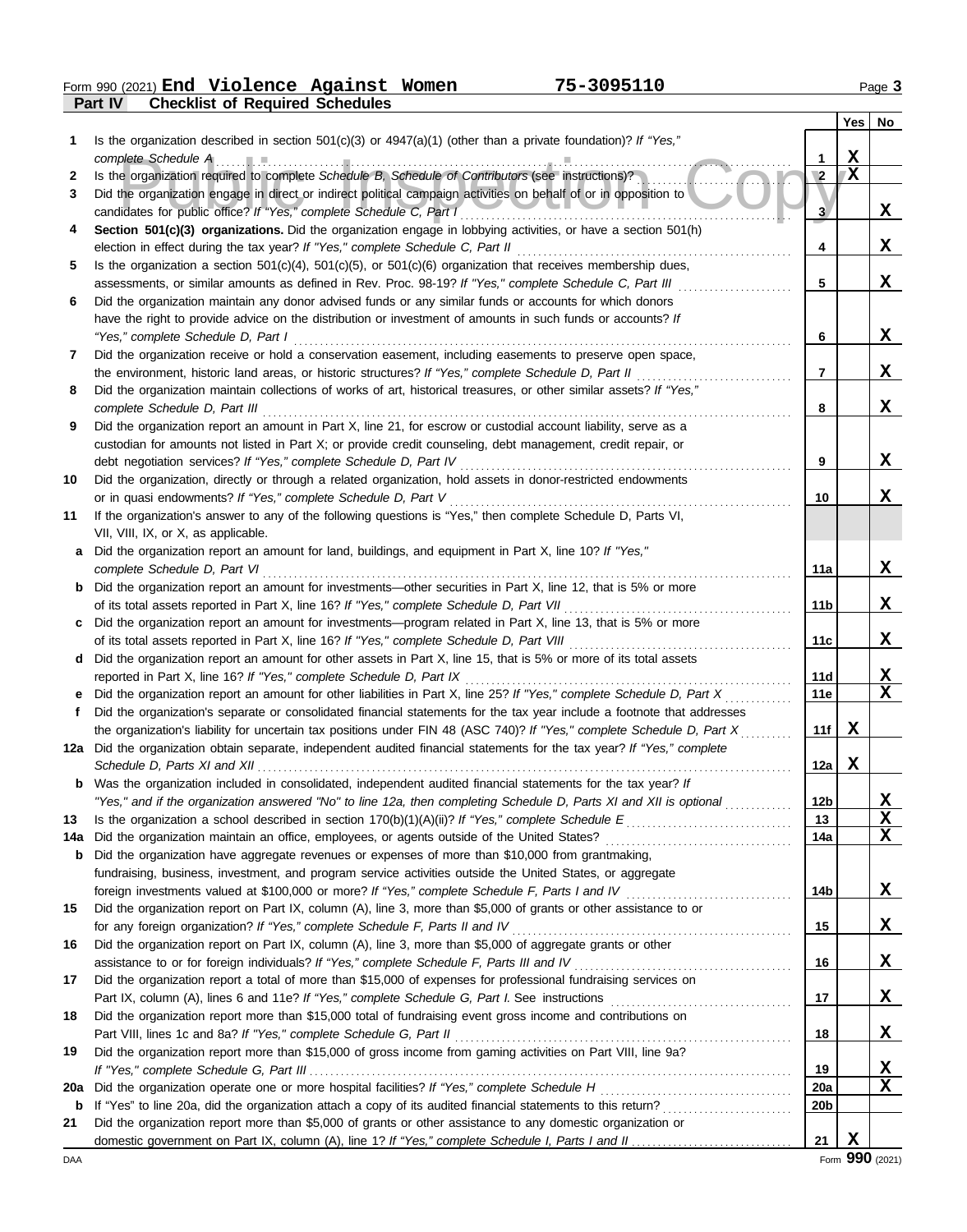Form 990 (2021) Page **4 Part IV Checklist of Required Schedules** *(continued)* **End Violence Against Women 75-3095110**

|     |                                                                                                                                                                                                                   |                 | Yes         | No              |
|-----|-------------------------------------------------------------------------------------------------------------------------------------------------------------------------------------------------------------------|-----------------|-------------|-----------------|
| 22  | Did the organization report more than \$5,000 of grants or other assistance to or for domestic individuals on                                                                                                     |                 |             |                 |
|     |                                                                                                                                                                                                                   | 22              |             | X               |
| 23  | Did the organization answer "Yes" to Part VII, Section A, line 3, 4, or 5 about compensation of the                                                                                                               |                 |             |                 |
|     | organization's current and former officers, directors, trustees, key employees, and highest compensated                                                                                                           | 23 <sub>2</sub> | $\mathbf x$ |                 |
|     | employees? If "Yes," complete Schedule J<br>24a Did the organization have a tax-exempt bond issue with an outstanding principal amount of more than                                                               |                 |             |                 |
|     | \$100,000 as of the last day of the year, that was issued after December 31, 2002? If "Yes," answer lines 24b                                                                                                     |                 |             |                 |
|     | through 24d and complete Schedule K. If "No," go to line 25a                                                                                                                                                      | 24a             |             | X               |
|     |                                                                                                                                                                                                                   | 24b             |             |                 |
| c   | Did the organization maintain an escrow account other than a refunding escrow at any time during the year                                                                                                         |                 |             |                 |
|     | to defease any tax-exempt bonds?                                                                                                                                                                                  | 24c             |             |                 |
|     | d Did the organization act as an "on behalf of" issuer for bonds outstanding at any time during the year?                                                                                                         | 24d             |             |                 |
|     | 25a Section 501(c)(3), 501(c)(4), and 501(c)(29) organizations. Did the organization engage in an excess benefit                                                                                                  |                 |             | X               |
| b   | transaction with a disqualified person during the year? If "Yes," complete Schedule L, Part I<br>Is the organization aware that it engaged in an excess benefit transaction with a disqualified person in a prior | 25a             |             |                 |
|     | year, and that the transaction has not been reported on any of the organization's prior Forms 990 or 990-EZ?                                                                                                      |                 |             |                 |
|     | If "Yes," complete Schedule L, Part I                                                                                                                                                                             | 25b             |             | X               |
| 26  | Did the organization report any amount on Part X, line 5 or 22, for receivables from or payables to any current                                                                                                   |                 |             |                 |
|     | or former officer, director, trustee, key employee, creator or founder, substantial contributor, or 35%                                                                                                           |                 |             |                 |
|     | controlled entity or family member of any of these persons? If "Yes," complete Schedule L, Part II                                                                                                                | 26              |             | X               |
| 27  | Did the organization provide a grant or other assistance to any current or former officer, director, trustee, key                                                                                                 |                 |             |                 |
|     | employee, creator or founder, substantial contributor or employee thereof, a grant selection committee                                                                                                            |                 |             |                 |
|     | member, or to a 35% controlled entity (including an employee thereof) or family member of any of these                                                                                                            |                 |             |                 |
| 28  | persons? If "Yes," complete Schedule L, Part III<br>Was the organization a party to a business transaction with one of the following parties (see the Schedule L,                                                 | 27              |             | X               |
|     | Part IV, instructions for applicable filing thresholds, conditions, and exceptions):                                                                                                                              |                 |             |                 |
| a   | A current or former officer, director, trustee, key employee, creator or founder, or substantial contributor? If                                                                                                  |                 |             |                 |
|     | "Yes," complete Schedule L, Part IV                                                                                                                                                                               | 28a             |             | X               |
| b   | A family member of any individual described in line 28a? If "Yes," complete Schedule L, Part IV                                                                                                                   | 28 <sub>b</sub> |             | $\mathbf X$     |
| c   | A 35% controlled entity of one or more individuals and/or organizations described in line 28a or 28b? If                                                                                                          |                 |             |                 |
|     | "Yes," complete Schedule L, Part IV                                                                                                                                                                               | 28c             |             | X               |
| 29  |                                                                                                                                                                                                                   | 29              |             | $\mathbf x$     |
| 30  | Did the organization receive contributions of art, historical treasures, or other similar assets, or qualified<br>conservation contributions? If "Yes," complete Schedule M                                       | 30              |             | X               |
| 31  | Did the organization liquidate, terminate, or dissolve and cease operations? If "Yes," complete Schedule N, Part I                                                                                                | 31              |             | $\mathbf x$     |
| 32  | Did the organization sell, exchange, dispose of, or transfer more than 25% of its net assets? If "Yes,"                                                                                                           |                 |             |                 |
|     | complete Schedule N, Part II                                                                                                                                                                                      | 32              |             | X,              |
| 33  | Did the organization own 100% of an entity disregarded as separate from the organization under Regulations                                                                                                        |                 |             |                 |
|     | sections 301.7701-2 and 301.7701-3? If "Yes," complete Schedule R, Part I                                                                                                                                         | 33              |             | X               |
| 34  | Was the organization related to any tax-exempt or taxable entity? If "Yes," complete Schedule R, Part II, III,                                                                                                    |                 |             |                 |
|     | or IV, and Part V, line 1                                                                                                                                                                                         | 34              |             | <u>x</u>        |
| 35a |                                                                                                                                                                                                                   | 35a             |             | $\mathbf x$     |
| b   | If "Yes" to line 35a, did the organization receive any payment from or engage in any transaction with a                                                                                                           | 35b             |             |                 |
| 36  | Section 501(c)(3) organizations. Did the organization make any transfers to an exempt non-charitable                                                                                                              |                 |             |                 |
|     | related organization? If "Yes," complete Schedule R, Part V, line 2                                                                                                                                               | 36              |             | X               |
| 37  | Did the organization conduct more than 5% of its activities through an entity that is not a related organization                                                                                                  |                 |             |                 |
|     | and that is treated as a partnership for federal income tax purposes? If "Yes," complete Schedule R, Part VI                                                                                                      | 37              |             | X               |
| 38  | Did the organization complete Schedule O and provide explanations on Schedule O for Part VI, lines 11b and                                                                                                        |                 |             |                 |
|     | 19? Note: All Form 990 filers are required to complete Schedule O.                                                                                                                                                | 38              | X           |                 |
|     | Statements Regarding Other IRS Filings and Tax Compliance<br>Part V                                                                                                                                               |                 |             |                 |
|     |                                                                                                                                                                                                                   |                 |             | Yes   No        |
| 1a  | 11<br>Enter the number reported in box 3 of Form 1096. Enter -0- if not applicable<br>1a                                                                                                                          |                 |             |                 |
| b   | $\mathbf 0$<br>1 <sub>b</sub><br>Enter the number of Forms W-2G included on line 1a. Enter -0- if not applicable                                                                                                  |                 |             |                 |
| c   | Did the organization comply with backup withholding rules for reportable payments to vendors and                                                                                                                  |                 |             |                 |
|     |                                                                                                                                                                                                                   | 1 <sub>c</sub>  | X           |                 |
| DAA |                                                                                                                                                                                                                   |                 |             | Form 990 (2021) |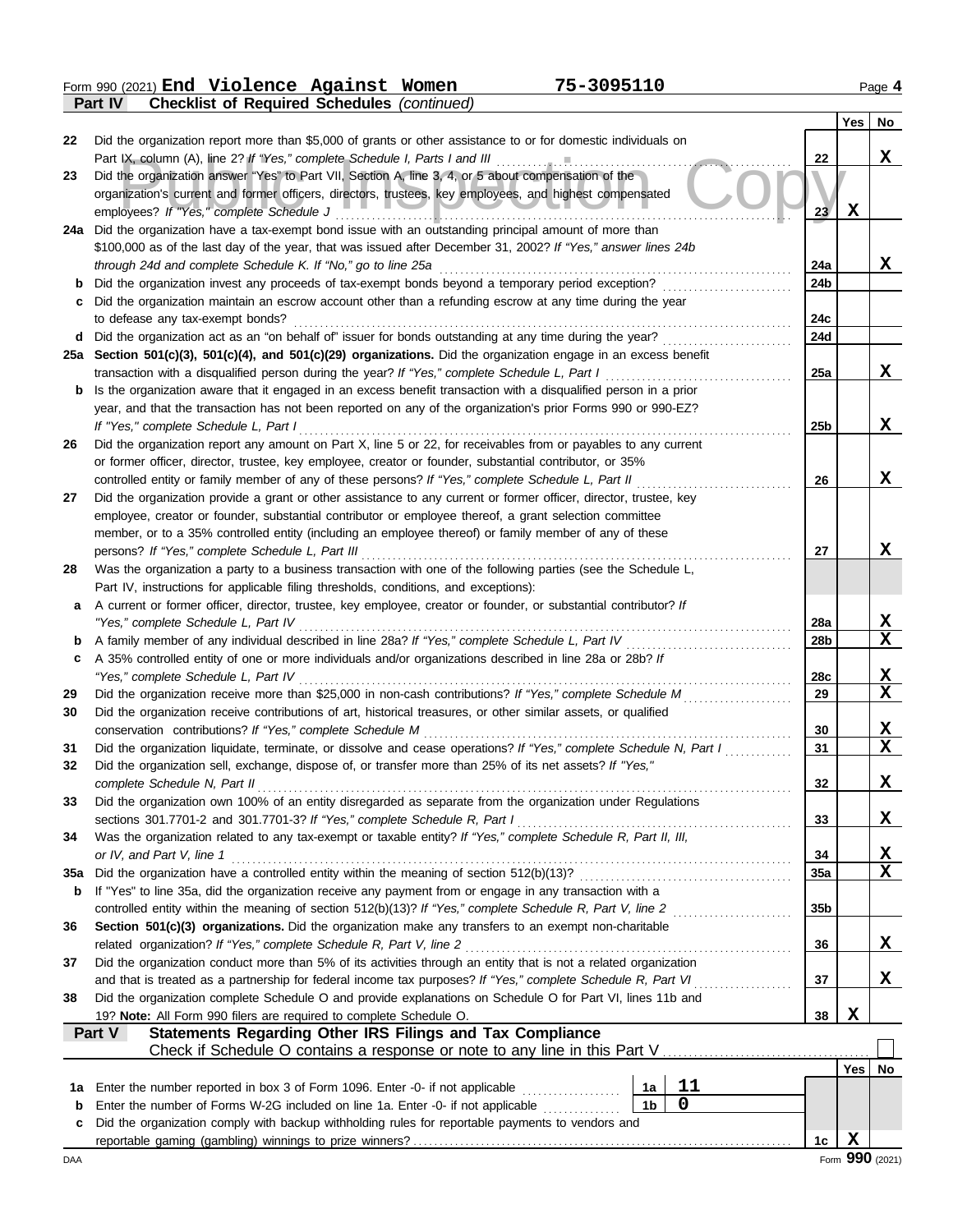|     | Form 990 (2021) End Violence Against Women<br>75-3095110                                                                           |                 |                |   | Page 5          |
|-----|------------------------------------------------------------------------------------------------------------------------------------|-----------------|----------------|---|-----------------|
|     | Statements Regarding Other IRS Filings and Tax Compliance (continued)<br><b>Part V</b>                                             |                 |                |   | Yes No          |
| 2a  | Enter the number of employees reported on Form W-3, Transmittal of Wage and Tax                                                    |                 |                |   |                 |
|     | Statements, filed for the calendar year ending with or within the year covered by this return                                      | 9<br>2a         |                |   |                 |
| b   | If at least one is reported on line 2a, did the organization file all required federal employment tax returns?                     |                 | 2 <sub>b</sub> | X |                 |
|     | Note: If the sum of lines 1a and 2a is greater than 250, you may be required to e-file. See instructions.                          |                 |                |   |                 |
| За  | Did the organization have unrelated business gross income of \$1,000 or more during the year?                                      |                 | 3a             |   | X               |
| b   | If "Yes," has it filed a Form 990-T for this year? If "No" to line 3b, provide an explanation on Schedule O                        |                 | 3 <sub>b</sub> |   |                 |
| 4a  | At any time during the calendar year, did the organization have an interest in, or a signature or other authority over,            |                 |                |   |                 |
|     | a financial account in a foreign country (such as a bank account, securities account, or other financial account)?                 |                 | 4a             |   | X               |
| b   | If "Yes," enter the name of the foreign country <b>u</b>                                                                           |                 |                |   |                 |
|     | See instructions for filing requirements for FinCEN Form 114, Report of Foreign Bank and Financial Accounts (FBAR).                |                 |                |   |                 |
| 5а  | Was the organization a party to a prohibited tax shelter transaction at any time during the tax year?                              |                 | 5a             |   | X               |
| b   | Did any taxable party notify the organization that it was or is a party to a prohibited tax shelter transaction?                   |                 | 5 <sub>b</sub> |   | X               |
| c   | If "Yes" to line 5a or 5b, did the organization file Form 8886-T?                                                                  |                 | 5c             |   |                 |
| 6a  | Does the organization have annual gross receipts that are normally greater than \$100,000, and did the                             |                 |                |   |                 |
|     | organization solicit any contributions that were not tax deductible as charitable contributions?                                   |                 | 6a             |   | X               |
| b   | If "Yes," did the organization include with every solicitation an express statement that such contributions or                     |                 |                |   |                 |
|     | gifts were not tax deductible?                                                                                                     |                 | 6b             |   |                 |
| 7   | Organizations that may receive deductible contributions under section 170(c).                                                      |                 |                |   |                 |
| a   | Did the organization receive a payment in excess of \$75 made partly as a contribution and partly for goods                        |                 |                |   |                 |
|     | and services provided to the payor?                                                                                                |                 | 7a             |   | X               |
| b   | If "Yes," did the organization notify the donor of the value of the goods or services provided?                                    |                 | 7b             |   |                 |
| c   | Did the organization sell, exchange, or otherwise dispose of tangible personal property for which it was                           |                 |                |   |                 |
|     | required to file Form 8282?                                                                                                        |                 | 7c             |   | X               |
| d   | If "Yes," indicate the number of Forms 8282 filed during the year                                                                  | 7d              |                |   |                 |
| е   | Did the organization receive any funds, directly or indirectly, to pay premiums on a personal benefit contract?                    |                 | 7e             |   | X               |
|     | Did the organization, during the year, pay premiums, directly or indirectly, on a personal benefit contract?                       |                 | 7f             |   | X               |
| g   | If the organization received a contribution of qualified intellectual property, did the organization file Form 8899 as required?   |                 | 7g             |   |                 |
| h   | If the organization received a contribution of cars, boats, airplanes, or other vehicles, did the organization file a Form 1098-C? |                 | 7h             |   |                 |
| 8   | Sponsoring organizations maintaining donor advised funds. Did a donor advised fund maintained by the                               |                 |                |   |                 |
|     |                                                                                                                                    |                 | 8              |   |                 |
| 9   | Sponsoring organizations maintaining donor advised funds.                                                                          |                 |                |   |                 |
| a   | Did the sponsoring organization make any taxable distributions under section 4966?                                                 |                 | 9a             |   |                 |
| b   | Did the sponsoring organization make a distribution to a donor, donor advisor, or related person?                                  |                 | 9b             |   |                 |
| 10  | Section 501(c)(7) organizations. Enter:                                                                                            |                 |                |   |                 |
| a   | Initiation fees and capital contributions included on Part VIII, line 12                                                           | 10a             |                |   |                 |
|     | Gross receipts, included on Form 990, Part VIII, line 12, for public use of club facilities                                        | 10 <sub>b</sub> |                |   |                 |
| 11  | Section 501(c)(12) organizations. Enter:                                                                                           |                 |                |   |                 |
| a   | Gross income from members or shareholders                                                                                          | 11a             |                |   |                 |
| b   | Gross income from other sources. (Do not net amounts due or paid to other sources                                                  |                 |                |   |                 |
|     | against amounts due or received from them.)                                                                                        | 11 <sub>b</sub> |                |   |                 |
| 12a | Section 4947(a)(1) non-exempt charitable trusts. Is the organization filing Form 990 in lieu of Form 1041?                         |                 | 12a            |   |                 |
| b   | If "Yes," enter the amount of tax-exempt interest received or accrued during the year                                              | 12 <sub>b</sub> |                |   |                 |
| 13  | Section 501(c)(29) qualified nonprofit health insurance issuers.                                                                   |                 |                |   |                 |
| а   | Is the organization licensed to issue qualified health plans in more than one state?                                               |                 | 13а            |   |                 |
|     | Note: See the instructions for additional information the organization must report on Schedule O.                                  |                 |                |   |                 |
| b   | Enter the amount of reserves the organization is required to maintain by the states in which                                       |                 |                |   |                 |
|     |                                                                                                                                    | 13 <sub>b</sub> |                |   |                 |
| c   | Enter the amount of reserves on hand                                                                                               | 13 <sub>c</sub> |                |   |                 |
| 14a | Did the organization receive any payments for indoor tanning services during the tax year?                                         |                 | 14a            |   | X               |
| b   | If "Yes," has it filed a Form 720 to report these payments? If "No," provide an explanation on Schedule O                          |                 | 14b            |   |                 |
| 15  | Is the organization subject to the section 4960 tax on payment(s) of more than \$1,000,000 in remuneration or                      |                 |                |   |                 |
|     | excess parachute payment(s) during the year?                                                                                       |                 | 15             |   | X               |
|     | If "Yes," see instructions and file Form 4720, Schedule N.                                                                         |                 |                |   |                 |
| 16  | Is the organization an educational institution subject to the section 4968 excise tax on net investment income?                    |                 | 16             |   | X               |
|     | If "Yes," complete Form 4720, Schedule O.                                                                                          |                 |                |   |                 |
| 17  | Section 501(c)(21) organizations. Did the trust, any disqualified person, or mine operator engage in                               |                 |                |   |                 |
|     |                                                                                                                                    |                 | 17             |   |                 |
|     | If "Yes," complete Form 6069.                                                                                                      |                 |                |   |                 |
| DAA |                                                                                                                                    |                 |                |   | Form 990 (2021) |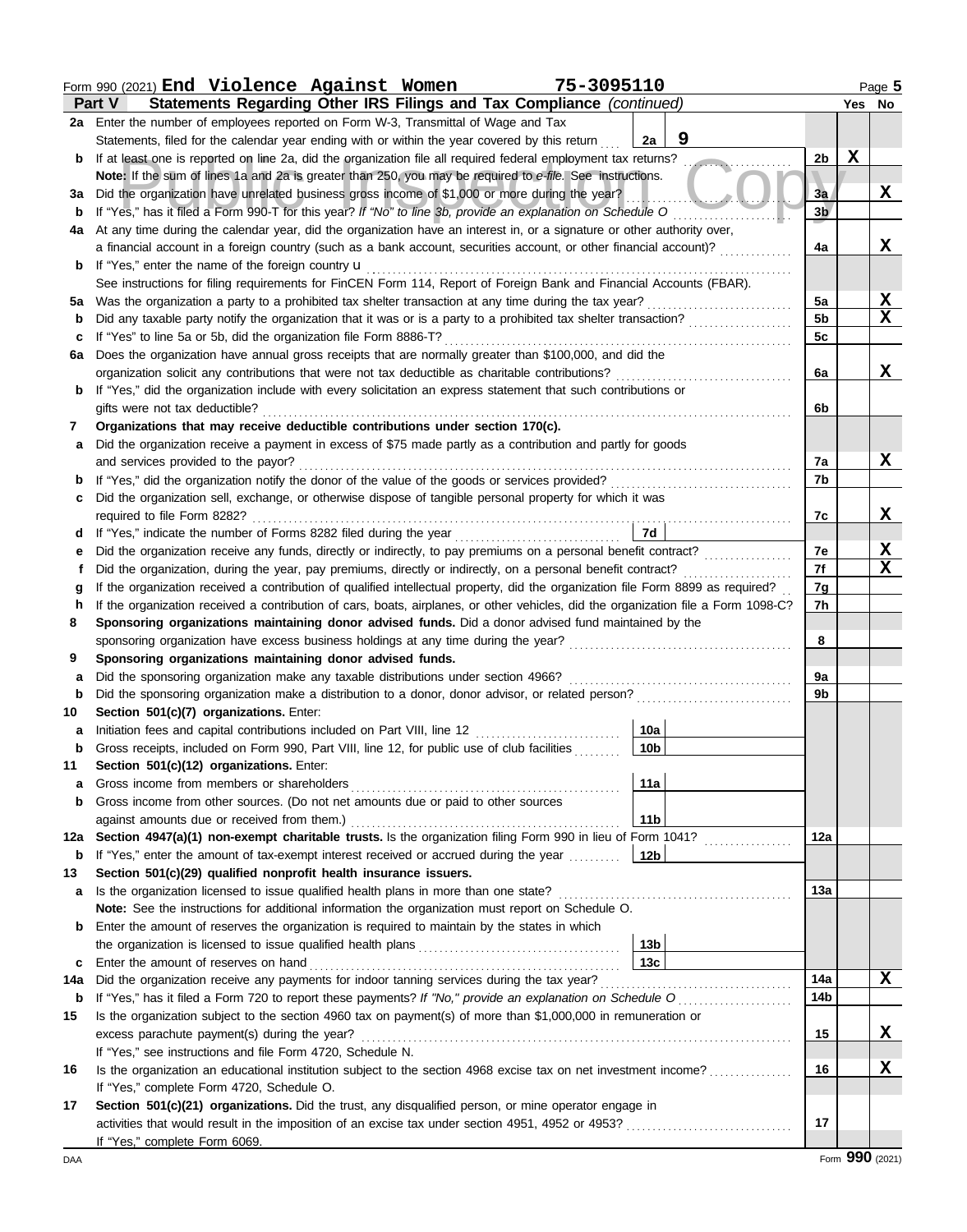|        | Form 990 (2021) End Violence Against Women<br>75-3095110                                                                                                                                         |                         |                  | Page 6                  |
|--------|--------------------------------------------------------------------------------------------------------------------------------------------------------------------------------------------------|-------------------------|------------------|-------------------------|
|        | Governance, Management, and Disclosure For each "Yes" response to lines 2 through 7b below, and for a "No"<br>Part VI                                                                            |                         |                  |                         |
|        | response to line 8a, 8b, or 10b below, describe the circumstances, processes, or changes on Schedule O. See instructions.                                                                        |                         |                  |                         |
|        |                                                                                                                                                                                                  |                         |                  | X                       |
|        | Section A. Governing Body and Management                                                                                                                                                         |                         |                  |                         |
|        |                                                                                                                                                                                                  |                         | Yes l            | No                      |
|        | 12<br>1a<br>1a Enter the number of voting members of the governing body at the end of the tax year<br>If there are material differences in voting rights among members of the governing body, or |                         |                  |                         |
|        | if the governing body delegated broad authority to an executive committee or similar                                                                                                             |                         |                  |                         |
|        | committee, explain on Schedule O.                                                                                                                                                                |                         |                  |                         |
| b      | 12<br>Enter the number of voting members included on line 1a, above, who are independent <i>manuforman</i><br>1 <sub>b</sub>                                                                     |                         |                  |                         |
| 2      | Did any officer, director, trustee, or key employee have a family relationship or a business relationship with                                                                                   |                         |                  |                         |
|        | any other officer, director, trustee, or key employee?                                                                                                                                           | $\mathbf{2}$            |                  | x                       |
| 3      | Did the organization delegate control over management duties customarily performed by or under the direct                                                                                        |                         |                  |                         |
|        | supervision of officers, directors, trustees, or key employees to a management company or other person?                                                                                          | 3                       |                  | X                       |
| 4      | Did the organization make any significant changes to its governing documents since the prior Form 990 was filed?                                                                                 | $\overline{\mathbf{4}}$ |                  | $\overline{\mathbf{x}}$ |
| 5      |                                                                                                                                                                                                  | 5                       |                  | $\mathbf X$             |
| 6      | Did the organization have members or stockholders?                                                                                                                                               | 6                       |                  | $\mathbf x$             |
| 7a     | Did the organization have members, stockholders, or other persons who had the power to elect or appoint                                                                                          |                         |                  |                         |
|        | one or more members of the governing body?                                                                                                                                                       | 7a                      |                  | X                       |
| b      | Are any governance decisions of the organization reserved to (or subject to approval by) members,                                                                                                |                         |                  |                         |
|        | stockholders, or persons other than the governing body?                                                                                                                                          | 7b                      |                  | X                       |
| 8      | Did the organization contemporaneously document the meetings held or written actions undertaken during the year by the following:                                                                |                         | x                |                         |
| a<br>b | The governing body?<br>Each committee with authority to act on behalf of the governing body?                                                                                                     | 8а<br>8b                | $\mathbf x$      |                         |
| 9      | Is there any officer, director, trustee, or key employee listed in Part VII, Section A, who cannot be reached at                                                                                 |                         |                  |                         |
|        |                                                                                                                                                                                                  | 9                       |                  | X                       |
|        | Section B. Policies (This Section B requests information about policies not required by the Internal Revenue Code.)                                                                              |                         |                  |                         |
|        |                                                                                                                                                                                                  |                         | Yes <sub>1</sub> | No                      |
|        |                                                                                                                                                                                                  | 10a                     |                  | X                       |
| b      | If "Yes," did the organization have written policies and procedures governing the activities of such chapters,                                                                                   |                         |                  |                         |
|        | affiliates, and branches to ensure their operations are consistent with the organization's exempt purposes?                                                                                      | 10 <sub>b</sub>         |                  |                         |
|        | 11a Has the organization provided a complete copy of this Form 990 to all members of its governing body before filing the form?                                                                  | 11a                     | $\mathbf X$      |                         |
| b      | Describe on Schedule O the process, if any, used by the organization to review this Form 990.                                                                                                    |                         |                  |                         |
| 12a    |                                                                                                                                                                                                  | 12a                     | X                |                         |
| b      | Were officers, directors, or trustees, and key employees required to disclose annually interests that could give rise to conflicts?                                                              | 12 <sub>b</sub>         | $\mathbf X$      |                         |
| с      | Did the organization regularly and consistently monitor and enforce compliance with the policy? If "Yes,"                                                                                        |                         |                  |                         |
|        | describe on Schedule O how this was done                                                                                                                                                         | 12c                     | X,               |                         |
| 13     | Did the organization have a written whistleblower policy?                                                                                                                                        | 13                      | X                |                         |
| 14     |                                                                                                                                                                                                  | 14                      | X                |                         |
| 15     | Did the process for determining compensation of the following persons include a review and approval by                                                                                           |                         |                  |                         |
|        | independent persons, comparability data, and contemporaneous substantiation of the deliberation and decision?                                                                                    |                         |                  |                         |
| a      |                                                                                                                                                                                                  | 15a                     | X                |                         |
| b      | Other officers or key employees of the organization<br>If "Yes" to line 15a or 15b, describe the process on Schedule O. See instructions.                                                        | 15b                     | X                |                         |
|        | 16a Did the organization invest in, contribute assets to, or participate in a joint venture or similar arrangement                                                                               |                         |                  |                         |
|        | with a taxable entity during the year?                                                                                                                                                           | 16a                     |                  | X                       |
|        | If "Yes," did the organization follow a written policy or procedure requiring the organization to evaluate its                                                                                   |                         |                  |                         |
|        | participation in joint venture arrangements under applicable federal tax law, and take steps to safeguard the                                                                                    |                         |                  |                         |
|        |                                                                                                                                                                                                  | 16b                     |                  |                         |
|        | <b>Section C. Disclosure</b>                                                                                                                                                                     |                         |                  |                         |
| 17     | List the states with which a copy of this Form 990 is required to be filed $\mathbf{u}$ CA                                                                                                       |                         |                  |                         |
| 18     | Section 6104 requires an organization to make its Forms 1023 (1024 or 1024-A, if applicable), 990, and 990-T (section 501(c)                                                                     |                         |                  |                         |
|        | (3)s only) available for public inspection. Indicate how you made these available. Check all that apply.                                                                                         |                         |                  |                         |
|        | X Own website<br>$\vert$ Another's website $\vert X \vert$ Upon request<br>Other (explain on Schedule O)                                                                                         |                         |                  |                         |
| 19     | Describe on Schedule O whether (and if so, how) the organization made its governing documents, conflict of interest policy, and                                                                  |                         |                  |                         |
|        | financial statements available to the public during the tax year.                                                                                                                                |                         |                  |                         |
| 20     | State the name, address, and telephone number of the person who possesses the organization's books and records u                                                                                 |                         |                  |                         |
|        | Joanne Archambault<br>115 W. Astor, Suite 208                                                                                                                                                    |                         |                  |                         |

**Colville WA 99114 509-684-9800**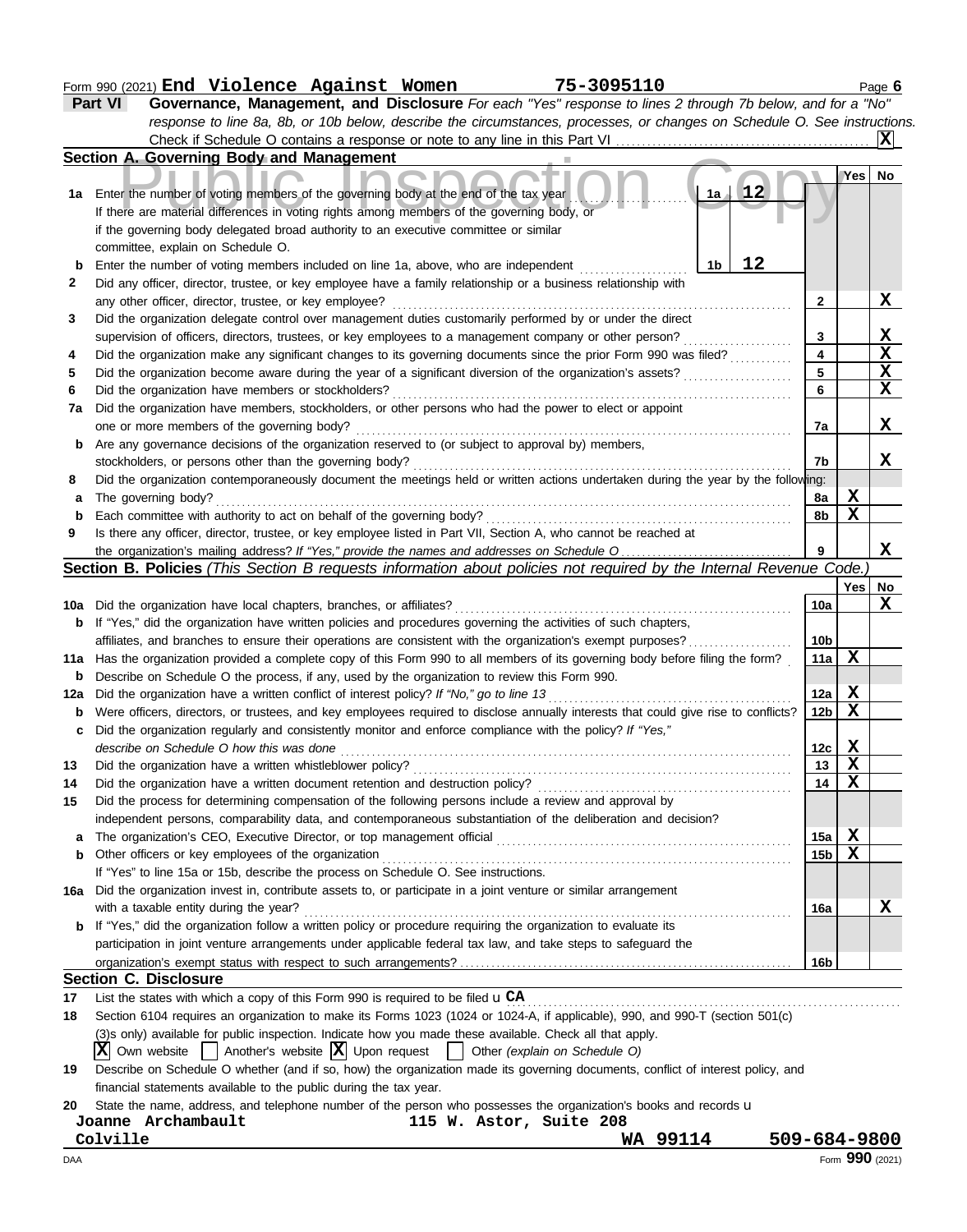**Independent Contractors Part VII Compensation of Officers, Directors, Trustees, Key Employees, Highest Compensated Employees, and**

| Check if Schedule O contains a response or note to any line in this Part VII                                                                                                                                                                                                                                                      |                                                                                         |                                      |                         |                                                                                                                    |              |                                           |  |                                               |                                                   |                                                                       |             |  |
|-----------------------------------------------------------------------------------------------------------------------------------------------------------------------------------------------------------------------------------------------------------------------------------------------------------------------------------|-----------------------------------------------------------------------------------------|--------------------------------------|-------------------------|--------------------------------------------------------------------------------------------------------------------|--------------|-------------------------------------------|--|-----------------------------------------------|---------------------------------------------------|-----------------------------------------------------------------------|-------------|--|
| Section A. Officers, Directors, Trustees, Key Employees, and Highest Compensated Employees                                                                                                                                                                                                                                        |                                                                                         |                                      |                         |                                                                                                                    |              |                                           |  |                                               |                                                   |                                                                       |             |  |
| 1a Complete this table for all persons required to be listed. Report compensation for the calendar year ending with or within the<br>organization's tax year.                                                                                                                                                                     |                                                                                         |                                      |                         |                                                                                                                    |              |                                           |  |                                               |                                                   |                                                                       |             |  |
| • List all of the organization's current officers, directors, trustees (whether individuals or organizations), regardless of amount of<br>compensation. Enter -0- in columns (D), (E), and (F) if no compensation was paid.                                                                                                       |                                                                                         |                                      |                         |                                                                                                                    |              |                                           |  |                                               |                                                   |                                                                       |             |  |
| • List all of the organization's current key employees, if any. See instructions for definition of "key employee."                                                                                                                                                                                                                |                                                                                         |                                      |                         |                                                                                                                    |              |                                           |  |                                               |                                                   |                                                                       |             |  |
| • List the organization's five current highest compensated employees (other than an officer, director, trustee, or key employee)<br>who received reportable compensation (box 5 of Form W-2, Form 1099-MISC, and/or box 1 of Form 1099-NEC) of more than<br>\$100,000 from the organization and any related organizations.        |                                                                                         |                                      |                         |                                                                                                                    |              |                                           |  |                                               |                                                   |                                                                       |             |  |
| • List all of the organization's former officers, key employees, and highest compensated employees who received more than<br>\$100,000 of reportable compensation from the organization and any related organizations.                                                                                                            |                                                                                         |                                      |                         |                                                                                                                    |              |                                           |  |                                               |                                                   |                                                                       |             |  |
| • List all of the organization's former directors or trustees that received, in the capacity as a former director or trustee of the<br>organization, more than \$10,000 of reportable compensation from the organization and any related organizations.<br>See the instructions for the order in which to list the persons above. |                                                                                         |                                      |                         |                                                                                                                    |              |                                           |  |                                               |                                                   |                                                                       |             |  |
| Check this box if neither the organization nor any related organization compensated any current officer, director, or trustee.                                                                                                                                                                                                    |                                                                                         |                                      |                         |                                                                                                                    |              |                                           |  |                                               |                                                   |                                                                       |             |  |
| (A)<br>(B)<br>Name and title<br>Average<br>hours                                                                                                                                                                                                                                                                                  |                                                                                         |                                      |                         | (C)<br>Position<br>(do not check more than one<br>box, unless person is both an<br>officer and a director/trustee) |              |                                           |  | (D)<br>Reportable<br>compensation<br>from the | (E)<br>Reportable<br>compensation<br>from related | (F)<br>Estimated amount<br>of other                                   |             |  |
|                                                                                                                                                                                                                                                                                                                                   | per week<br>(list any<br>hours for<br>related<br>organizations<br>below<br>dotted line) | Individual<br>or director<br>trustee | nstitutional<br>trustee | Officer                                                                                                            | Key employee | Highest compensated<br>employee<br>Former |  | organization (W-2/<br>1099-MISC/<br>1099-NEC) | organizations (W-2/<br>1099-MISC/<br>1099-NEC)    | compensation<br>from the<br>organization and<br>related organizations |             |  |
| (1) Ann Burdges                                                                                                                                                                                                                                                                                                                   |                                                                                         |                                      |                         |                                                                                                                    |              |                                           |  |                                               |                                                   |                                                                       |             |  |
|                                                                                                                                                                                                                                                                                                                                   | 4.40                                                                                    |                                      |                         |                                                                                                                    |              |                                           |  |                                               |                                                   |                                                                       |             |  |
| President                                                                                                                                                                                                                                                                                                                         | 0.00                                                                                    | $\mathbf X$                          |                         | $\mathbf x$                                                                                                        |              |                                           |  | 0                                             | 0                                                 |                                                                       | $\mathbf 0$ |  |
| (2) Aurelia Sands                                                                                                                                                                                                                                                                                                                 | Belle                                                                                   |                                      |                         |                                                                                                                    |              |                                           |  |                                               |                                                   |                                                                       |             |  |
|                                                                                                                                                                                                                                                                                                                                   | 1.90                                                                                    |                                      |                         |                                                                                                                    |              |                                           |  |                                               |                                                   |                                                                       |             |  |
| Vice President                                                                                                                                                                                                                                                                                                                    | 0.00                                                                                    | $\mathbf x$                          |                         | $\mathbf x$                                                                                                        |              |                                           |  | 0                                             | 0                                                 |                                                                       | 0           |  |
| (3) Catherine Johnson                                                                                                                                                                                                                                                                                                             |                                                                                         |                                      |                         |                                                                                                                    |              |                                           |  |                                               |                                                   |                                                                       |             |  |
|                                                                                                                                                                                                                                                                                                                                   | 1.20                                                                                    |                                      |                         |                                                                                                                    |              |                                           |  |                                               |                                                   |                                                                       |             |  |
| Secretary                                                                                                                                                                                                                                                                                                                         | 0.00                                                                                    | X                                    |                         | X                                                                                                                  |              |                                           |  | 0                                             | 0                                                 |                                                                       | $\mathbf 0$ |  |
| (4) Stacey Mitchell                                                                                                                                                                                                                                                                                                               |                                                                                         |                                      |                         |                                                                                                                    |              |                                           |  |                                               |                                                   |                                                                       |             |  |
|                                                                                                                                                                                                                                                                                                                                   | 1.60                                                                                    |                                      |                         |                                                                                                                    |              |                                           |  |                                               |                                                   |                                                                       |             |  |
| Treasurer                                                                                                                                                                                                                                                                                                                         | 0.00                                                                                    | $\mathbf x$                          |                         | $\mathbf x$                                                                                                        |              |                                           |  | 0                                             | 0                                                 |                                                                       | $\mathbf 0$ |  |
| (5) Diana Faugno                                                                                                                                                                                                                                                                                                                  |                                                                                         |                                      |                         |                                                                                                                    |              |                                           |  |                                               |                                                   |                                                                       |             |  |
|                                                                                                                                                                                                                                                                                                                                   | 3.20                                                                                    |                                      |                         |                                                                                                                    |              |                                           |  |                                               |                                                   |                                                                       |             |  |
| Director                                                                                                                                                                                                                                                                                                                          | 0.00                                                                                    | $\mathbf x$                          |                         |                                                                                                                    |              |                                           |  | 0                                             | 0                                                 |                                                                       | $\mathbf 0$ |  |
| (6) Varsha N                                                                                                                                                                                                                                                                                                                      |                                                                                         |                                      |                         |                                                                                                                    |              |                                           |  |                                               |                                                   |                                                                       |             |  |

|                         | 2. J V |             |   |   |                                   |
|-------------------------|--------|-------------|---|---|-----------------------------------|
| Director                | 0.00   | $\mathbf X$ | 0 | 0 | 0                                 |
| (7) Elizabeth Donegan   |        |             |   |   |                                   |
|                         | 1.20   |             |   |   |                                   |
| Director                | 0.00   | Х           | 0 | 0 | 0                                 |
| (8) Pete Lewis          |        |             |   |   |                                   |
|                         | 1.10   |             |   |   |                                   |
| Director                | 0.00   | X           | 0 | 0 | 0                                 |
| $(9)$ Richard Mankewich |        |             |   |   |                                   |
|                         | 2.20   |             |   |   |                                   |
| Director                | 0.00   | $\mathbf x$ | 0 | 0 | 0                                 |
| (10) Jenny LaCoss       |        |             |   |   |                                   |
|                         | 0.70   |             |   |   |                                   |
| Director                | 0.00   | $\mathbf x$ | 0 | 0 | 0                                 |
| (11) Craig Swaisgood    |        |             |   |   |                                   |
|                         | 0.40   |             |   |   |                                   |
| Director                | 0.00   | x           | 0 | 0 | $\Omega$                          |
|                         |        |             |   |   | $\overline{a}$ 000 $\overline{a}$ |

**2.00**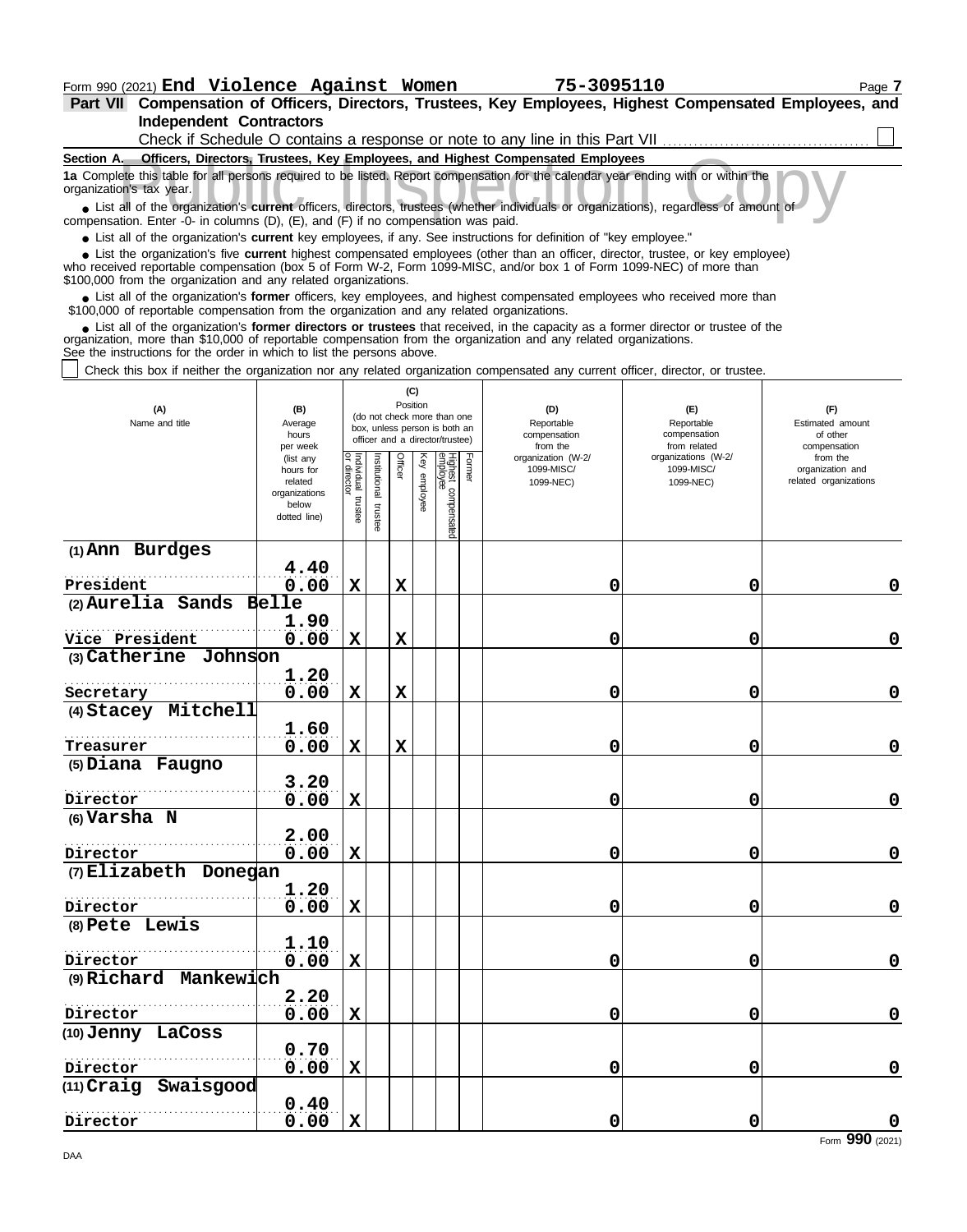|  | Form 990 (2021) End Violence Against Women |  | 75-3095110 | $P$ aqe <b>b</b> |
|--|--------------------------------------------|--|------------|------------------|
|  |                                            |  |            |                  |

| Part VII                                                                                                                                                      |                                                    |                                                                                                  |                                   |                          |         |              |                                |        |                                                                                                                                                                                                                                                                                                                               | Section A. Officers, Directors, Trustees, Key Employees, and Highest Compensated Employees (continued)                           |                                                                                   |
|---------------------------------------------------------------------------------------------------------------------------------------------------------------|----------------------------------------------------|--------------------------------------------------------------------------------------------------|-----------------------------------|--------------------------|---------|--------------|--------------------------------|--------|-------------------------------------------------------------------------------------------------------------------------------------------------------------------------------------------------------------------------------------------------------------------------------------------------------------------------------|----------------------------------------------------------------------------------------------------------------------------------|-----------------------------------------------------------------------------------|
| (C)<br>Position<br>(A)<br>(B)<br>(do not check more than one<br>Name and title<br>Average<br>box, unless person is both an<br>officer and a director/trustee) |                                                    |                                                                                                  |                                   |                          |         |              |                                |        | (D)<br>Reportable                                                                                                                                                                                                                                                                                                             | (E)<br>Reportable                                                                                                                | (F)<br>Estimated amount                                                           |
|                                                                                                                                                               |                                                    | hours<br>per week<br>(list any<br>hours for<br>related<br>organizations<br>below<br>dotted line) | Individual trustee<br>or director | Institutional<br>trustee | Officer | Key employee | Highest compensate<br>employee | Former | compensation<br>from the<br>organization (W-2/<br>1099-MISC/<br>1099-NEC)                                                                                                                                                                                                                                                     | compensation<br>from related<br>organizations (W-2/<br>1099-MISC/<br>1099-NEC)                                                   | of other<br>compensation<br>from the<br>organization and<br>related organizations |
| (12)<br>Director                                                                                                                                              | Carol Olson                                        | 0.70<br>0.00                                                                                     | $\mathbf X$                       |                          |         |              |                                |        | 0                                                                                                                                                                                                                                                                                                                             | 0                                                                                                                                | $\mathbf 0$                                                                       |
| (13)<br>Director                                                                                                                                              | Samantha Gwinn                                     | 0.50<br>0.00                                                                                     | $\mathbf X$                       |                          |         |              |                                |        | 0                                                                                                                                                                                                                                                                                                                             | 0                                                                                                                                | $\mathbf 0$                                                                       |
| (14)<br><b>CEO</b>                                                                                                                                            | Joanne Archambault                                 | 40.00<br>0.00                                                                                    |                                   |                          | X       |              |                                |        | 154,960                                                                                                                                                                                                                                                                                                                       | 0                                                                                                                                | 6,198                                                                             |
| (15)                                                                                                                                                          | Kimberly Lonsway<br>Research Director              | 40.00<br>0.00                                                                                    |                                   |                          |         |              | X                              |        | 124,960                                                                                                                                                                                                                                                                                                                       | 0                                                                                                                                | 4,768                                                                             |
|                                                                                                                                                               |                                                    |                                                                                                  |                                   |                          |         |              |                                |        |                                                                                                                                                                                                                                                                                                                               |                                                                                                                                  |                                                                                   |
|                                                                                                                                                               |                                                    |                                                                                                  |                                   |                          |         |              |                                |        |                                                                                                                                                                                                                                                                                                                               |                                                                                                                                  |                                                                                   |
|                                                                                                                                                               |                                                    |                                                                                                  |                                   |                          |         |              |                                |        |                                                                                                                                                                                                                                                                                                                               |                                                                                                                                  |                                                                                   |
|                                                                                                                                                               |                                                    |                                                                                                  |                                   |                          |         |              |                                |        |                                                                                                                                                                                                                                                                                                                               |                                                                                                                                  |                                                                                   |
|                                                                                                                                                               |                                                    |                                                                                                  |                                   |                          |         |              |                                | u      | 279,920                                                                                                                                                                                                                                                                                                                       |                                                                                                                                  | 10,966                                                                            |
|                                                                                                                                                               |                                                    |                                                                                                  |                                   |                          |         |              |                                |        | 279,920                                                                                                                                                                                                                                                                                                                       |                                                                                                                                  | 10,966                                                                            |
|                                                                                                                                                               |                                                    |                                                                                                  |                                   |                          |         |              |                                |        | Total number of individuals (including but not limited to those listed above) who received more than \$100,000 of                                                                                                                                                                                                             |                                                                                                                                  |                                                                                   |
|                                                                                                                                                               | reportable compensation from the organization $u2$ |                                                                                                  |                                   |                          |         |              |                                |        |                                                                                                                                                                                                                                                                                                                               |                                                                                                                                  |                                                                                   |
| 3<br>4                                                                                                                                                        |                                                    |                                                                                                  |                                   |                          |         |              |                                |        | Did the organization list any former officer, director, trustee, key employee, or highest compensated<br>For any individual listed on line 1a, is the sum of reportable compensation and other compensation from the<br>organization and related organizations greater than \$150,000? If "Yes," complete Schedule J for such |                                                                                                                                  | No<br>Yes<br>X<br>3<br>X<br>4                                                     |
| 5                                                                                                                                                             |                                                    |                                                                                                  |                                   |                          |         |              |                                |        | Did any person listed on line 1a receive or accrue compensation from any unrelated organization or individual                                                                                                                                                                                                                 |                                                                                                                                  | X<br>5                                                                            |
|                                                                                                                                                               | Section B. Independent Contractors                 |                                                                                                  |                                   |                          |         |              |                                |        |                                                                                                                                                                                                                                                                                                                               |                                                                                                                                  |                                                                                   |
| 1                                                                                                                                                             |                                                    |                                                                                                  |                                   |                          |         |              |                                |        | Complete this table for your five highest compensated independent contractors that received more than \$100,000 of                                                                                                                                                                                                            | compensation from the organization. Report compensation for the calendar year ending with or within the organization's tax year. |                                                                                   |
|                                                                                                                                                               |                                                    | (A)<br>Name and business address                                                                 |                                   |                          |         |              |                                |        |                                                                                                                                                                                                                                                                                                                               | (B)<br>Description of services                                                                                                   | (C)<br>Compensation                                                               |
|                                                                                                                                                               |                                                    |                                                                                                  |                                   |                          |         |              |                                |        |                                                                                                                                                                                                                                                                                                                               |                                                                                                                                  |                                                                                   |
|                                                                                                                                                               |                                                    |                                                                                                  |                                   |                          |         |              |                                |        |                                                                                                                                                                                                                                                                                                                               |                                                                                                                                  |                                                                                   |
|                                                                                                                                                               |                                                    |                                                                                                  |                                   |                          |         |              |                                |        |                                                                                                                                                                                                                                                                                                                               |                                                                                                                                  |                                                                                   |
|                                                                                                                                                               |                                                    |                                                                                                  |                                   |                          |         |              |                                |        |                                                                                                                                                                                                                                                                                                                               |                                                                                                                                  |                                                                                   |
|                                                                                                                                                               |                                                    |                                                                                                  |                                   |                          |         |              |                                |        |                                                                                                                                                                                                                                                                                                                               |                                                                                                                                  |                                                                                   |

**2** Total number of independent contractors (including but not limited to those listed above) who received more than \$100,000 of compensation from the organization u

**0**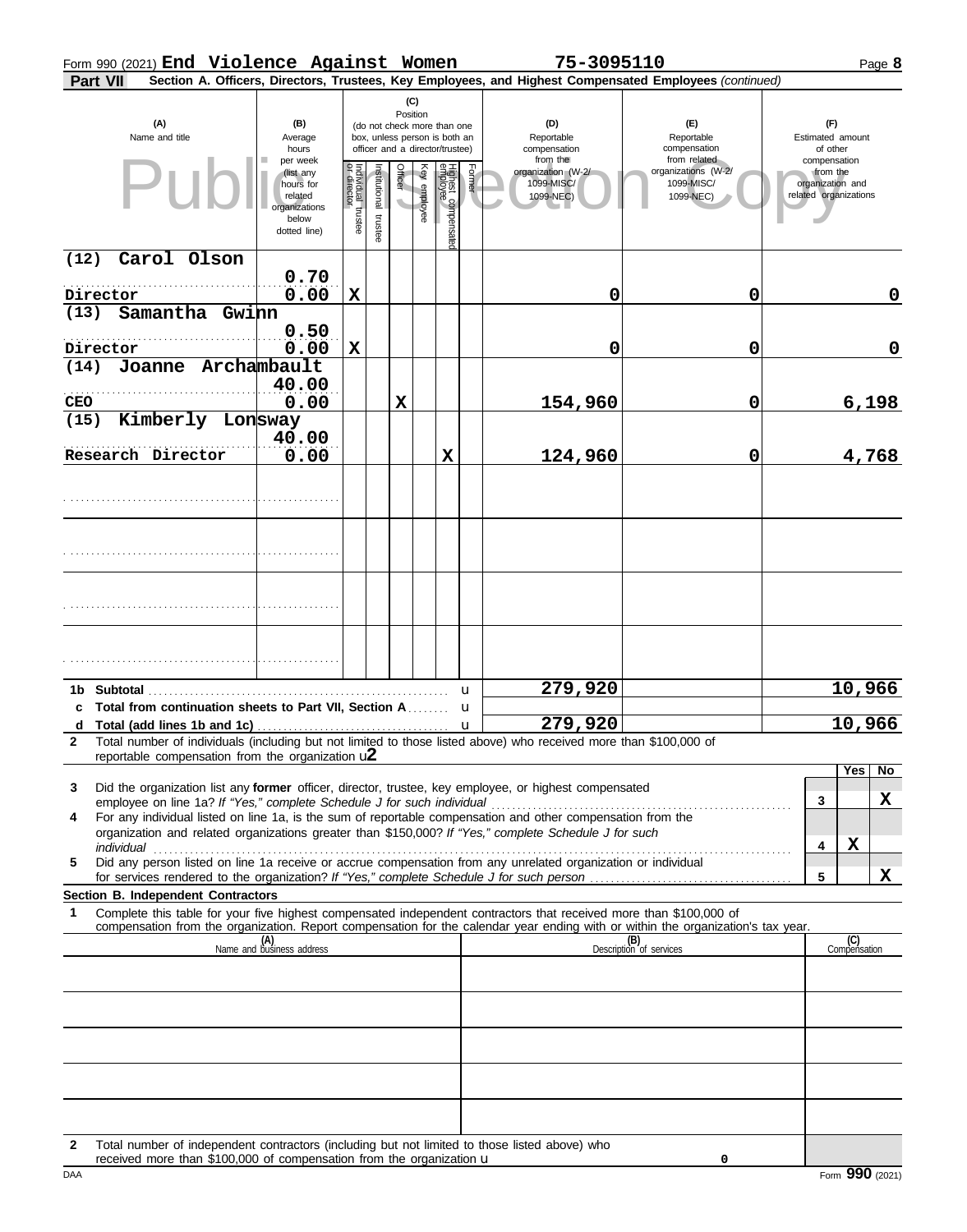|                                         | Part VIII | <b>Statement of Revenue</b><br>Check if Schedule O contains a response or note to any line in this Part VIII |                 |        |                      |                      |                                              |                                      |                                           |
|-----------------------------------------|-----------|--------------------------------------------------------------------------------------------------------------|-----------------|--------|----------------------|----------------------|----------------------------------------------|--------------------------------------|-------------------------------------------|
|                                         |           |                                                                                                              |                 |        |                      | (A)<br>Total revenue | (B)<br>Related or exempt<br>function revenue | (C)<br>Unrelated<br>business revenue | (D)<br>Revenue excluded<br>from tax under |
|                                         |           |                                                                                                              |                 |        |                      |                      |                                              |                                      | sections 512-514                          |
| Gifts, Grants<br>illar Amounts          |           | 1a Federated campaigns                                                                                       |                 | 11,220 |                      |                      |                                              |                                      |                                           |
|                                         |           | <b>b</b> Membership dues<br>.                                                                                | 1 <sub>b</sub>  |        |                      |                      |                                              |                                      |                                           |
|                                         |           | c Fundraising events                                                                                         | 1 <sub>c</sub>  |        |                      |                      |                                              |                                      |                                           |
|                                         |           | d Related organizations                                                                                      | 1 <sub>d</sub>  |        |                      |                      |                                              |                                      |                                           |
|                                         |           | <b>e</b> Government grants (contributions)                                                                   | 1e              |        | 462,455              |                      |                                              |                                      |                                           |
| <b>Contributions,<br/>and Other Sim</b> |           | f All other contributions, gifts, grants,                                                                    |                 |        | 120,019              |                      |                                              |                                      |                                           |
|                                         |           | and similar amounts not included above<br><b>q</b> Noncash contributions included in                         | 1f              |        |                      |                      |                                              |                                      |                                           |
|                                         |           |                                                                                                              | 1g $\sqrt{3}$   |        |                      |                      |                                              |                                      |                                           |
|                                         |           |                                                                                                              |                 |        | $\mathbf u$          | 593,694              |                                              |                                      |                                           |
|                                         |           |                                                                                                              |                 |        | <b>Business Code</b> |                      |                                              |                                      |                                           |
|                                         | 2a        |                                                                                                              |                 |        | 541900               | 1,117,571            | 1,117,571                                    |                                      |                                           |
| Program Service<br>Revenue              | b         | CCEU                                                                                                         |                 |        | 541900               | 41,362               | 41,362                                       |                                      |                                           |
|                                         | c         | Online marketplace                                                                                           |                 |        | 541900               | 3,583                | 3,583                                        |                                      |                                           |
|                                         | d         |                                                                                                              |                 |        |                      |                      |                                              |                                      |                                           |
|                                         |           |                                                                                                              |                 |        |                      |                      |                                              |                                      |                                           |
|                                         |           | f All other program service revenue                                                                          |                 |        |                      |                      |                                              |                                      |                                           |
|                                         |           |                                                                                                              |                 |        | $\mathbf u$          | 1,162,516            |                                              |                                      |                                           |
|                                         | 3         | Investment income (including dividends, interest, and                                                        |                 |        |                      |                      |                                              |                                      |                                           |
|                                         |           |                                                                                                              |                 |        | u                    | 22                   |                                              |                                      | 22                                        |
|                                         | 4         | Income from investment of tax-exempt bond proceeds                                                           |                 |        | u                    |                      |                                              |                                      |                                           |
|                                         | 5         | (i) Real                                                                                                     |                 |        | u                    |                      |                                              |                                      |                                           |
|                                         |           |                                                                                                              |                 |        | (ii) Personal        |                      |                                              |                                      |                                           |
|                                         |           | 6a Gross rents<br>6a                                                                                         |                 |        |                      |                      |                                              |                                      |                                           |
|                                         |           | 6b<br><b>b</b> Less: rental expenses                                                                         |                 |        |                      |                      |                                              |                                      |                                           |
|                                         |           | <b>c</b> Rental inc. or (loss)<br>6с                                                                         |                 |        |                      |                      |                                              |                                      |                                           |
|                                         |           | <b>7a</b> Gross amount from<br>(i) Securities                                                                |                 |        | u                    |                      |                                              |                                      |                                           |
|                                         |           | sales of assets                                                                                              |                 |        | (ii) Other           |                      |                                              |                                      |                                           |
|                                         |           | 7a<br>other than inventory                                                                                   |                 |        |                      |                      |                                              |                                      |                                           |
|                                         |           | <b>b</b> Less: cost or other                                                                                 |                 |        |                      |                      |                                              |                                      |                                           |
| Revenue                                 |           | 7b<br>basis and sales exps.                                                                                  |                 |        |                      |                      |                                              |                                      |                                           |
| ð                                       |           | c Gain or (loss)<br>7c                                                                                       |                 |        |                      |                      |                                              |                                      |                                           |
| €                                       |           |                                                                                                              |                 |        | u                    |                      |                                              |                                      |                                           |
|                                         |           | 8a Gross income from fundraising events                                                                      |                 |        |                      |                      |                                              |                                      |                                           |
|                                         |           | (not including $$$<br>.<br>of contributions reported on line                                                 |                 |        |                      |                      |                                              |                                      |                                           |
|                                         |           | 1c). See Part IV, line 18                                                                                    | 8а              |        |                      |                      |                                              |                                      |                                           |
|                                         |           | .<br><b>b</b> Less: direct expenses                                                                          | 8b              |        |                      |                      |                                              |                                      |                                           |
|                                         |           | c Net income or (loss) from fundraising events                                                               |                 |        | u                    |                      |                                              |                                      |                                           |
|                                         |           | 9a Gross income from gaming                                                                                  |                 |        |                      |                      |                                              |                                      |                                           |
|                                         |           | activities. See Part IV, line 19                                                                             | 9a              |        |                      |                      |                                              |                                      |                                           |
|                                         |           | <b>b</b> Less: direct expenses                                                                               | 9 <sub>b</sub>  |        |                      |                      |                                              |                                      |                                           |
|                                         |           | c Net income or (loss) from gaming activities                                                                |                 |        | u                    |                      |                                              |                                      |                                           |
|                                         |           | 10a Gross sales of inventory, less                                                                           |                 |        |                      |                      |                                              |                                      |                                           |
|                                         |           | returns and allowances                                                                                       | 10a             |        |                      |                      |                                              |                                      |                                           |
|                                         |           | <b>b</b> Less: $cost$ of goods sold $\ldots$                                                                 | 10 <sub>b</sub> |        |                      |                      |                                              |                                      |                                           |
|                                         |           | c Net income or (loss) from sales of inventory                                                               |                 |        | u                    |                      |                                              |                                      |                                           |
|                                         |           |                                                                                                              |                 |        | <b>Business Code</b> |                      |                                              |                                      |                                           |
| Miscellaneous<br>Revenue                | 11a       | Credit card points                                                                                           |                 |        | 900099               | 580                  |                                              |                                      | 580                                       |
|                                         | b         |                                                                                                              |                 |        |                      |                      |                                              |                                      |                                           |
|                                         |           |                                                                                                              |                 |        |                      |                      |                                              |                                      |                                           |
|                                         | d         |                                                                                                              |                 |        |                      |                      |                                              |                                      |                                           |
|                                         |           |                                                                                                              |                 |        | u                    | 580                  |                                              |                                      |                                           |
|                                         |           |                                                                                                              |                 |        | $\mathbf{u}$         | 1,756,812            | 1,162,516                                    | 0                                    | 602                                       |

Form 990 (2021) Page **9**

**End Violence Against Women 75-3095110**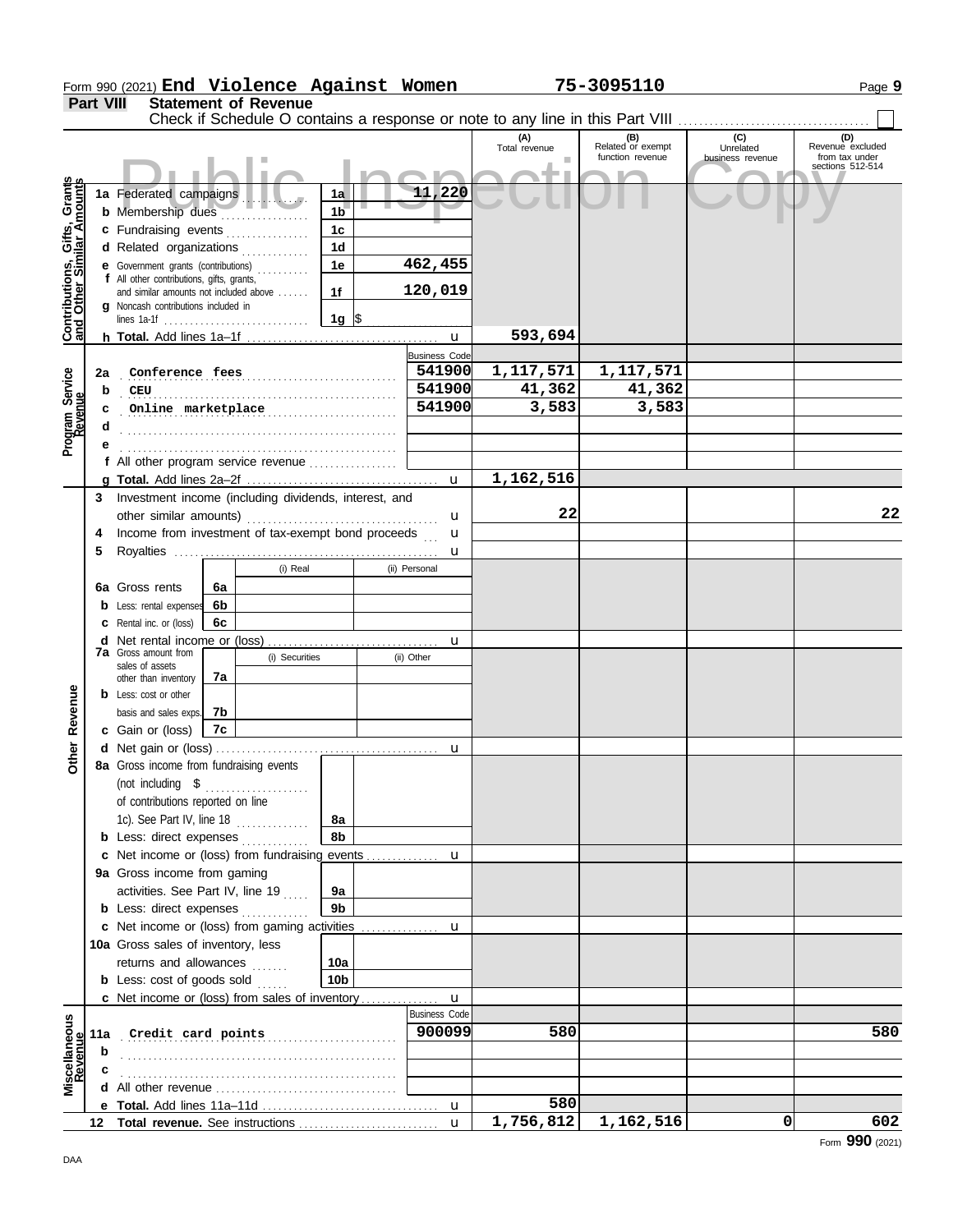# Form 990 (2021) Page **10 End Violence Against Women 75-3095110**

**Part IX Statement of Functional Expenses**

|              | Section 501(c)(3) and 501(c)(4) organizations must complete all columns. All other organizations must complete column (A).                                                                                                     |                       |                                    |                                           |                         |
|--------------|--------------------------------------------------------------------------------------------------------------------------------------------------------------------------------------------------------------------------------|-----------------------|------------------------------------|-------------------------------------------|-------------------------|
|              | Check if Schedule O contains a response or note to any line in this Part IX                                                                                                                                                    |                       |                                    |                                           | (D)                     |
|              | Do not include amounts reported on lines 6b, $\n  tb$ ,<br>8b, 9b, and 10b of Part VIII.                                                                                                                                       | (A)<br>Total expenses | (B)<br>Program service<br>expenses | (C)<br>Management and<br>general expenses | Fundraising<br>expenses |
| 1            | Grants and other assistance to domestic organizations<br>and domestic governments. See Part IV, line 21                                                                                                                        | 130,844               | 130,844                            |                                           |                         |
| $\mathbf{2}$ | Grants and other assistance to domestic                                                                                                                                                                                        |                       |                                    |                                           |                         |
|              | individuals. See Part IV, line 22                                                                                                                                                                                              |                       |                                    |                                           |                         |
| 3            | Grants and other assistance to foreign                                                                                                                                                                                         |                       |                                    |                                           |                         |
|              | organizations, foreign governments, and                                                                                                                                                                                        |                       |                                    |                                           |                         |
|              | foreign individuals. See Part IV, lines 15 and 16                                                                                                                                                                              |                       |                                    |                                           |                         |
| 4            | Benefits paid to or for members                                                                                                                                                                                                |                       |                                    |                                           |                         |
| 5            | Compensation of current officers, directors,                                                                                                                                                                                   |                       |                                    |                                           |                         |
|              | trustees, and key employees                                                                                                                                                                                                    | 145,000               | 101,016                            | 35,525                                    | 8,459                   |
| 6            | Compensation not included above to disqualified                                                                                                                                                                                |                       |                                    |                                           |                         |
|              | persons (as defined under section 4958(f)(1)) and                                                                                                                                                                              |                       |                                    |                                           |                         |
|              | persons described in section 4958(c)(3)(B)                                                                                                                                                                                     |                       |                                    |                                           |                         |
| 7            | Other salaries and wages                                                                                                                                                                                                       | 447,087               | 331,482                            | 78,741                                    | 36,864                  |
| 8            | Pension plan accruals and contributions (include                                                                                                                                                                               |                       |                                    |                                           |                         |
|              | section 401(k) and 403(b) employer contributions)                                                                                                                                                                              | 26,658                | 15,073                             | 9,815                                     | <u>1,770</u><br>5,617   |
| 9            | Other employee benefits                                                                                                                                                                                                        | 79,680                | 56,160                             | 17,903                                    |                         |
| 10           |                                                                                                                                                                                                                                | 58,052                | 44,238                             | 9,502                                     | 4,312                   |
| 11           | Fees for services (nonemployees):                                                                                                                                                                                              |                       |                                    |                                           |                         |
| a            | Management                                                                                                                                                                                                                     |                       |                                    |                                           |                         |
| b            | Legal                                                                                                                                                                                                                          |                       |                                    |                                           |                         |
| c            |                                                                                                                                                                                                                                | 16,388                |                                    | 16,388                                    |                         |
| d            | Lobbying                                                                                                                                                                                                                       |                       |                                    |                                           |                         |
| е            | Professional fundraising services. See Part IV, line 17                                                                                                                                                                        |                       |                                    |                                           |                         |
| t.           | Investment management fees                                                                                                                                                                                                     |                       |                                    |                                           |                         |
| a            | Other. (If line 11g amount exceeds 10% of line 25, column                                                                                                                                                                      |                       |                                    |                                           |                         |
|              | (A) amount, list line 11g expenses on Schedule O.)                                                                                                                                                                             | 106,530               | 103,128                            | 613                                       | <u>2,789</u>            |
|              | 12 Advertising and promotion                                                                                                                                                                                                   | 501                   | 468                                | 7                                         | 26                      |
| 13           |                                                                                                                                                                                                                                | 43,273                | 40,181                             | 2,065                                     | <u>1,027</u>            |
| 14           | Information technology                                                                                                                                                                                                         | 3,197                 | 2,888                              | 105                                       | 204                     |
| 15           |                                                                                                                                                                                                                                |                       |                                    |                                           |                         |
| 16           | Occupancy                                                                                                                                                                                                                      | 14,683                | 9,668                              | 3,390                                     | 1,625                   |
| 17           |                                                                                                                                                                                                                                | 4,705                 | 4,705                              |                                           |                         |
| 18           | Payments of travel or entertainment expenses                                                                                                                                                                                   |                       |                                    |                                           |                         |
|              | for any federal, state, or local public officials                                                                                                                                                                              |                       |                                    |                                           |                         |
| 19           | Conferences, conventions, and meetings                                                                                                                                                                                         | 119,349               | 119,166                            | 67                                        | 116                     |
| 20           | Interest                                                                                                                                                                                                                       |                       |                                    |                                           |                         |
| 21           | Payments to affiliates [11] production of the symmetric state of the symmetric state of the symmetric state of the symmetric state of the symmetric state of the symmetric state of the symmetric state of the symmetric state |                       |                                    |                                           |                         |
| 22           | Depreciation, depletion, and amortization                                                                                                                                                                                      |                       |                                    |                                           |                         |
| 23           |                                                                                                                                                                                                                                | 2,921                 | 1,390                              | 1,419                                     | 112                     |
| 24           | Other expenses. Itemize expenses not covered                                                                                                                                                                                   |                       |                                    |                                           |                         |
|              | above (List miscellaneous expenses on line 24e. If                                                                                                                                                                             |                       |                                    |                                           |                         |
|              | line 24e amount exceeds 10% of line 25, column                                                                                                                                                                                 |                       |                                    |                                           |                         |
|              | (A) amount, list line 24e expenses on Schedule O.)                                                                                                                                                                             |                       |                                    |                                           |                         |
| a            | Bad debt                                                                                                                                                                                                                       | 2,580                 | 2,580                              |                                           |                         |
| b            |                                                                                                                                                                                                                                |                       |                                    |                                           |                         |
| c            |                                                                                                                                                                                                                                |                       |                                    |                                           |                         |
| d            |                                                                                                                                                                                                                                |                       |                                    |                                           |                         |
| е            | All other expenses                                                                                                                                                                                                             | 16,956                | 9,923                              | 3,028                                     | 4,005                   |
| 25           | Total functional expenses. Add lines 1 through 24e                                                                                                                                                                             | 1,218,404             | 972,910                            | 178,568                                   | 66,926                  |
| 26           | Joint costs. Complete this line only if the<br>organization reported in column (B) joint costs                                                                                                                                 |                       |                                    |                                           |                         |
|              | from a combined educational campaign and                                                                                                                                                                                       |                       |                                    |                                           |                         |
|              | fundraising solicitation. Check here $\mathbf{u}$   if                                                                                                                                                                         |                       |                                    |                                           |                         |
|              | following SOP 98-2 (ASC 958-720).                                                                                                                                                                                              |                       |                                    |                                           |                         |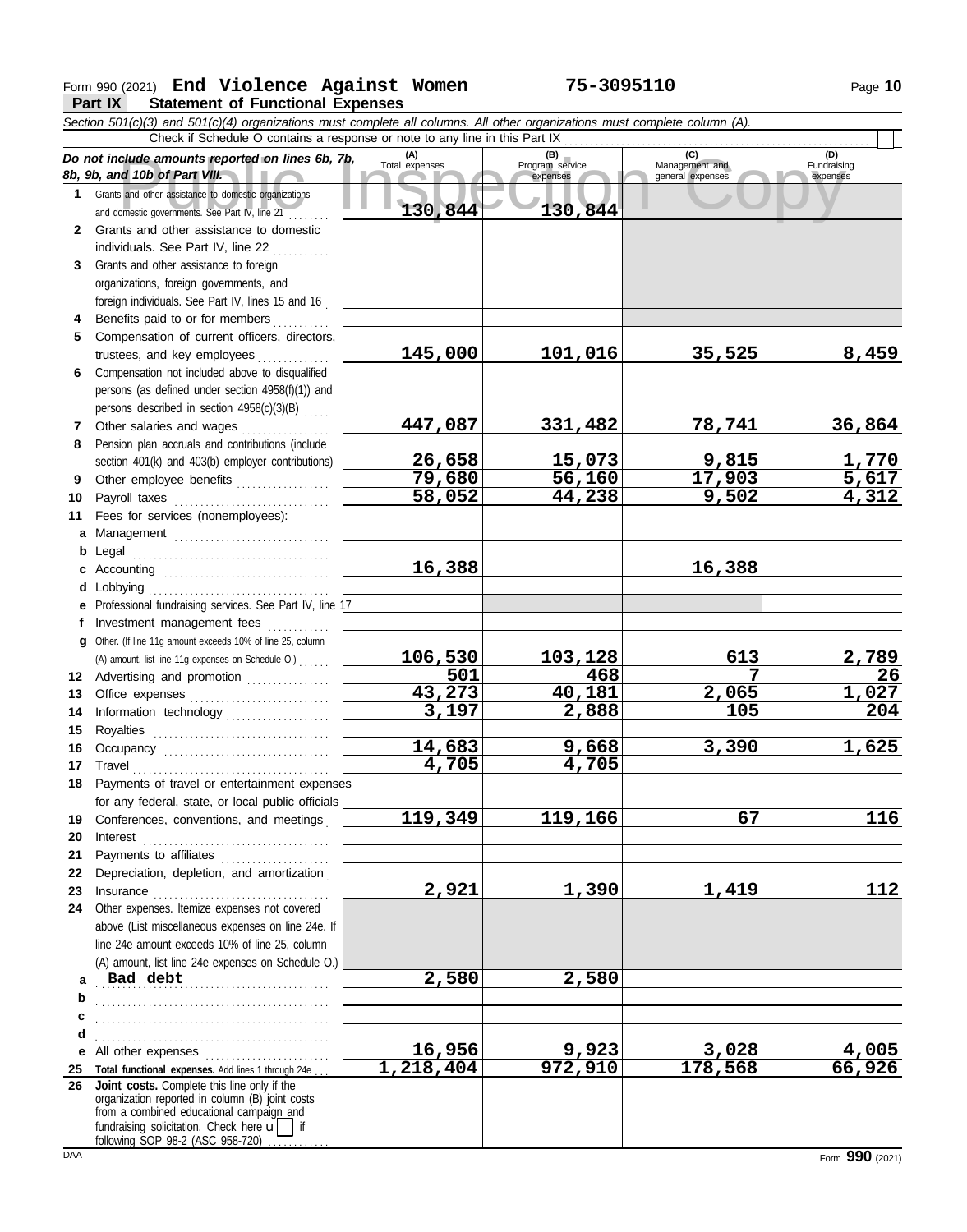#### Form 990 (2021) Page **11 Part X Balance Sheet End Violence Against Women 75-3095110**

|                      |    | Check if Schedule O contains a response or note to any line in this Part X                   |                 |                           |                         |                            |
|----------------------|----|----------------------------------------------------------------------------------------------|-----------------|---------------------------|-------------------------|----------------------------|
|                      |    |                                                                                              |                 | (A)                       |                         | (B)                        |
|                      |    |                                                                                              |                 | Beginning of year         |                         | End of year                |
|                      | 1  | <u>Inclandil</u><br>Cash-non-interest-bearing                                                | 148,432         | $\sqrt{1}$                | $\sqrt{378, 144}$       |                            |
|                      | 2  |                                                                                              |                 | 222,043                   | $\overline{2}$          | 222,065                    |
|                      | 3  |                                                                                              |                 | 182, 235                  | $\overline{\mathbf{3}}$ | 37,426                     |
|                      | 4  | Accounts receivable, net                                                                     |                 | 255                       | $\overline{\mathbf{4}}$ | 1,338                      |
|                      | 5  | Loans and other receivables from any current or former officer, director,                    |                 |                           |                         |                            |
|                      |    | trustee, key employee, creator or founder, substantial contributor, or 35%                   |                 |                           |                         |                            |
|                      |    | controlled entity or family member of any of these persons [                                 |                 |                           | 5                       |                            |
|                      | 6  | Loans and other receivables from other disqualified persons (as defined                      |                 |                           |                         |                            |
| Assets               |    | under section $4958(f)(1)$ ), and persons described in section $4958(c)(3)(B)$               |                 | 6                         |                         |                            |
|                      | 7  |                                                                                              |                 |                           | $\overline{7}$          |                            |
|                      | 8  | Inventories for sale or use                                                                  |                 |                           | 8                       |                            |
|                      | 9  | Prepaid expenses and deferred charges                                                        |                 | 93,933                    | 9                       | 74,920                     |
|                      |    | 10a Land, buildings, and equipment: cost or other                                            |                 |                           |                         |                            |
|                      |    | basis. Complete Part VI of Schedule D                                                        | 10a             |                           |                         |                            |
|                      |    | <b>b</b> Less: accumulated depreciation<br><u> 1986 - Johann Stoff, Amerikaansk polit</u> ik | 10 <sub>b</sub> |                           | 10 <sub>c</sub>         |                            |
|                      | 11 | Investments-publicly traded securities                                                       |                 | 990,321                   | 11                      | 1,547,422                  |
|                      | 12 |                                                                                              |                 |                           | 12                      |                            |
|                      | 13 |                                                                                              |                 |                           | 13                      |                            |
|                      | 14 | Intangible assets                                                                            |                 | 14                        |                         |                            |
|                      | 15 | Other assets. See Part IV, line 11                                                           |                 |                           | 15                      |                            |
|                      | 16 | <b>Total assets.</b> Add lines 1 through 15 (must equal line 33)                             |                 | <u>1,637,219</u>          | 16                      | 2,261,315                  |
|                      | 17 |                                                                                              |                 | 98,700                    | 17                      | 65,632                     |
|                      | 18 | Grants payable                                                                               |                 |                           | 18                      |                            |
|                      | 19 | Deferred revenue                                                                             |                 | 294,696                   | 19                      | 356,351                    |
|                      | 20 |                                                                                              |                 |                           | 20                      |                            |
|                      | 21 | Escrow or custodial account liability. Complete Part IV of Schedule D                        |                 |                           | 21                      |                            |
|                      | 22 | Loans and other payables to any current or former officer, director,                         |                 |                           |                         |                            |
| Liabilities          |    | trustee, key employee, creator or founder, substantial contributor, or 35%                   |                 |                           |                         |                            |
|                      |    | controlled entity or family member of any of these persons                                   |                 |                           | 22                      |                            |
|                      | 23 | Secured mortgages and notes payable to unrelated third parties                               |                 |                           | 23                      |                            |
|                      | 24 | Unsecured notes and loans payable to unrelated third parties                                 |                 |                           | 24                      |                            |
|                      | 25 | Other liabilities (including federal income tax, payables to related third                   |                 |                           |                         |                            |
|                      |    | parties, and other liabilities not included on lines 17-24). Complete Part X                 |                 |                           |                         |                            |
|                      |    | of Schedule D                                                                                |                 |                           | 25                      |                            |
|                      |    | 26 Total liabilities. Add lines 17 through 25                                                |                 | 393<br>396                | 26                      | $\overline{421}$<br>983    |
|                      |    | Organizations that follow FASB ASC 958, check here $\vert \overline{X} \vert$                |                 |                           |                         |                            |
|                      |    | and complete lines 27, 28, 32, and 33.                                                       |                 |                           |                         |                            |
|                      | 27 | Net assets without donor restrictions                                                        |                 | 1,225,242                 | 27                      | <u>1,828,394</u><br>10,938 |
| <b>Fund Balances</b> | 28 | Net assets with donor restrictions                                                           |                 | 18,581                    | 28                      |                            |
|                      |    | Organizations that do not follow FASB ASC 958, check here u                                  |                 |                           |                         |                            |
| ŏ                    |    | and complete lines 29 through 33.                                                            |                 |                           |                         |                            |
|                      | 29 | Capital stock or trust principal, or current funds                                           |                 |                           | 29                      |                            |
| Assets               | 30 |                                                                                              |                 |                           | 30                      |                            |
|                      | 31 | Retained earnings, endowment, accumulated income, or other funds                             |                 | 31                        |                         |                            |
| <b>Net</b>           | 32 | Total net assets or fund balances                                                            |                 | $\overline{1}$ , 243, 823 | 32                      | <u>1,839,332</u>           |
|                      | 33 |                                                                                              |                 | 1,637,219                 | 33                      | <u>2,261,315</u>           |

Form **990** (2021)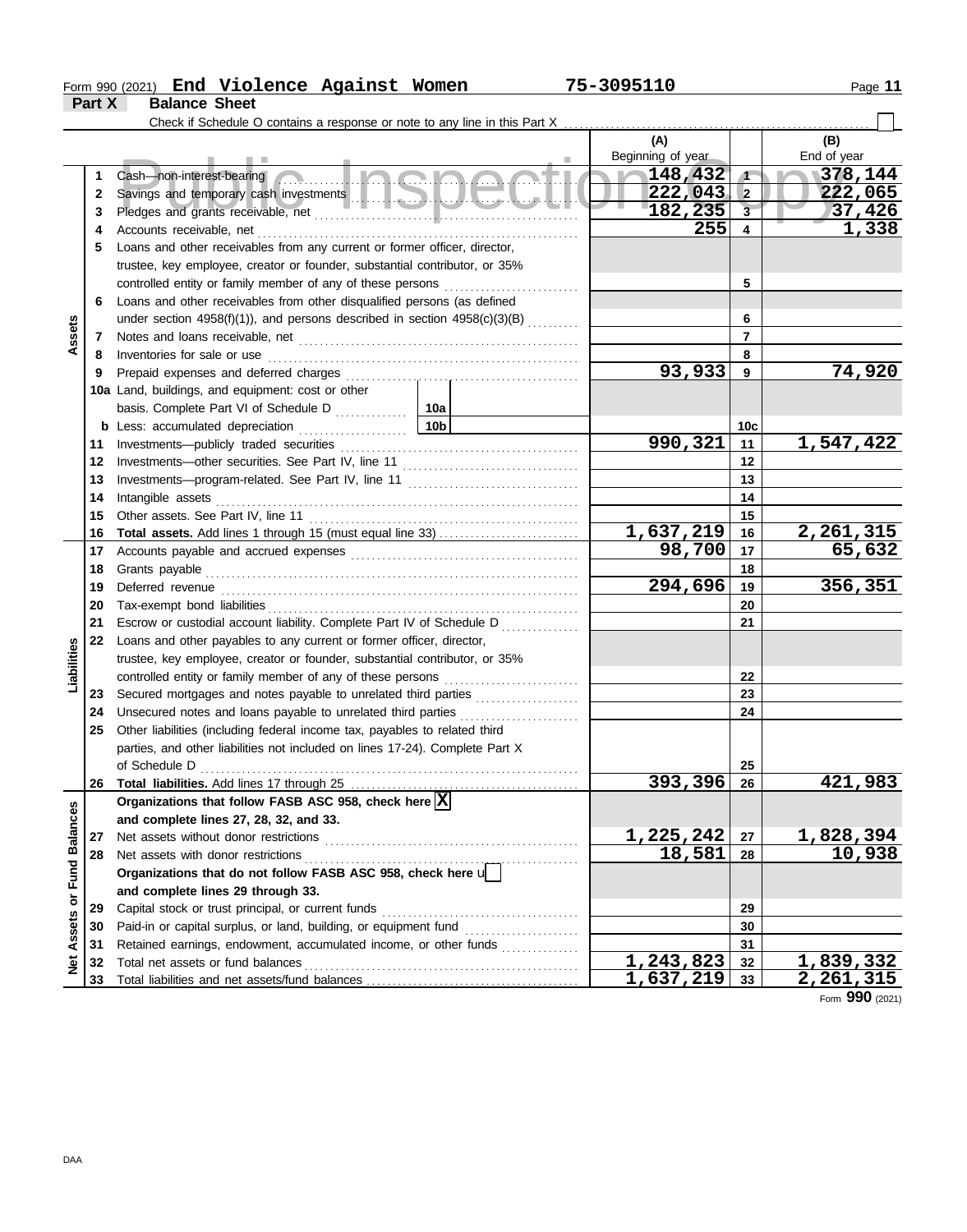|    | 75-3095110<br>Form 990 (2021) End Violence Against Women                                                                                                                                                                            |                             |  |                  |                 | Page 12 |
|----|-------------------------------------------------------------------------------------------------------------------------------------------------------------------------------------------------------------------------------------|-----------------------------|--|------------------|-----------------|---------|
|    | Part XI<br><b>Reconciliation of Net Assets</b>                                                                                                                                                                                      |                             |  |                  |                 |         |
|    | Check if Schedule O contains a response or note to any line in this Part XI                                                                                                                                                         |                             |  |                  |                 |         |
| 1  |                                                                                                                                                                                                                                     | $\mathbf{1}$                |  | 1,756,812        |                 |         |
| 2  |                                                                                                                                                                                                                                     | 1,218,404<br>$\overline{2}$ |  |                  |                 |         |
| 3  |                                                                                                                                                                                                                                     | $\overline{3}$              |  |                  | 538,408         |         |
| 4  | Net assets or fund balances at beginning of year (must equal Part X, line 32, column (A))                                                                                                                                           | 4                           |  | 1,243,823        |                 |         |
| 5  | Net unrealized gains (losses) on investments entertainments and the material contract of the material contract of                                                                                                                   | $\overline{5}$<br>57,101    |  |                  |                 |         |
| 6  |                                                                                                                                                                                                                                     | 6                           |  |                  |                 |         |
| 7  | Investment expenses <b>construction and construction of the construction of the construction</b> of the construction of the construction of the construction of the construction of the construction of the construction of the con | $\overline{7}$              |  |                  |                 |         |
| 8  | Prior period adjustments [11, 12] and the contract of the contract of the contract of the contract of the contract of the contract of the contract of the contract of the contract of the contract of the contract of the cont      | 8                           |  |                  |                 |         |
| 9  |                                                                                                                                                                                                                                     | 9                           |  |                  |                 |         |
| 10 | Net assets or fund balances at end of year. Combine lines 3 through 9 (must equal Part X, line                                                                                                                                      |                             |  |                  |                 |         |
|    | 32, column (B))                                                                                                                                                                                                                     | 10                          |  | <u>1,839,332</u> |                 |         |
|    | <b>Financial Statements and Reporting</b><br>Part XII                                                                                                                                                                               |                             |  |                  |                 |         |
|    |                                                                                                                                                                                                                                     |                             |  |                  |                 |         |
|    |                                                                                                                                                                                                                                     |                             |  |                  | Yes l           | No      |
| 1. | $\overline{\mathbf{X}}$ Accrual<br>Accounting method used to prepare the Form 990:     Cash<br>Other                                                                                                                                |                             |  |                  |                 |         |
|    | If the organization changed its method of accounting from a prior year or checked "Other," explain on                                                                                                                               |                             |  |                  |                 |         |
|    | Schedule O.                                                                                                                                                                                                                         |                             |  |                  |                 |         |
|    | 2a Were the organization's financial statements compiled or reviewed by an independent accountant?                                                                                                                                  |                             |  | 2a               |                 | X       |
|    | If "Yes," check a box below to indicate whether the financial statements for the year were compiled or                                                                                                                              |                             |  |                  |                 |         |
|    | reviewed on a separate basis, consolidated basis, or both:                                                                                                                                                                          |                             |  |                  |                 |         |
|    | Separate basis   Consolidated basis   Both consolidated and separate basis                                                                                                                                                          |                             |  |                  |                 |         |
|    |                                                                                                                                                                                                                                     |                             |  | 2 <sub>b</sub>   | x               |         |
|    | If "Yes," check a box below to indicate whether the financial statements for the year were audited on a                                                                                                                             |                             |  |                  |                 |         |
|    | separate basis, consolidated basis, or both:                                                                                                                                                                                        |                             |  |                  |                 |         |
|    | $ \mathbf{X} $ Separate basis $ \cdot $ Consolidated basis $ \cdot $ Both consolidated and separate basis                                                                                                                           |                             |  |                  |                 |         |
|    | c If "Yes" to line 2a or 2b, does the organization have a committee that assumes responsibility for oversight of                                                                                                                    |                             |  |                  |                 |         |
|    | the audit, review, or compilation of its financial statements and selection of an independent accountant?                                                                                                                           |                             |  | 2с               | X               |         |
|    | If the organization changed either its oversight process or selection process during the tax year, explain on                                                                                                                       |                             |  |                  |                 |         |
|    | Schedule O.                                                                                                                                                                                                                         |                             |  |                  |                 |         |
|    | 3a As a result of a federal award, was the organization required to undergo an audit or audits as set forth in the                                                                                                                  |                             |  |                  |                 |         |
|    | Single Audit Act and OMB Circular A-133?                                                                                                                                                                                            |                             |  | 3a               |                 | X       |
|    | <b>b</b> If "Yes," did the organization undergo the required audit or audits? If the organization did not undergo the                                                                                                               |                             |  |                  |                 |         |
|    | required audit or audits, explain why on Schedule O and describe any steps taken to undergo such audits                                                                                                                             |                             |  | 3b               |                 |         |
|    |                                                                                                                                                                                                                                     |                             |  |                  | Form 990 (2021) |         |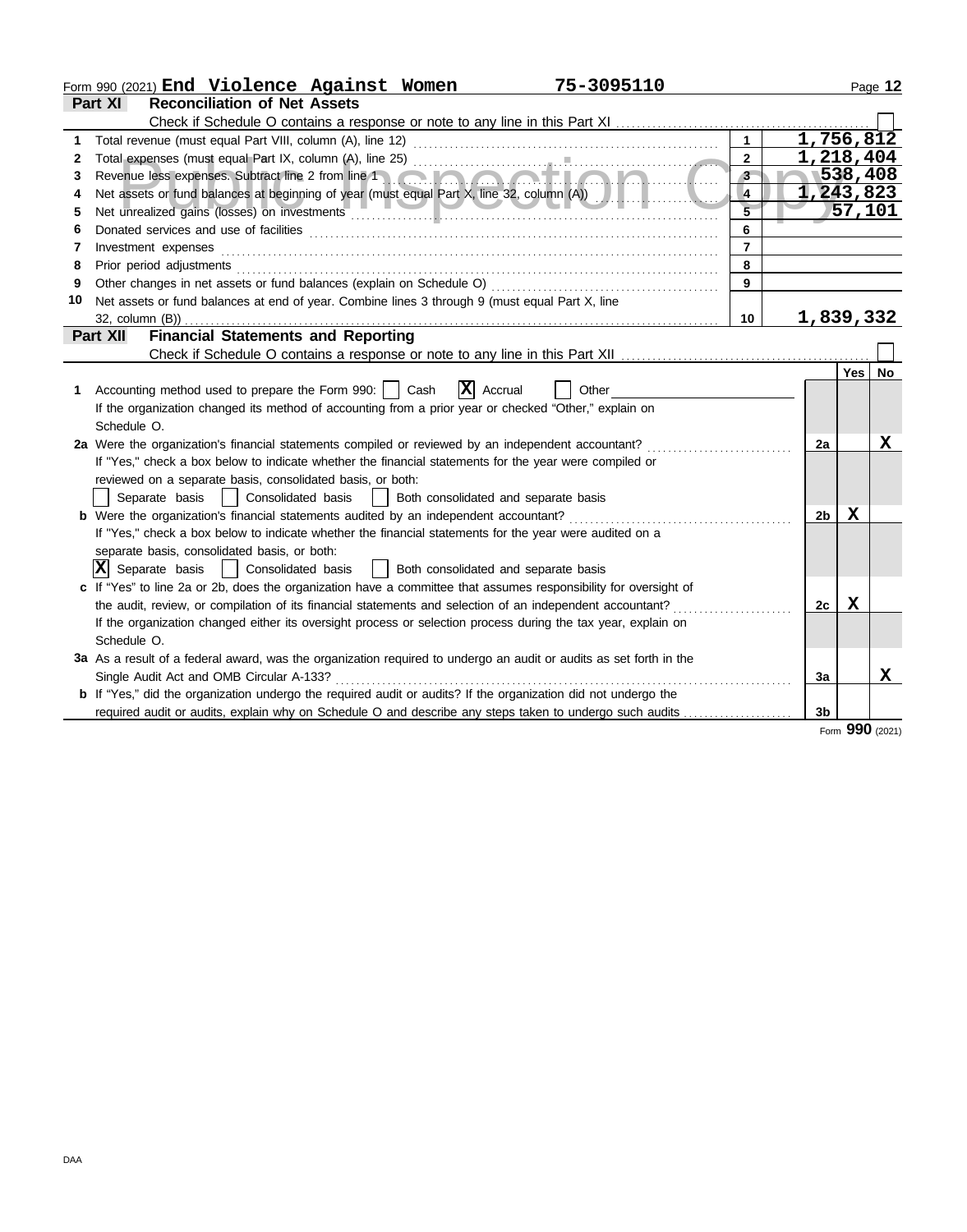| <b>SCHEDULE A</b> |                                                                                                                                                                                            |                                                                                                                                                                                                                                                                                |  |                                               | <b>Public Charity Status and Public Support</b>                                                                                                                                                       |                                                                                 |                                                      |                                                                                                                                            | OMB No. 1545-0047                    |  |  |  |  |  |
|-------------------|--------------------------------------------------------------------------------------------------------------------------------------------------------------------------------------------|--------------------------------------------------------------------------------------------------------------------------------------------------------------------------------------------------------------------------------------------------------------------------------|--|-----------------------------------------------|-------------------------------------------------------------------------------------------------------------------------------------------------------------------------------------------------------|---------------------------------------------------------------------------------|------------------------------------------------------|--------------------------------------------------------------------------------------------------------------------------------------------|--------------------------------------|--|--|--|--|--|
|                   | (Form 990)                                                                                                                                                                                 |                                                                                                                                                                                                                                                                                |  |                                               |                                                                                                                                                                                                       |                                                                                 |                                                      | Complete if the organization is a section 501(c)(3) organization or a section 4947(a)(1) nonexempt charitable trust.                       |                                      |  |  |  |  |  |
|                   |                                                                                                                                                                                            | Department of the Treasury                                                                                                                                                                                                                                                     |  |                                               | La Attach to Form 990 or Form 990-EZ.                                                                                                                                                                 |                                                                                 |                                                      |                                                                                                                                            | Open to Public                       |  |  |  |  |  |
|                   |                                                                                                                                                                                            | Internal Revenue Service                                                                                                                                                                                                                                                       |  |                                               | <b>u</b> Q Go to <i>www.irs.gov/Form990</i> for instructions and the latest information.                                                                                                              |                                                                                 |                                                      |                                                                                                                                            | Inspection                           |  |  |  |  |  |
|                   |                                                                                                                                                                                            | Name of the organization                                                                                                                                                                                                                                                       |  | International (EVAWI)                         | End Violence Against Women                                                                                                                                                                            |                                                                                 |                                                      | 75-3095110                                                                                                                                 | Employer identification number       |  |  |  |  |  |
|                   | Part I                                                                                                                                                                                     |                                                                                                                                                                                                                                                                                |  |                                               |                                                                                                                                                                                                       |                                                                                 |                                                      | Reason for Public Charity Status. (All organizations must complete this part.) See instructions.                                           |                                      |  |  |  |  |  |
|                   |                                                                                                                                                                                            |                                                                                                                                                                                                                                                                                |  |                                               | The organization is not a private foundation because it is: (For lines 1 through 12, check only one box.)                                                                                             |                                                                                 |                                                      |                                                                                                                                            |                                      |  |  |  |  |  |
| 1                 |                                                                                                                                                                                            |                                                                                                                                                                                                                                                                                |  |                                               | A church, convention of churches, or association of churches described in section 170(b)(1)(A)(i).                                                                                                    |                                                                                 |                                                      |                                                                                                                                            |                                      |  |  |  |  |  |
| 2                 |                                                                                                                                                                                            |                                                                                                                                                                                                                                                                                |  |                                               |                                                                                                                                                                                                       | A school described in section 170(b)(1)(A)(ii). (Attach Schedule E (Form 990).) |                                                      |                                                                                                                                            |                                      |  |  |  |  |  |
| 3                 |                                                                                                                                                                                            |                                                                                                                                                                                                                                                                                |  |                                               | A hospital or a cooperative hospital service organization described in section 170(b)(1)(A)(iii).                                                                                                     |                                                                                 |                                                      |                                                                                                                                            |                                      |  |  |  |  |  |
|                   |                                                                                                                                                                                            |                                                                                                                                                                                                                                                                                |  |                                               |                                                                                                                                                                                                       |                                                                                 |                                                      | A medical research organization operated in conjunction with a hospital described in section 170(b)(1)(A)(iii). Enter the hospital's name, |                                      |  |  |  |  |  |
| 5                 |                                                                                                                                                                                            | city, and state:                                                                                                                                                                                                                                                               |  |                                               |                                                                                                                                                                                                       |                                                                                 |                                                      | An organization operated for the benefit of a college or university owned or operated by a governmental unit described in                  |                                      |  |  |  |  |  |
|                   |                                                                                                                                                                                            |                                                                                                                                                                                                                                                                                |  | section 170(b)(1)(A)(iv). (Complete Part II.) |                                                                                                                                                                                                       |                                                                                 |                                                      |                                                                                                                                            |                                      |  |  |  |  |  |
| 6                 |                                                                                                                                                                                            |                                                                                                                                                                                                                                                                                |  |                                               | A federal, state, or local government or governmental unit described in section 170(b)(1)(A)(v).                                                                                                      |                                                                                 |                                                      |                                                                                                                                            |                                      |  |  |  |  |  |
| 7                 | An organization that normally receives a substantial part of its support from a governmental unit or from the general public<br>described in section 170(b)(1)(A)(vi). (Complete Part II.) |                                                                                                                                                                                                                                                                                |  |                                               |                                                                                                                                                                                                       |                                                                                 |                                                      |                                                                                                                                            |                                      |  |  |  |  |  |
| 8                 |                                                                                                                                                                                            |                                                                                                                                                                                                                                                                                |  |                                               | A community trust described in section 170(b)(1)(A)(vi). (Complete Part II.)                                                                                                                          |                                                                                 |                                                      |                                                                                                                                            |                                      |  |  |  |  |  |
| 9                 |                                                                                                                                                                                            | An agricultural research organization described in section 170(b)(1)(A)(ix) operated in conjunction with a land-grant college<br>or university or a non-land-grant college of agriculture (see instructions). Enter the name, city, and state of the college or<br>university: |  |                                               |                                                                                                                                                                                                       |                                                                                 |                                                      |                                                                                                                                            |                                      |  |  |  |  |  |
| 10                | <u> x</u>                                                                                                                                                                                  |                                                                                                                                                                                                                                                                                |  |                                               |                                                                                                                                                                                                       |                                                                                 |                                                      | An organization that normally receives (1) more than 33 1/3% of its support from contributions, membership fees, and gross                 |                                      |  |  |  |  |  |
|                   |                                                                                                                                                                                            |                                                                                                                                                                                                                                                                                |  |                                               |                                                                                                                                                                                                       |                                                                                 |                                                      | receipts from activities related to its exempt functions, subject to certain exceptions; and (2) no more than 331/3% of its                |                                      |  |  |  |  |  |
|                   |                                                                                                                                                                                            |                                                                                                                                                                                                                                                                                |  |                                               |                                                                                                                                                                                                       |                                                                                 |                                                      | support from gross investment income and unrelated business taxable income (less section 511 tax) from businesses                          |                                      |  |  |  |  |  |
| 11                |                                                                                                                                                                                            |                                                                                                                                                                                                                                                                                |  |                                               | acquired by the organization after June 30, 1975. See section 509(a)(2). (Complete Part III.)<br>An organization organized and operated exclusively to test for public safety. See section 509(a)(4). |                                                                                 |                                                      |                                                                                                                                            |                                      |  |  |  |  |  |
| 12                |                                                                                                                                                                                            |                                                                                                                                                                                                                                                                                |  |                                               |                                                                                                                                                                                                       |                                                                                 |                                                      | An organization organized and operated exclusively for the benefit of, to perform the functions of, or to carry out the purposes of        |                                      |  |  |  |  |  |
|                   |                                                                                                                                                                                            |                                                                                                                                                                                                                                                                                |  |                                               |                                                                                                                                                                                                       |                                                                                 |                                                      | one or more publicly supported organizations described in section 509(a)(1) or section 509(a)(2). See section 509(a)(3). Check             |                                      |  |  |  |  |  |
|                   |                                                                                                                                                                                            |                                                                                                                                                                                                                                                                                |  |                                               |                                                                                                                                                                                                       |                                                                                 |                                                      | the box on lines 12a through 12d that describes the type of supporting organization and complete lines 12e, 12f, and 12g.                  |                                      |  |  |  |  |  |
|                   | a                                                                                                                                                                                          |                                                                                                                                                                                                                                                                                |  |                                               |                                                                                                                                                                                                       |                                                                                 |                                                      | Type I. A supporting organization operated, supervised, or controlled by its supported organization(s), typically by giving                |                                      |  |  |  |  |  |
|                   |                                                                                                                                                                                            |                                                                                                                                                                                                                                                                                |  |                                               | supporting organization. You must complete Part IV, Sections A and B.                                                                                                                                 |                                                                                 |                                                      | the supported organization(s) the power to regularly appoint or elect a majority of the directors or trustees of the                       |                                      |  |  |  |  |  |
|                   | b                                                                                                                                                                                          |                                                                                                                                                                                                                                                                                |  |                                               |                                                                                                                                                                                                       |                                                                                 |                                                      | Type II. A supporting organization supervised or controlled in connection with its supported organization(s), by having                    |                                      |  |  |  |  |  |
|                   |                                                                                                                                                                                            |                                                                                                                                                                                                                                                                                |  |                                               |                                                                                                                                                                                                       |                                                                                 |                                                      | control or management of the supporting organization vested in the same persons that control or manage the supported                       |                                      |  |  |  |  |  |
|                   |                                                                                                                                                                                            |                                                                                                                                                                                                                                                                                |  |                                               | organization(s). You must complete Part IV, Sections A and C.                                                                                                                                         |                                                                                 |                                                      |                                                                                                                                            |                                      |  |  |  |  |  |
|                   | c                                                                                                                                                                                          |                                                                                                                                                                                                                                                                                |  |                                               | its supported organization(s) (see instructions). You must complete Part IV, Sections A, D, and E.                                                                                                    |                                                                                 |                                                      | Type III functionally integrated. A supporting organization operated in connection with, and functionally integrated with,                 |                                      |  |  |  |  |  |
|                   | d                                                                                                                                                                                          |                                                                                                                                                                                                                                                                                |  |                                               |                                                                                                                                                                                                       |                                                                                 |                                                      | Type III non-functionally integrated. A supporting organization operated in connection with its supported organization(s)                  |                                      |  |  |  |  |  |
|                   |                                                                                                                                                                                            |                                                                                                                                                                                                                                                                                |  |                                               | requirement (see instructions). You must complete Part IV, Sections A and D, and Part V.                                                                                                              |                                                                                 |                                                      | that is not functionally integrated. The organization generally must satisfy a distribution requirement and an attentiveness               |                                      |  |  |  |  |  |
|                   | е                                                                                                                                                                                          |                                                                                                                                                                                                                                                                                |  |                                               |                                                                                                                                                                                                       |                                                                                 |                                                      | Check this box if the organization received a written determination from the IRS that it is a Type I, Type II, Type III                    |                                      |  |  |  |  |  |
|                   |                                                                                                                                                                                            |                                                                                                                                                                                                                                                                                |  |                                               | functionally integrated, or Type III non-functionally integrated supporting organization.                                                                                                             |                                                                                 |                                                      |                                                                                                                                            |                                      |  |  |  |  |  |
|                   | f                                                                                                                                                                                          |                                                                                                                                                                                                                                                                                |  | Enter the number of supported organizations   |                                                                                                                                                                                                       |                                                                                 |                                                      |                                                                                                                                            |                                      |  |  |  |  |  |
|                   | g                                                                                                                                                                                          |                                                                                                                                                                                                                                                                                |  |                                               | Provide the following information about the supported organization(s).                                                                                                                                |                                                                                 |                                                      |                                                                                                                                            |                                      |  |  |  |  |  |
|                   |                                                                                                                                                                                            | (i) Name of supported<br>organization                                                                                                                                                                                                                                          |  | (ii) EIN                                      | (iii) Type of organization<br>(described on lines 1-10                                                                                                                                                |                                                                                 | (iv) Is the organization<br>listed in your governing | (v) Amount of monetary<br>support (see                                                                                                     | (vi) Amount of<br>other support (see |  |  |  |  |  |
|                   |                                                                                                                                                                                            |                                                                                                                                                                                                                                                                                |  |                                               | above (see instructions))                                                                                                                                                                             |                                                                                 | document?                                            | instructions)                                                                                                                              | instructions)                        |  |  |  |  |  |
|                   |                                                                                                                                                                                            |                                                                                                                                                                                                                                                                                |  |                                               |                                                                                                                                                                                                       | Yes                                                                             | No                                                   |                                                                                                                                            |                                      |  |  |  |  |  |
| (A)               |                                                                                                                                                                                            |                                                                                                                                                                                                                                                                                |  |                                               |                                                                                                                                                                                                       |                                                                                 |                                                      |                                                                                                                                            |                                      |  |  |  |  |  |
| (B)               |                                                                                                                                                                                            |                                                                                                                                                                                                                                                                                |  |                                               |                                                                                                                                                                                                       |                                                                                 |                                                      |                                                                                                                                            |                                      |  |  |  |  |  |
| (C)               |                                                                                                                                                                                            |                                                                                                                                                                                                                                                                                |  |                                               |                                                                                                                                                                                                       |                                                                                 |                                                      |                                                                                                                                            |                                      |  |  |  |  |  |
|                   |                                                                                                                                                                                            |                                                                                                                                                                                                                                                                                |  |                                               |                                                                                                                                                                                                       |                                                                                 |                                                      |                                                                                                                                            |                                      |  |  |  |  |  |
| (D)               |                                                                                                                                                                                            |                                                                                                                                                                                                                                                                                |  |                                               |                                                                                                                                                                                                       |                                                                                 |                                                      |                                                                                                                                            |                                      |  |  |  |  |  |
| (E)               |                                                                                                                                                                                            |                                                                                                                                                                                                                                                                                |  |                                               |                                                                                                                                                                                                       |                                                                                 |                                                      |                                                                                                                                            |                                      |  |  |  |  |  |

**For Paperwork Reduction Act Notice, see the Instructions for Form 990 or 990-EZ. Total**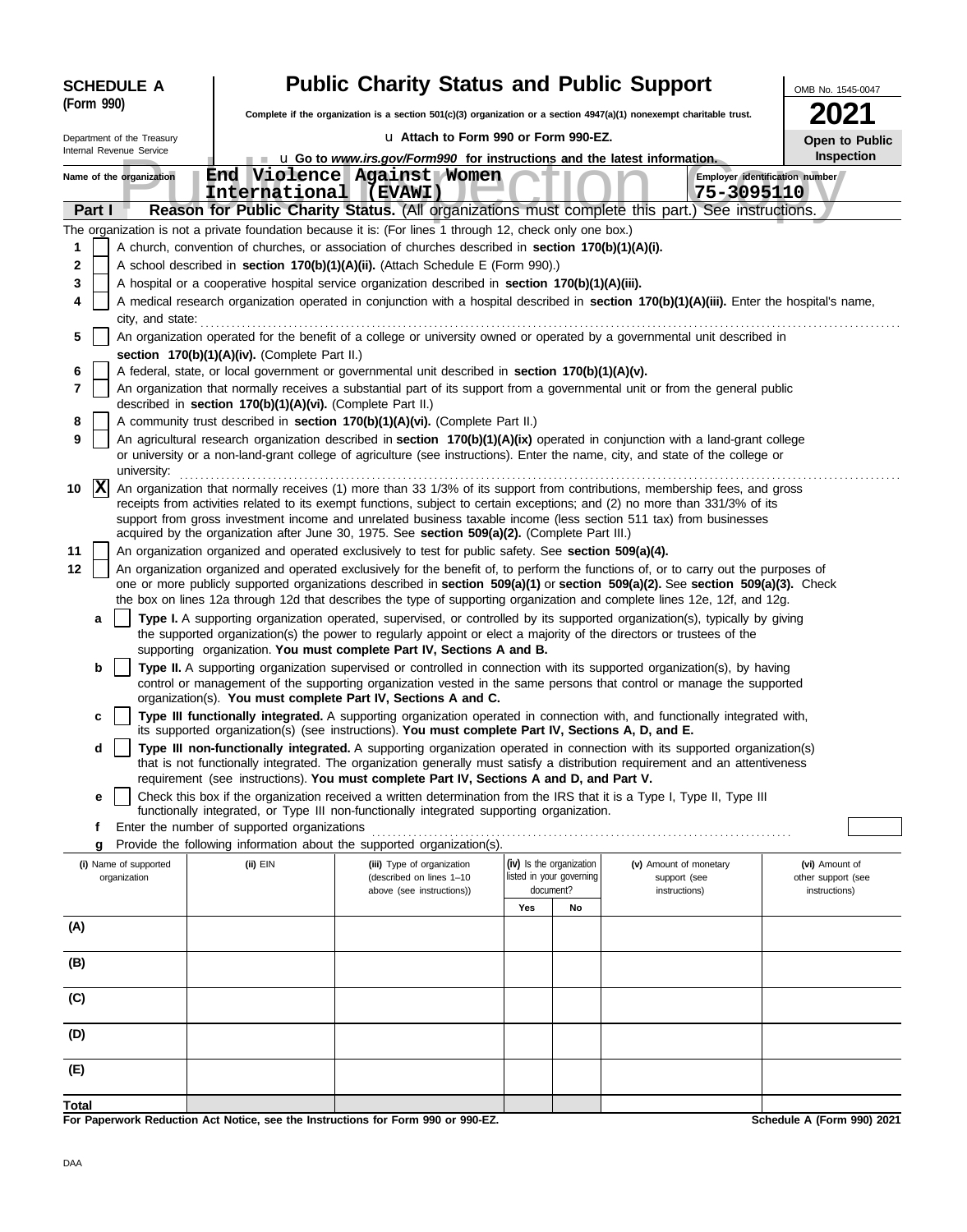|     | Schedule A (Form 990) 2021                                                                                                                                                                                                                                | End Violence Against Women |          |            |            | 75-3095110 | Page 2    |
|-----|-----------------------------------------------------------------------------------------------------------------------------------------------------------------------------------------------------------------------------------------------------------|----------------------------|----------|------------|------------|------------|-----------|
|     | Support Schedule for Organizations Described in Sections 170(b)(1)(A)(iv) and 170(b)(1)(A)(vi)<br>Part II                                                                                                                                                 |                            |          |            |            |            |           |
|     | (Complete only if you checked the box on line 5, 7, or 8 of Part I or if the organization failed to qualify under                                                                                                                                         |                            |          |            |            |            |           |
|     | Part III. If the organization fails to qualify under the tests listed below, please complete Part III.)                                                                                                                                                   |                            |          |            |            |            |           |
|     | Section A. Public Support                                                                                                                                                                                                                                 |                            |          |            |            |            |           |
|     | Calendar year (or fiscal year beginning in) u                                                                                                                                                                                                             | (a) 2017                   | (b) 2018 | $(c)$ 2019 | $(d)$ 2020 | (e) 2021   | (f) Total |
| 1   | Gifts, grants, contributions, and<br>membership fees received. (Do not<br>include any "unusual grants.")                                                                                                                                                  |                            |          |            |            |            |           |
| 2   | Tax revenues levied for the                                                                                                                                                                                                                               |                            |          |            |            |            |           |
|     | organization's benefit and either paid<br>to or expended on its behalf                                                                                                                                                                                    |                            |          |            |            |            |           |
| 3   | The value of services or facilities<br>furnished by a governmental unit to the<br>organization without charge                                                                                                                                             |                            |          |            |            |            |           |
| 4   | Total. Add lines 1 through 3                                                                                                                                                                                                                              |                            |          |            |            |            |           |
| 5   | The portion of total contributions by<br>each person (other than a                                                                                                                                                                                        |                            |          |            |            |            |           |
|     | governmental unit or publicly<br>supported organization) included on<br>line 1 that exceeds 2% of the amount                                                                                                                                              |                            |          |            |            |            |           |
|     | shown on line 11, column (f)                                                                                                                                                                                                                              |                            |          |            |            |            |           |
| 6   | Public support. Subtract line 5 from line 4<br>Section B. Total Support                                                                                                                                                                                   |                            |          |            |            |            |           |
|     | Calendar year (or fiscal year beginning in) <b>u</b>                                                                                                                                                                                                      | (a) $2017$                 | (b) 2018 | $(c)$ 2019 | $(d)$ 2020 | (e) 2021   | (f) Total |
| 7   | Amounts from line 4                                                                                                                                                                                                                                       |                            |          |            |            |            |           |
| 8   | Gross income from interest, dividends,                                                                                                                                                                                                                    |                            |          |            |            |            |           |
|     | payments received on securities loans,<br>rents, royalties, and income from<br>similar sources                                                                                                                                                            |                            |          |            |            |            |           |
| 9   | Net income from unrelated business<br>activities, whether or not the business<br>is regularly carried on                                                                                                                                                  |                            |          |            |            |            |           |
| 10  | Other income. Do not include gain or<br>loss from the sale of capital assets<br>(Explain in Part VI.)                                                                                                                                                     |                            |          |            |            |            |           |
| 11  | Total support. Add lines 7 through 10                                                                                                                                                                                                                     |                            |          |            |            |            |           |
| 12  | Gross receipts from related activities, etc. (see instructions)                                                                                                                                                                                           |                            |          |            |            | 12         |           |
| 13  | First 5 years. If the Form 990 is for the organization's first, second, third, fourth, or fifth tax year as a section $501(c)(3)$                                                                                                                         |                            |          |            |            |            |           |
|     |                                                                                                                                                                                                                                                           |                            |          |            |            |            |           |
|     | Section C. Computation of Public Support Percentage                                                                                                                                                                                                       |                            |          |            |            |            |           |
| 14  |                                                                                                                                                                                                                                                           |                            |          |            |            | 14         | %         |
| 15  | Public support percentage from 2020 Schedule A, Part II, line 14                                                                                                                                                                                          |                            |          |            |            | 15         | %         |
| 16a | 33 1/3% support test-2021. If the organization did not check the box on line 13, and line 14 is 33 1/3% or more, check this                                                                                                                               |                            |          |            |            |            |           |
|     | box and stop here. The organization qualifies as a publicly supported organization                                                                                                                                                                        |                            |          |            |            |            | $\perp$   |
| b   | 33 1/3% support test-2020. If the organization did not check a box on line 13 or 16a, and line 15 is 33 1/3% or more, check                                                                                                                               |                            |          |            |            |            |           |
|     | this box and stop here. The organization qualifies as a publicly supported organization                                                                                                                                                                   |                            |          |            |            |            |           |
| 17a | 10%-facts-and-circumstances test-2021. If the organization did not check a box on line 13, 16a, or 16b, and line 14 is                                                                                                                                    |                            |          |            |            |            |           |
|     | 10% or more, and if the organization meets the facts-and-circumstances test, check this box and stop here. Explain in                                                                                                                                     |                            |          |            |            |            |           |
|     | Part VI how the organization meets the facts-and-circumstances test. The organization qualifies as a publicly supported                                                                                                                                   |                            |          |            |            |            |           |
|     | organization<br>10%-facts-and-circumstances test-2020. If the organization did not check a box on line 13, 16a, 16b, or 17a, and line                                                                                                                     |                            |          |            |            |            |           |
| b   | 15 is 10% or more, and if the organization meets the facts-and-circumstances test, check this box and stop here. Explain                                                                                                                                  |                            |          |            |            |            |           |
|     | in Part VI how the organization meets the facts-and-circumstances test. The organization qualifies as a publicly supported                                                                                                                                |                            |          |            |            |            |           |
|     |                                                                                                                                                                                                                                                           |                            |          |            |            |            |           |
| 18  | organization www.commutation.com/www.commutation.com/www.commutation.com/www.commutation.com/www.commutation.com<br>Private foundation. If the organization did not check a box on line 13, 16a, 16b, 17a, or 17b, check this box and see<br>instructions |                            |          |            |            |            |           |
|     |                                                                                                                                                                                                                                                           |                            |          |            |            |            |           |

**Schedule A (Form 990) 2021**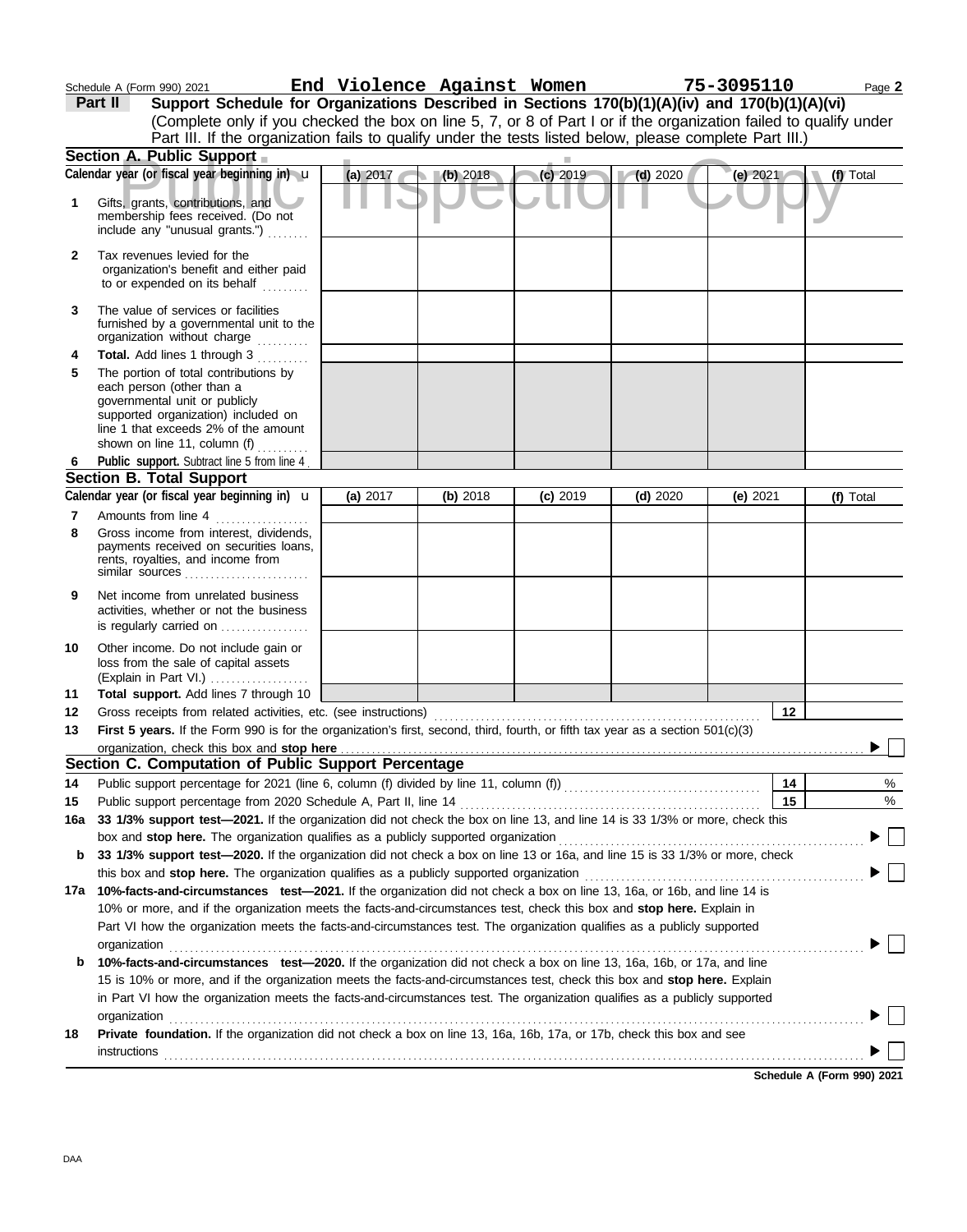## Schedule A (Form 990) 2021 Page **3 End Violence Against Women 75-3095110**

**Part III Support Schedule for Organizations Described in Section 509(a)(2)**

|              | (Complete only if you checked the box on line 10 of Part I or if the organization failed to qualify under Part II.<br>If the organization fails to qualify under the tests listed below, please complete Part II.)                                         |           |           |            |            |            |            |
|--------------|------------------------------------------------------------------------------------------------------------------------------------------------------------------------------------------------------------------------------------------------------------|-----------|-----------|------------|------------|------------|------------|
|              | Section A. Public Support                                                                                                                                                                                                                                  |           |           |            |            |            |            |
|              | Calendar year (or fiscal year beginning in) u                                                                                                                                                                                                              | (a) 2017  | (b) 2018  | $(c)$ 2019 | $(d)$ 2020 | (e) 2021   | (f) Total  |
| $\mathbf{1}$ | Gifts, grants, contributions, and membership fees<br>received. (Do not include any "unusual grants.")                                                                                                                                                      | 739,274   | 1,591,862 | 1,431,389  | 1,163,501  | 593,694    | 5,519,720  |
| $\mathbf{2}$ | Gross receipts from admissions, merchandise<br>sold or services performed, or facilities<br>furnished in any activity that is related to the<br>organization's fax-exempt purpose                                                                          | 1,206,835 | 1,109,696 | 1,161,628  | 10,975     | 1,162,516  | 4,651,650  |
| 3            | Gross receipts from activities that are not an<br>unrelated trade or business under section 513                                                                                                                                                            | 5,675     | 5,899     | 14,960     | 4,757      | 580        | 31,871     |
| 4            | Tax revenues levied for the<br>organization's benefit and either paid<br>to or expended on its behalf<br>a sa sa salala                                                                                                                                    |           |           |            |            |            |            |
| 5            | The value of services or facilities<br>furnished by a governmental unit to the<br>organization without charge                                                                                                                                              |           |           |            |            |            |            |
| 6            | Total. Add lines 1 through 5                                                                                                                                                                                                                               | 1,951,784 | 2,707,457 | 2,607,977  | 1,179,233  | 1,756,790  | 10,203,241 |
|              | <b>7a</b> Amounts included on lines 1, 2, and 3<br>received from disqualified persons                                                                                                                                                                      |           |           |            |            |            |            |
|              | <b>b</b> Amounts included on lines 2 and 3<br>received from other than disqualified<br>persons that exceed the greater of \$5,000<br>or 1% of the amount on line 13 for the year                                                                           |           |           |            |            |            |            |
|              | c Add lines 7a and 7b<br><u> 1986 - Johann Barnett, martin e</u>                                                                                                                                                                                           |           |           |            |            |            |            |
| 8            | Public support. (Subtract line 7c from<br>line 6.) $\ldots$ $\ldots$ $\ldots$ $\ldots$ $\ldots$ $\ldots$ $\ldots$ $\ldots$                                                                                                                                 |           |           |            |            |            | 10,203,241 |
|              | <b>Section B. Total Support</b>                                                                                                                                                                                                                            |           |           |            |            |            |            |
|              | Calendar year (or fiscal year beginning in) $\mathbf u$                                                                                                                                                                                                    | (a) 2017  | (b) 2018  | (c) 2019   | $(d)$ 2020 | (e) $2021$ | (f) Total  |
| 9            | Amounts from line 6                                                                                                                                                                                                                                        | 1,951,784 | 2,707,457 | 2,607,977  | 1,179,233  | 1,756,790  | 10,203,241 |
| 10a          | Gross income from interest, dividends,<br>payments received on securities loans, rents,<br>royalties, and income from similar sources.                                                                                                                     | 617       | 3,492     | 26,856     | 13,297     | 22         | 44,284     |
|              | <b>b</b> Unrelated business taxable income (less<br>section 511 taxes) from businesses<br>acquired after June 30, 1975                                                                                                                                     |           |           |            |            |            |            |
|              | c Add lines 10a and 10b<br>.                                                                                                                                                                                                                               | 617       | 3,492     | 26,856     | 13,297     | 22         | 44,284     |
| 11           | Net income from unrelated business<br>activities not included on line 10b, whether<br>or not the business is regularly carried on                                                                                                                          |           |           |            |            |            |            |
| 12           | Other income. Do not include gain or<br>loss from the sale of capital assets<br>(Explain in Part VI.)                                                                                                                                                      |           |           |            |            |            |            |
| 13           | Total support. (Add lines 9, 10c, 11,                                                                                                                                                                                                                      |           |           |            |            |            |            |
|              | and 12.)                                                                                                                                                                                                                                                   | 1,952,401 | 2,710,949 | 2,634,833  | 1,192,530  | 1,756,812  | 10,247,525 |
| 14           | First 5 years. If the Form 990 is for the organization's first, second, third, fourth, or fifth tax year as a section 501(c)(3)                                                                                                                            |           |           |            |            |            |            |
|              | organization, check this box and stop here                                                                                                                                                                                                                 |           |           |            |            |            |            |
|              | Section C. Computation of Public Support Percentage                                                                                                                                                                                                        |           |           |            |            |            |            |
| 15           |                                                                                                                                                                                                                                                            |           |           |            |            | 15         | 99.57%     |
| 16           |                                                                                                                                                                                                                                                            |           |           |            |            | 16         | 99.55%     |
|              | Section D. Computation of Investment Income Percentage                                                                                                                                                                                                     |           |           |            |            | 17         |            |
| 17           |                                                                                                                                                                                                                                                            |           |           |            |            | 18         | %<br>%     |
|              | 18 Investment income percentage from 2020 Schedule A, Part III, line 17 <b>Construent Construent in the percent</b> of<br>19a 33 1/3% support tests-2021. If the organization did not check the box on line 14, and line 15 is more than 33 1/3%, and line |           |           |            |            |            |            |
|              | 17 is not more than 33 1/3%, check this box and stop here. The organization qualifies as a publicly supported organization                                                                                                                                 |           |           |            |            |            | - [X]      |
| b            | 33 1/3% support tests-2020. If the organization did not check a box on line 14 or line 19a, and line 16 is more than 33 1/3%, and                                                                                                                          |           |           |            |            |            |            |
| 20           | line 18 is not more than 33 1/3%, check this box and stop here. The organization qualifies as a publicly supported organization                                                                                                                            |           |           |            |            |            |            |

**Schedule A (Form 990) 2021**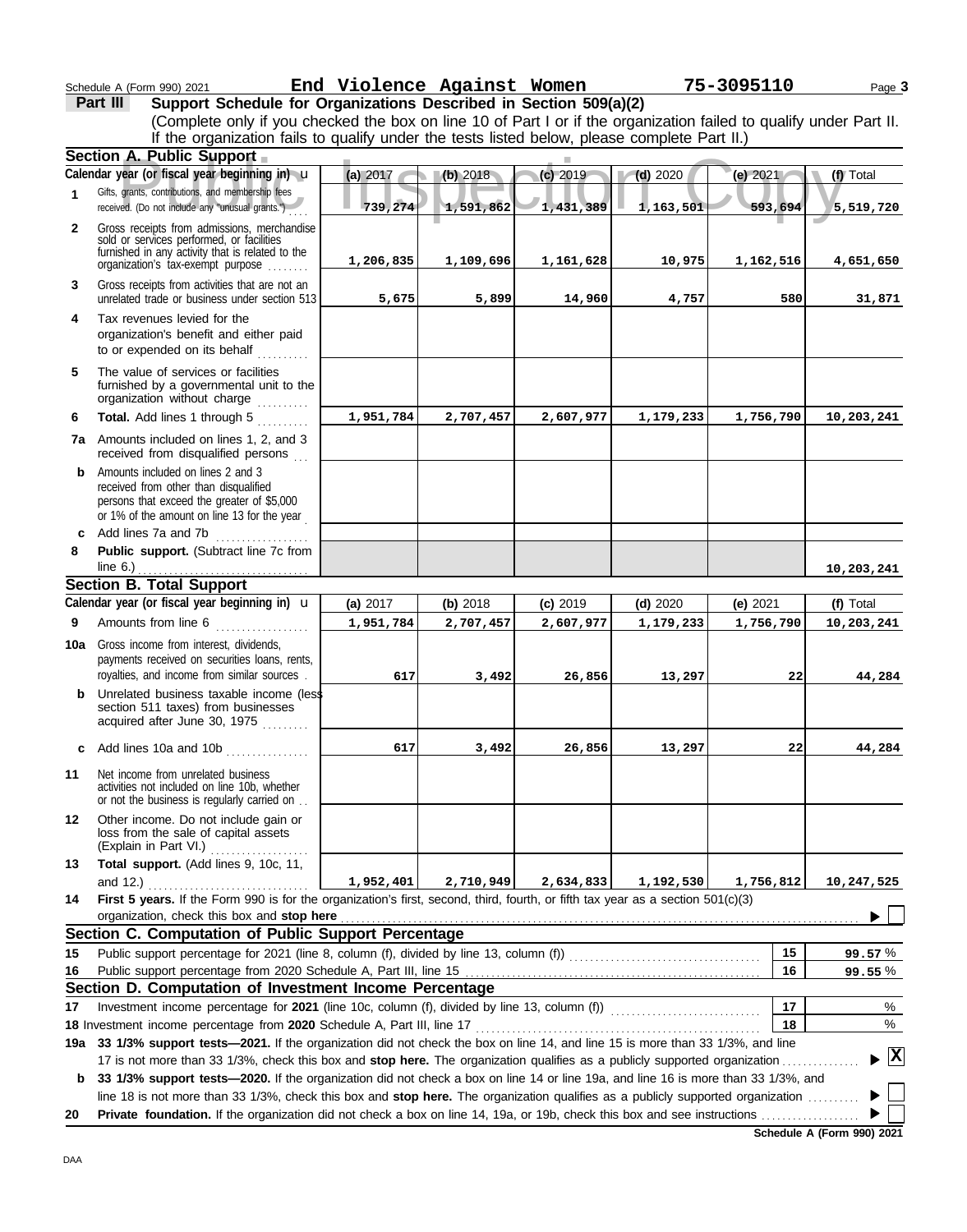|     | End Violence Against Women<br>75-3095110<br>Schedule A (Form 990) 2021                                                                                                                        |                            | Page 4    |
|-----|-----------------------------------------------------------------------------------------------------------------------------------------------------------------------------------------------|----------------------------|-----------|
|     | <b>Supporting Organizations</b><br>Part IV                                                                                                                                                    |                            |           |
|     | (Complete only if you checked a box in line 12 on Part I. If you checked box 12a, Part I, complete Sections A                                                                                 |                            |           |
|     | and B. If you checked box 12b, Part I, complete Sections A and C. If you checked box 12c, Part I, complete                                                                                    |                            |           |
|     | Sections A, D <sub>r</sub> and E. If you checked box 12d, Part I, complete Sections A and D, and complete Part V.)                                                                            |                            |           |
|     | Section A. All Supporting Organizations                                                                                                                                                       |                            |           |
|     |                                                                                                                                                                                               |                            | Yes<br>No |
| 1   | Are all of the organization's supported organizations listed by name in the organization's governing                                                                                          |                            |           |
|     | documents? If "No," describe in Part VI how the supported organizations are designated. If designated by                                                                                      |                            |           |
|     | class or purpose, describe the designation. If historic and continuing relationship, explain.                                                                                                 | 1                          |           |
| 2   | Did the organization have any supported organization that does not have an IRS determination of status                                                                                        |                            |           |
|     | under section 509(a)(1) or (2)? If "Yes," explain in Part VI how the organization determined that the supported                                                                               |                            |           |
|     | organization was described in section 509(a)(1) or (2).                                                                                                                                       | $\overline{\mathbf{c}}$    |           |
| За  | Did the organization have a supported organization described in section $501(c)(4)$ , (5), or (6)? If "Yes," answer                                                                           |                            |           |
|     | lines 3b and 3c below.                                                                                                                                                                        | 3a                         |           |
| b   | Did the organization confirm that each supported organization qualified under section $501(c)(4)$ , (5), or (6) and                                                                           |                            |           |
|     | satisfied the public support tests under section 509(a)(2)? If "Yes," describe in Part VI when and how the                                                                                    |                            |           |
|     | organization made the determination.                                                                                                                                                          | 3b                         |           |
| c   | Did the organization ensure that all support to such organizations was used exclusively for section $170(c)(2)(B)$                                                                            |                            |           |
|     | purposes? If "Yes," explain in Part VI what controls the organization put in place to ensure such use.                                                                                        | 3c                         |           |
| 4a  | Was any supported organization not organized in the United States ("foreign supported organization")? If<br>"Yes," and if you checked box 12a or 12b in Part I, answer lines 4b and 4c below. | 4a                         |           |
| b   | Did the organization have ultimate control and discretion in deciding whether to make grants to the foreign                                                                                   |                            |           |
|     | supported organization? If "Yes," describe in Part VI how the organization had such control and discretion                                                                                    |                            |           |
|     | despite being controlled or supervised by or in connection with its supported organizations.                                                                                                  | 4b                         |           |
| c   | Did the organization support any foreign supported organization that does not have an IRS determination                                                                                       |                            |           |
|     | under sections $501(c)(3)$ and $509(a)(1)$ or $(2)$ ? If "Yes," explain in Part VI what controls the organization used                                                                        |                            |           |
|     | to ensure that all support to the foreign supported organization was used exclusively for section $170(c)(2)(B)$                                                                              |                            |           |
|     | purposes.                                                                                                                                                                                     | 4c                         |           |
| 5a  | Did the organization add, substitute, or remove any supported organizations during the tax year? If "Yes,"                                                                                    |                            |           |
|     | answer lines 5b and 5c below (if applicable). Also, provide detail in Part VI, including (i) the names and EIN                                                                                |                            |           |
|     | numbers of the supported organizations added, substituted, or removed; (ii) the reasons for each such action;                                                                                 |                            |           |
|     | (iii) the authority under the organization's organizing document authorizing such action; and (iv) how the action                                                                             |                            |           |
|     | was accomplished (such as by amendment to the organizing document).                                                                                                                           | 5a                         |           |
| b   | Type I or Type II only. Was any added or substituted supported organization part of a class already                                                                                           |                            |           |
|     | designated in the organization's organizing document?                                                                                                                                         | 5b                         |           |
| c   | Substitutions only. Was the substitution the result of an event beyond the organization's control?                                                                                            | 5 <sub>c</sub>             |           |
| 6   | Did the organization provide support (whether in the form of grants or the provision of services or facilities) to                                                                            |                            |           |
|     | anyone other than (i) its supported organizations, (ii) individuals that are part of the charitable class benefited                                                                           |                            |           |
|     | by one or more of its supported organizations, or (iii) other supporting organizations that also support or                                                                                   |                            |           |
|     | benefit one or more of the filing organization's supported organizations? If "Yes," provide detail in Part VI.                                                                                | 6                          |           |
| 7   | Did the organization provide a grant, loan, compensation, or other similar payment to a substantial contributor                                                                               |                            |           |
|     | (as defined in section $4958(c)(3)(C)$ ), a family member of a substantial contributor, or a 35% controlled entity                                                                            |                            |           |
|     | with regard to a substantial contributor? If "Yes," complete Part I of Schedule L (Form 990).                                                                                                 | 7                          |           |
| 8   | Did the organization make a loan to a disqualified person (as defined in section 4958) not described on line                                                                                  | 8                          |           |
| 9a  | 7? If "Yes," complete Part I of Schedule L (Form 990).<br>Was the organization controlled directly or indirectly at any time during the tax year by one or more                               |                            |           |
|     | disqualified persons, as defined in section 4946 (other than foundation managers and organizations                                                                                            |                            |           |
|     | described in section 509(a)(1) or (2))? If "Yes," provide detail in Part VI.                                                                                                                  | 9а                         |           |
| b   | Did one or more disqualified persons (as defined on line 9a) hold a controlling interest in any entity in which                                                                               |                            |           |
|     | the supporting organization had an interest? If "Yes," provide detail in Part VI.                                                                                                             | 9b                         |           |
| c   | Did a disqualified person (as defined on line 9a) have an ownership interest in, or derive any personal benefit                                                                               |                            |           |
|     | from, assets in which the supporting organization also had an interest? If "Yes," provide detail in Part VI.                                                                                  | 9c                         |           |
| 10a | Was the organization subject to the excess business holdings rules of section 4943 because of section                                                                                         |                            |           |
|     | 4943(f) (regarding certain Type II supporting organizations, and all Type III non-functionally integrated                                                                                     |                            |           |
|     | supporting organizations)? If "Yes," answer line 10b below.                                                                                                                                   | 10a                        |           |
| b   | Did the organization have any excess business holdings in the tax year? (Use Schedule C, Form 4720, to                                                                                        |                            |           |
|     | determine whether the organization had excess business holdings.)                                                                                                                             | 10b                        |           |
|     |                                                                                                                                                                                               | Schedule A (Form 990) 2021 |           |
|     |                                                                                                                                                                                               |                            |           |

DAA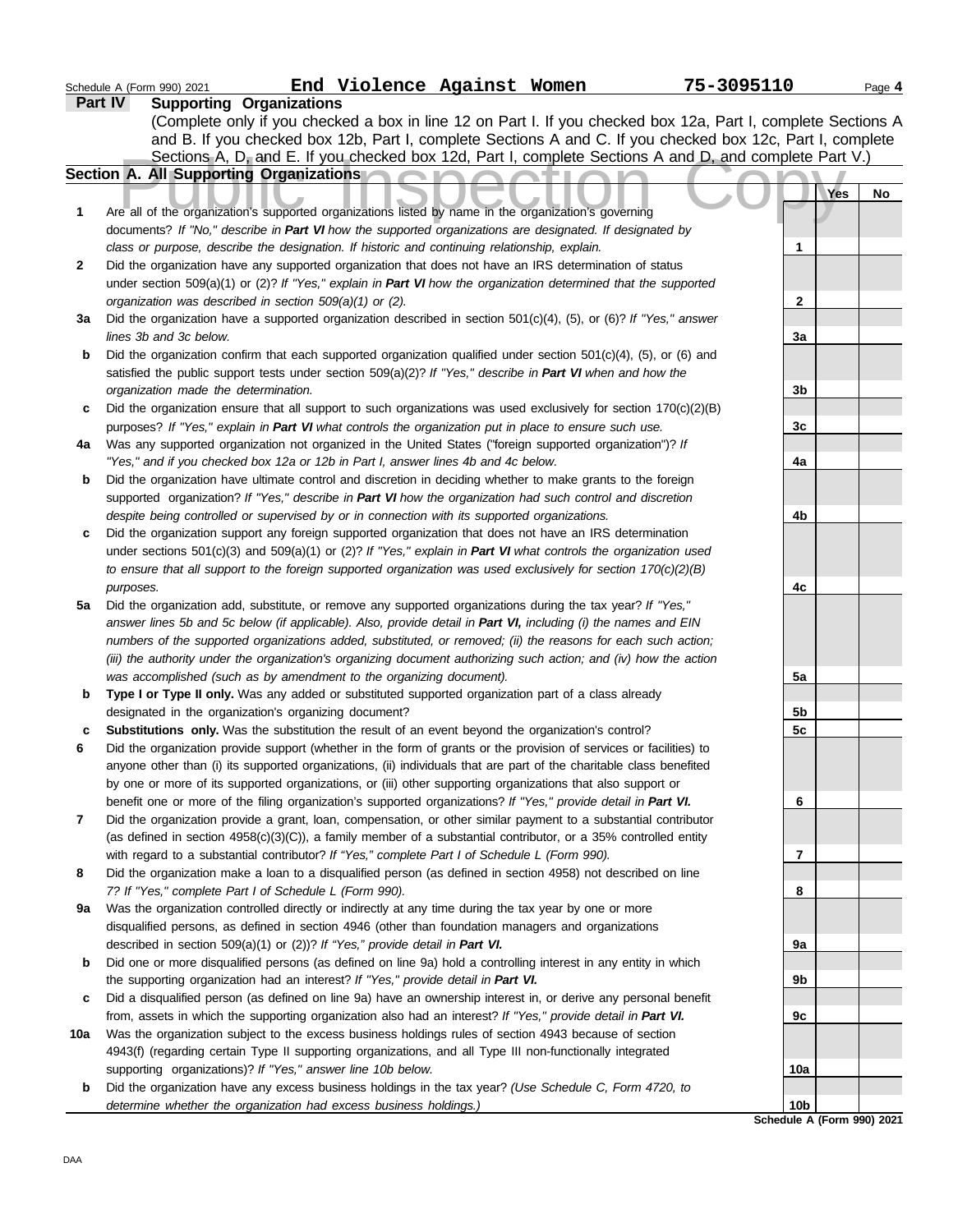|              |                | Schedule A (Form 990) 2021     |                                                        | End Violence Against Women                                                                                                                                                                                        |  | 75-3095110                                                                                                                        |                 |     | Page 5    |
|--------------|----------------|--------------------------------|--------------------------------------------------------|-------------------------------------------------------------------------------------------------------------------------------------------------------------------------------------------------------------------|--|-----------------------------------------------------------------------------------------------------------------------------------|-----------------|-----|-----------|
|              | <b>Part IV</b> |                                |                                                        | <b>Supporting Organizations (continued)</b>                                                                                                                                                                       |  |                                                                                                                                   |                 |     |           |
|              |                |                                |                                                        |                                                                                                                                                                                                                   |  |                                                                                                                                   |                 | Yes | No        |
| 11           |                |                                |                                                        | Has the organization accepted a gift or contribution from any of the following persons?                                                                                                                           |  |                                                                                                                                   |                 |     |           |
|              |                |                                |                                                        |                                                                                                                                                                                                                   |  | a A person who directly or indirectly controls, either alone or together with persons described on lines 11b and                  |                 |     |           |
|              |                |                                |                                                        | 11c below, the governing body of a supported organization?                                                                                                                                                        |  |                                                                                                                                   | 11a             |     |           |
|              |                |                                |                                                        | <b>b</b> A family member of a person described on line 11a above?<br>c A 35% controlled entity of a person described on line 11a or 11b above? If "Yes" to line 11a, 11b, or 11c,                                 |  |                                                                                                                                   | 11 <sub>b</sub> |     |           |
|              |                | provide detail in Part VI.     |                                                        |                                                                                                                                                                                                                   |  |                                                                                                                                   | 11c             |     |           |
|              |                |                                | Section B. Type I Supporting Organizations             |                                                                                                                                                                                                                   |  |                                                                                                                                   |                 |     |           |
|              |                |                                |                                                        |                                                                                                                                                                                                                   |  |                                                                                                                                   |                 | Yes | No        |
| 1            |                |                                |                                                        |                                                                                                                                                                                                                   |  | Did the governing body, members of the governing body, officers acting in their official capacity, or membership of one or        |                 |     |           |
|              |                |                                |                                                        |                                                                                                                                                                                                                   |  | more supported organizations have the power to regularly appoint or elect at least a majority of the organization's officers,     |                 |     |           |
|              |                |                                |                                                        |                                                                                                                                                                                                                   |  | directors, or trustees at all times during the tax year? If "No," describe in Part VI how the supported organization(s)           |                 |     |           |
|              |                |                                |                                                        |                                                                                                                                                                                                                   |  | effectively operated, supervised, or controlled the organization's activities. If the organization had more than one supported    |                 |     |           |
|              |                |                                |                                                        |                                                                                                                                                                                                                   |  | organization, describe how the powers to appoint and/or remove officers, directors, or trustees were allocated among the          |                 |     |           |
|              |                |                                |                                                        |                                                                                                                                                                                                                   |  | supported organizations and what conditions or restrictions, if any, applied to such powers during the tax year.                  | 1               |     |           |
| $\mathbf{2}$ |                |                                |                                                        | Did the organization operate for the benefit of any supported organization other than the supported                                                                                                               |  |                                                                                                                                   |                 |     |           |
|              |                |                                |                                                        | organization(s) that operated, supervised, or controlled the supporting organization? If "Yes," explain in Part                                                                                                   |  |                                                                                                                                   |                 |     |           |
|              |                |                                |                                                        | VI how providing such benefit carried out the purposes of the supported organization(s) that operated,                                                                                                            |  |                                                                                                                                   |                 |     |           |
|              |                |                                | supervised, or controlled the supporting organization. |                                                                                                                                                                                                                   |  |                                                                                                                                   | 2               |     |           |
|              |                |                                | Section C. Type II Supporting Organizations            |                                                                                                                                                                                                                   |  |                                                                                                                                   |                 |     |           |
|              |                |                                |                                                        |                                                                                                                                                                                                                   |  |                                                                                                                                   |                 | Yes | <b>No</b> |
| 1            |                |                                |                                                        | Were a majority of the organization's directors or trustees during the tax year also a majority of the directors                                                                                                  |  |                                                                                                                                   |                 |     |           |
|              |                |                                |                                                        | or trustees of each of the organization's supported organization(s)? If "No," describe in Part VI how control                                                                                                     |  |                                                                                                                                   |                 |     |           |
|              |                |                                |                                                        | or management of the supporting organization was vested in the same persons that controlled or managed                                                                                                            |  |                                                                                                                                   |                 |     |           |
|              |                | the supported organization(s). |                                                        | Section D. All Type III Supporting Organizations                                                                                                                                                                  |  |                                                                                                                                   | 1               |     |           |
|              |                |                                |                                                        |                                                                                                                                                                                                                   |  |                                                                                                                                   |                 | Yes | <b>No</b> |
| 1            |                |                                |                                                        | Did the organization provide to each of its supported organizations, by the last day of the fifth month of the                                                                                                    |  |                                                                                                                                   |                 |     |           |
|              |                |                                |                                                        |                                                                                                                                                                                                                   |  | organization's tax year, (i) a written notice describing the type and amount of support provided during the prior tax             |                 |     |           |
|              |                |                                |                                                        |                                                                                                                                                                                                                   |  | year, (ii) a copy of the Form 990 that was most recently filed as of the date of notification, and (iii) copies of the            |                 |     |           |
|              |                |                                |                                                        |                                                                                                                                                                                                                   |  | organization's governing documents in effect on the date of notification, to the extent not previously provided?                  | 1               |     |           |
| 2            |                |                                |                                                        | Were any of the organization's officers, directors, or trustees either (i) appointed or elected by the supported                                                                                                  |  |                                                                                                                                   |                 |     |           |
|              |                |                                |                                                        |                                                                                                                                                                                                                   |  | organization(s) or (ii) serving on the governing body of a supported organization? If "No," explain in Part VI how                |                 |     |           |
|              |                |                                |                                                        | the organization maintained a close and continuous working relationship with the supported organization(s).                                                                                                       |  |                                                                                                                                   | 2               |     |           |
| 3            |                |                                |                                                        | By reason of the relationship described on line 2, above, did the organization's supported organizations have                                                                                                     |  |                                                                                                                                   |                 |     |           |
|              |                |                                |                                                        | a significant voice in the organization's investment policies and in directing the use of the organization's                                                                                                      |  |                                                                                                                                   |                 |     |           |
|              |                |                                |                                                        | income or assets at all times during the tax year? If "Yes," describe in Part VI the role the organization's                                                                                                      |  |                                                                                                                                   |                 |     |           |
|              |                |                                | supported organizations played in this regard.         |                                                                                                                                                                                                                   |  |                                                                                                                                   | 3               |     |           |
|              |                |                                |                                                        | Section E. Type III Functionally Integrated Supporting Organizations                                                                                                                                              |  |                                                                                                                                   |                 |     |           |
| 1            |                |                                |                                                        |                                                                                                                                                                                                                   |  | Check the box next to the method that the organization used to satisfy the Integral Part Test during the year (see instructions). |                 |     |           |
| a            |                |                                |                                                        | The organization satisfied the Activities Test. Complete line 2 below.                                                                                                                                            |  |                                                                                                                                   |                 |     |           |
| b            |                |                                |                                                        | The organization is the parent of each of its supported organizations. Complete line 3 below.                                                                                                                     |  |                                                                                                                                   |                 |     |           |
| c            |                |                                |                                                        |                                                                                                                                                                                                                   |  | The organization supported a governmental entity. Describe in Part VI how you supported a governmental entity (see instructions). |                 |     |           |
| $\mathbf{2}$ |                |                                | Activities Test, Answer lines 2a and 2b below.         |                                                                                                                                                                                                                   |  |                                                                                                                                   |                 | Yes | <b>No</b> |
| a            |                |                                |                                                        | Did substantially all of the organization's activities during the tax year directly further the exempt purposes of                                                                                                |  |                                                                                                                                   |                 |     |           |
|              |                |                                |                                                        | the supported organization(s) to which the organization was responsive? If "Yes," then in Part VI identify                                                                                                        |  |                                                                                                                                   |                 |     |           |
|              |                |                                |                                                        | those supported organizations and explain how these activities directly furthered their exempt purposes,                                                                                                          |  |                                                                                                                                   |                 |     |           |
|              |                |                                |                                                        |                                                                                                                                                                                                                   |  | how the organization was responsive to those supported organizations, and how the organization determined                         | 2a              |     |           |
|              |                |                                |                                                        | that these activities constituted substantially all of its activities.                                                                                                                                            |  |                                                                                                                                   |                 |     |           |
| b            |                |                                |                                                        | Did the activities described on line 2a, above, constitute activities that, but for the organization's<br>involvement, one or more of the organization's supported organization(s) would have been engaged in? If |  |                                                                                                                                   |                 |     |           |
|              |                |                                |                                                        | "Yes," explain in Part VI the reasons for the organization's position that its supported organization(s) would                                                                                                    |  |                                                                                                                                   |                 |     |           |
|              |                |                                |                                                        | have engaged in these activities but for the organization's involvement.                                                                                                                                          |  |                                                                                                                                   | 2b              |     |           |
| 3            |                |                                |                                                        | Parent of Supported Organizations. Answer lines 3a and 3b below.                                                                                                                                                  |  |                                                                                                                                   |                 |     |           |
| a            |                |                                |                                                        | Did the organization have the power to regularly appoint or elect a majority of the officers, directors, or                                                                                                       |  |                                                                                                                                   |                 |     |           |
|              |                |                                |                                                        | trustees of each of the supported organizations? If "Yes" or "No," provide details in Part VI.                                                                                                                    |  |                                                                                                                                   | 3a              |     |           |
| b            |                |                                |                                                        |                                                                                                                                                                                                                   |  | Did the organization exercise a substantial degree of direction over the policies, programs, and activities of each               |                 |     |           |
|              |                |                                |                                                        | of its supported organizations? If "Yes," describe in Part VI the role played by the organization in this regard.                                                                                                 |  |                                                                                                                                   | 3 <sub>b</sub>  |     |           |

DAA **Schedule A (Form 990) 2021**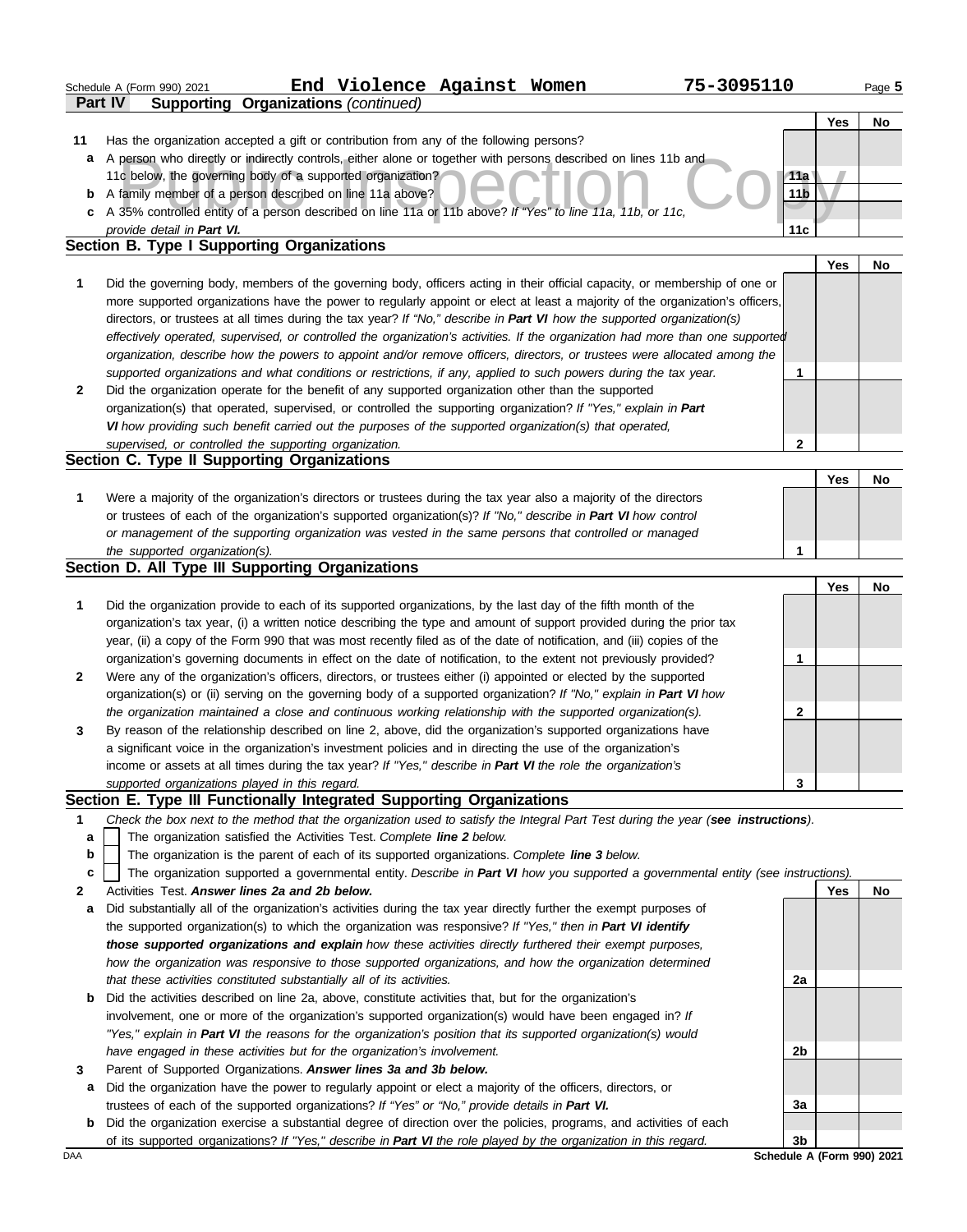|                         | End Violence Against Women<br>Schedule A (Form 990) 2021                                                                         |                         | 75-3095110     | Page 6                         |
|-------------------------|----------------------------------------------------------------------------------------------------------------------------------|-------------------------|----------------|--------------------------------|
| <b>Part V</b>           | Type III Non-Functionally Integrated 509(a)(3) Supporting Organizations                                                          |                         |                |                                |
| 1                       | Check here if the organization satisfied the Integral Part Test as a qualifying trust on Nov. 20, 1970 (explain in Part VI). See |                         |                |                                |
|                         | instructions. All other Type III non-functionally integrated supporting organizations must complete Sections A through E.        |                         |                |                                |
|                         | Section A - Adjusted Net Income                                                                                                  |                         | (A) Prior Year | (B) Current Year               |
|                         |                                                                                                                                  |                         |                | (optional)                     |
|                         | Net short-term capital gain                                                                                                      | 1                       |                |                                |
| $\mathbf{2}$            | Recoveries of prior-year distributions                                                                                           | $\overline{\mathbf{2}}$ |                |                                |
| 3                       | Other gross income (see instructions)                                                                                            | 3                       |                |                                |
| 4                       | Add lines 1 through 3.                                                                                                           | $\overline{\mathbf{4}}$ |                |                                |
| 5                       | Depreciation and depletion                                                                                                       | 5                       |                |                                |
| 6                       | Portion of operating expenses paid or incurred for production or collection                                                      |                         |                |                                |
|                         | of gross income or for management, conservation, or maintenance of                                                               |                         |                |                                |
|                         | property held for production of income (see instructions)                                                                        | 6                       |                |                                |
| 7                       | Other expenses (see instructions)                                                                                                | $\overline{7}$          |                |                                |
| 8                       | Adjusted Net Income (subtract lines 5, 6, and 7 from line 4)                                                                     | 8                       |                |                                |
|                         | Section B - Minimum Asset Amount                                                                                                 |                         | (A) Prior Year | (B) Current Year<br>(optional) |
| 1                       | Aggregate fair market value of all non-exempt-use assets (see                                                                    |                         |                |                                |
|                         | instructions for short tax year or assets held for part of year):                                                                |                         |                |                                |
|                         | a Average monthly value of securities                                                                                            | 1a                      |                |                                |
|                         | <b>b</b> Average monthly cash balances                                                                                           | 1b                      |                |                                |
|                         | c Fair market value of other non-exempt-use assets                                                                               | 1 <sub>c</sub>          |                |                                |
|                         | d Total (add lines 1a, 1b, and 1c)                                                                                               | 1 <sub>d</sub>          |                |                                |
|                         | e Discount claimed for blockage or other factors                                                                                 |                         |                |                                |
|                         | (explain in detail in Part VI):                                                                                                  |                         |                |                                |
| $\mathbf{2}$            | Acquisition indebtedness applicable to non-exempt-use assets                                                                     | $\mathbf{2}$            |                |                                |
| 3                       | Subtract line 2 from line 1d.                                                                                                    | 3                       |                |                                |
| 4                       | Cash deemed held for exempt use. Enter 0.015 of line 3 (for greater amount,                                                      |                         |                |                                |
|                         | see instructions).                                                                                                               | 4                       |                |                                |
| 5                       | Net value of non-exempt-use assets (subtract line 4 from line 3)                                                                 | 5                       |                |                                |
| 6                       | Multiply line 5 by 0.035.                                                                                                        | 6                       |                |                                |
| 7                       | Recoveries of prior-year distributions                                                                                           | $\overline{7}$          |                |                                |
| 8                       | Minimum Asset Amount (add line 7 to line 6)                                                                                      | 8                       |                |                                |
|                         | Section C - Distributable Amount                                                                                                 |                         |                | <b>Current Year</b>            |
|                         | Adjusted net income for prior year (from Section A, line 8, column A)                                                            | 1                       |                |                                |
|                         | Enter 0.85 of line 1.                                                                                                            | $\mathbf 2$             |                |                                |
| 3                       | Minimum asset amount for prior year (from Section B, line 8, column A)                                                           | 3                       |                |                                |
| 4                       | Enter greater of line 2 or line 3.                                                                                               | 4                       |                |                                |
| 5.                      | Income tax imposed in prior year                                                                                                 | 5                       |                |                                |
| 6.                      | Distributable Amount. Subtract line 5 from line 4, unless subject to                                                             |                         |                |                                |
|                         | emergency temporary reduction (see instructions).                                                                                | 6                       |                |                                |
| $\overline{\mathbf{r}}$ | Check here if the current year is the organization's first as a non-functionally integrated Type III supporting organization     |                         |                |                                |
|                         | (see instructions).                                                                                                              |                         |                |                                |

**Schedule A (Form 990) 2021**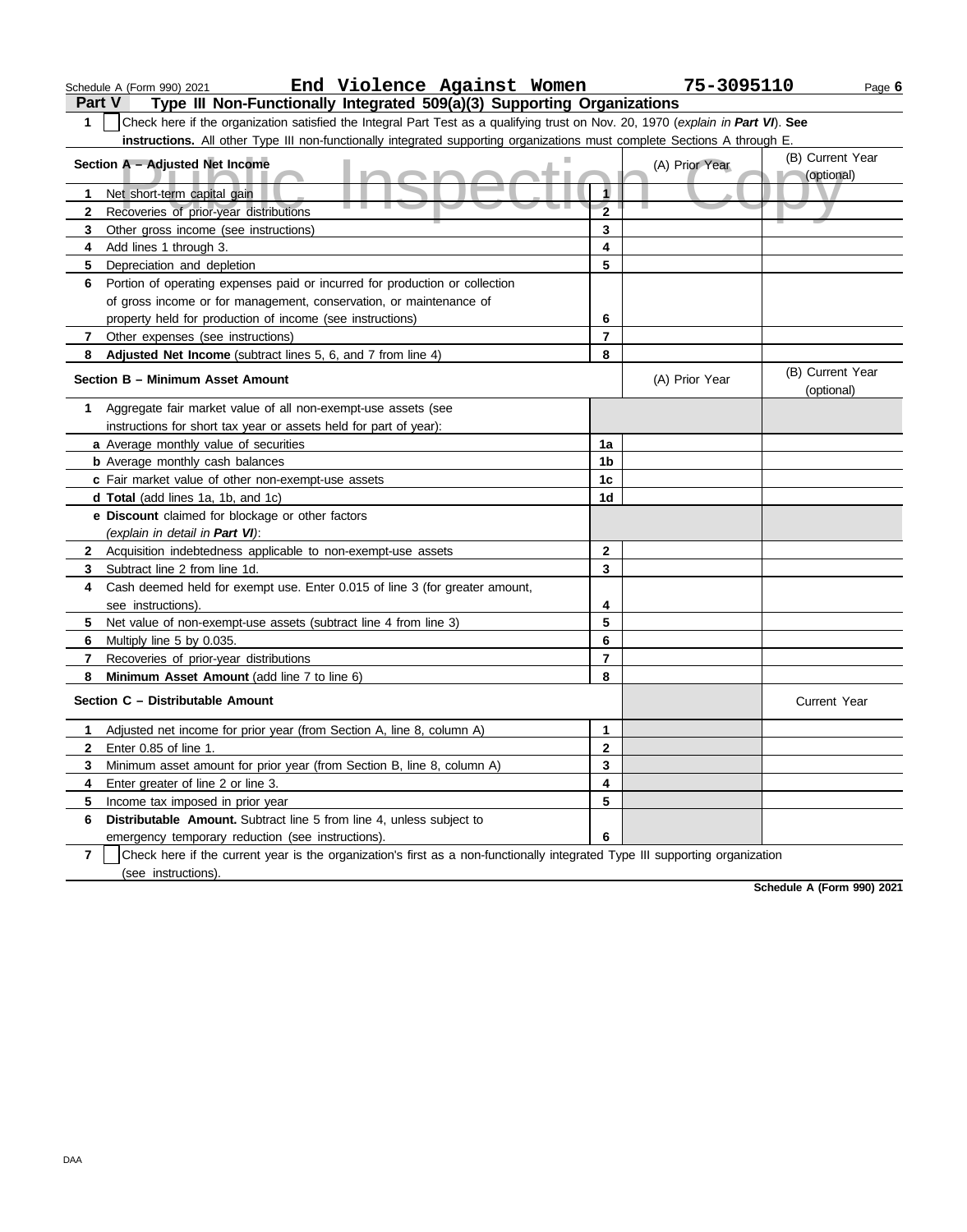|  | ichedule A (Form 990) 2021 |  |  |
|--|----------------------------|--|--|
|  |                            |  |  |

#### Schedule A (Form 990) 2021 **End Violence Against Women 75–3095110** Page **7 End Violence Against Women 75-3095110**

# **Part V Type III Non-Functionally Integrated 509(a)(3) Supporting Organizations** *(continued)*

|              | Section D - Distributions                                                                                                                                     |                             |                           | <b>Current Year</b>  |  |  |  |  |  |
|--------------|---------------------------------------------------------------------------------------------------------------------------------------------------------------|-----------------------------|---------------------------|----------------------|--|--|--|--|--|
| 1.           |                                                                                                                                                               |                             |                           |                      |  |  |  |  |  |
| $\mathbf{2}$ | Amounts paid to supported organizations to accomplish exempt purposes<br>Amounts paid to perform activity that directly furthers exempt purposes of supported |                             |                           |                      |  |  |  |  |  |
|              | organizations, in excess of income from activity                                                                                                              |                             |                           |                      |  |  |  |  |  |
| 3            | Administrative expenses paid to accomplish exempt purposes of supported organizations                                                                         |                             |                           |                      |  |  |  |  |  |
| 4            | Amounts paid to acquire exempt-use assets                                                                                                                     |                             |                           |                      |  |  |  |  |  |
| 5            | Qualified set-aside amounts (prior IRS approval required—provide details in Part VI)                                                                          |                             |                           |                      |  |  |  |  |  |
| 6            | Other distributions (describe in Part VI). See instructions.                                                                                                  |                             |                           |                      |  |  |  |  |  |
| 7            | Total annual distributions. Add lines 1 through 6.                                                                                                            |                             |                           |                      |  |  |  |  |  |
| 8            | Distributions to attentive supported organizations to which the organization is responsive                                                                    |                             |                           |                      |  |  |  |  |  |
|              | (provide details in Part VI). See instructions.                                                                                                               |                             |                           |                      |  |  |  |  |  |
| 9            | Distributable amount for 2021 from Section C. line 6                                                                                                          |                             |                           |                      |  |  |  |  |  |
| 10           | Line 8 amount divided by line 9 amount                                                                                                                        |                             |                           |                      |  |  |  |  |  |
|              |                                                                                                                                                               | (i)                         | (ii)                      | (iii)                |  |  |  |  |  |
|              | <b>Section E - Distribution Allocations (see instructions)</b>                                                                                                | <b>Excess Distributions</b> | <b>Underdistributions</b> | <b>Distributable</b> |  |  |  |  |  |
|              |                                                                                                                                                               |                             | Pre-2021                  | Amount for 2021      |  |  |  |  |  |
| 1            | Distributable amount for 2021 from Section C, line 6                                                                                                          |                             |                           |                      |  |  |  |  |  |
| $\mathbf{2}$ | Underdistributions, if any, for years prior to 2021                                                                                                           |                             |                           |                      |  |  |  |  |  |
|              | (reasonable cause required-explain in Part VI). See<br>instructions.                                                                                          |                             |                           |                      |  |  |  |  |  |
| 3            | Excess distributions carryover, if any, to 2021                                                                                                               |                             |                           |                      |  |  |  |  |  |
|              |                                                                                                                                                               |                             |                           |                      |  |  |  |  |  |
|              |                                                                                                                                                               |                             |                           |                      |  |  |  |  |  |
|              | <b>c</b> From 2018                                                                                                                                            |                             |                           |                      |  |  |  |  |  |
|              |                                                                                                                                                               |                             |                           |                      |  |  |  |  |  |
|              |                                                                                                                                                               |                             |                           |                      |  |  |  |  |  |
|              | f Total of lines 3a through 3e                                                                                                                                |                             |                           |                      |  |  |  |  |  |
|              | g Applied to underdistributions of prior years                                                                                                                |                             |                           |                      |  |  |  |  |  |
|              | h Applied to 2021 distributable amount                                                                                                                        |                             |                           |                      |  |  |  |  |  |
|              | Carryover from 2016 not applied (see instructions)                                                                                                            |                             |                           |                      |  |  |  |  |  |
|              | Remainder. Subtract lines 3g, 3h, and 3i from line 3f.                                                                                                        |                             |                           |                      |  |  |  |  |  |
| 4            | Distributions for 2021 from                                                                                                                                   |                             |                           |                      |  |  |  |  |  |
|              | \$<br>Section D, line 7:                                                                                                                                      |                             |                           |                      |  |  |  |  |  |
|              | a Applied to underdistributions of prior years                                                                                                                |                             |                           |                      |  |  |  |  |  |
|              | <b>b</b> Applied to 2021 distributable amount                                                                                                                 |                             |                           |                      |  |  |  |  |  |
|              | c Remainder. Subtract lines 4a and 4b from line 4.                                                                                                            |                             |                           |                      |  |  |  |  |  |
| 5.           | Remaining underdistributions for years prior to 2021, if                                                                                                      |                             |                           |                      |  |  |  |  |  |
|              | any. Subtract lines 3g and 4a from line 2. For result                                                                                                         |                             |                           |                      |  |  |  |  |  |
|              | greater than zero, explain in Part VI. See instructions.                                                                                                      |                             |                           |                      |  |  |  |  |  |
| 6            | Remaining underdistributions for 2021 Subtract lines 3h                                                                                                       |                             |                           |                      |  |  |  |  |  |
|              | and 4b from line 1. For result greater than zero, explain in                                                                                                  |                             |                           |                      |  |  |  |  |  |
| 7            | Part VI. See instructions.<br>Excess distributions carryover to 2022. Add lines 3j                                                                            |                             |                           |                      |  |  |  |  |  |
|              | and 4c.                                                                                                                                                       |                             |                           |                      |  |  |  |  |  |
| 8            | Breakdown of line 7:                                                                                                                                          |                             |                           |                      |  |  |  |  |  |
|              | <b>a</b> Excess from 2017                                                                                                                                     |                             |                           |                      |  |  |  |  |  |
|              | <b>b</b> Excess from 2018                                                                                                                                     |                             |                           |                      |  |  |  |  |  |
|              | c Excess from 2019                                                                                                                                            |                             |                           |                      |  |  |  |  |  |
|              | d Excess from 2020                                                                                                                                            |                             |                           |                      |  |  |  |  |  |
|              | e Excess from $2021$<br>.                                                                                                                                     |                             |                           |                      |  |  |  |  |  |

**Schedule A (Form 990) 2021**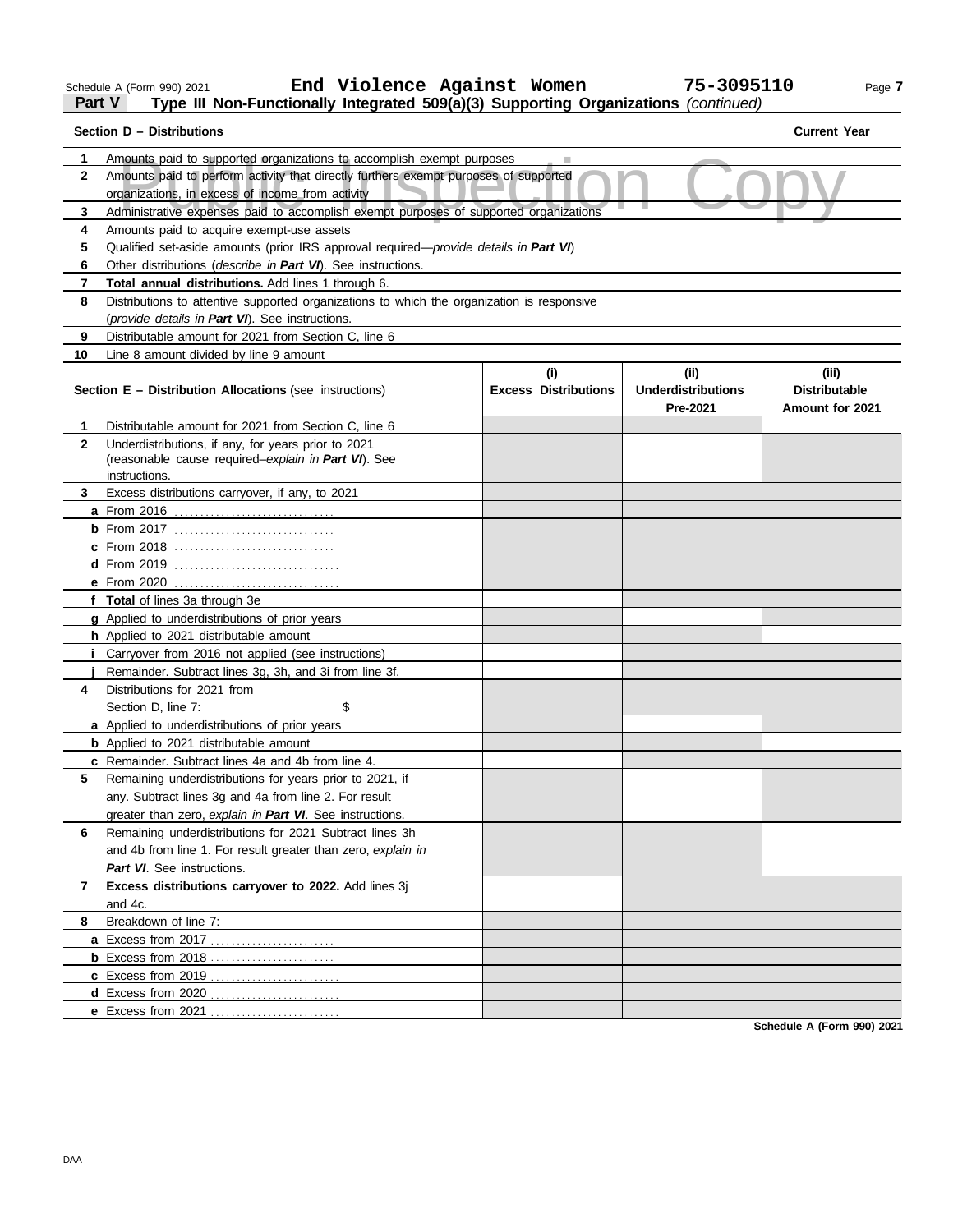| Schedule A (Form 990) 2021 |                                                                                                                                                                                                                                      |  |  |  |  |
|----------------------------|--------------------------------------------------------------------------------------------------------------------------------------------------------------------------------------------------------------------------------------|--|--|--|--|
| Part VI                    | End Violence Against Women 75-3095110 Page 8<br>Supplemental Information. Provide the explanations required by Part II, line 10; Part II, line 17a or 17b; Part<br>III, line 12; Part IV, Section A, lines 1, 2, 3b, 3c, 4b, 4c, 5a, |  |  |  |  |
|                            | 3a, and 3b; Part V, line 1; Part V, Section B, line 1e; Part V, Section D, lines 5, 6, and 8; and Part V, Section E,<br>lines 2, 5, and 6. Also complete this part for any additional information. (See instructions.)               |  |  |  |  |
|                            |                                                                                                                                                                                                                                      |  |  |  |  |
|                            |                                                                                                                                                                                                                                      |  |  |  |  |
|                            |                                                                                                                                                                                                                                      |  |  |  |  |
|                            |                                                                                                                                                                                                                                      |  |  |  |  |
|                            |                                                                                                                                                                                                                                      |  |  |  |  |
|                            |                                                                                                                                                                                                                                      |  |  |  |  |
|                            |                                                                                                                                                                                                                                      |  |  |  |  |
|                            |                                                                                                                                                                                                                                      |  |  |  |  |
|                            |                                                                                                                                                                                                                                      |  |  |  |  |
|                            |                                                                                                                                                                                                                                      |  |  |  |  |
|                            |                                                                                                                                                                                                                                      |  |  |  |  |
|                            |                                                                                                                                                                                                                                      |  |  |  |  |
|                            |                                                                                                                                                                                                                                      |  |  |  |  |
|                            |                                                                                                                                                                                                                                      |  |  |  |  |
|                            |                                                                                                                                                                                                                                      |  |  |  |  |
|                            |                                                                                                                                                                                                                                      |  |  |  |  |
|                            |                                                                                                                                                                                                                                      |  |  |  |  |
|                            |                                                                                                                                                                                                                                      |  |  |  |  |
|                            |                                                                                                                                                                                                                                      |  |  |  |  |
|                            |                                                                                                                                                                                                                                      |  |  |  |  |
|                            |                                                                                                                                                                                                                                      |  |  |  |  |
|                            |                                                                                                                                                                                                                                      |  |  |  |  |
|                            |                                                                                                                                                                                                                                      |  |  |  |  |
|                            |                                                                                                                                                                                                                                      |  |  |  |  |
|                            |                                                                                                                                                                                                                                      |  |  |  |  |
|                            |                                                                                                                                                                                                                                      |  |  |  |  |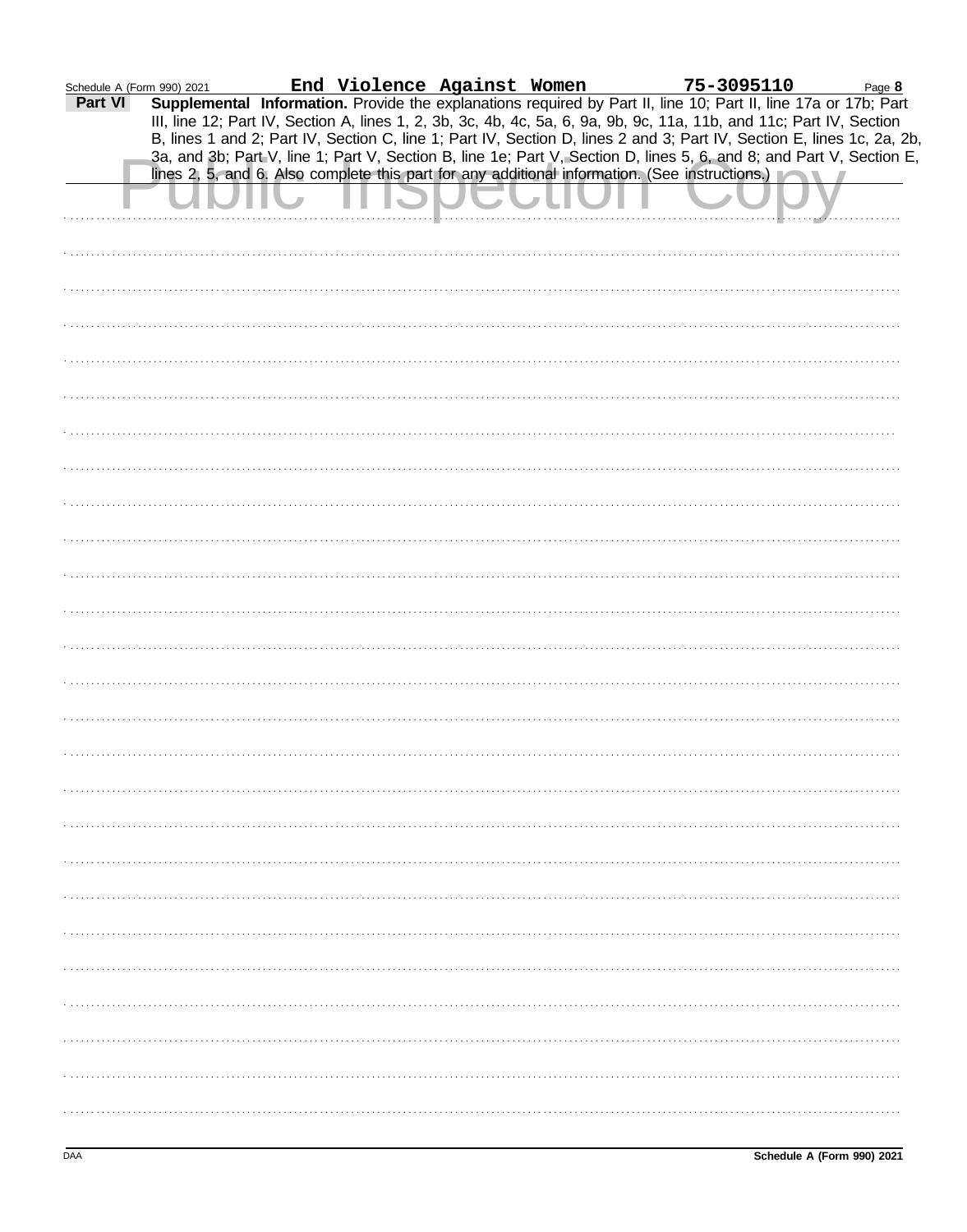| <b>Schedule B</b><br>(Form 990)<br>Department of the Treasury                | <b>Schedule of Contributors</b><br>u Attach to Form 990 or Form 990-PF.                                    | OMB No. 1545-0047<br>2021             |
|------------------------------------------------------------------------------|------------------------------------------------------------------------------------------------------------|---------------------------------------|
| Internal Revenue Service<br>Name of the organization<br>End<br>International | u Go to www.irs.gov/Form990 for the latest information.<br>Violence Against Women<br>75-3095110<br>(EVAWI) | <b>Employer identification number</b> |
| Organization type (check one):                                               |                                                                                                            |                                       |
| Filers of:                                                                   | Section:                                                                                                   |                                       |
| Form 990 or 990-EZ                                                           | $ \mathbf{X} $ 501(c)(<br>3 ) (enter number) organization                                                  |                                       |
|                                                                              | $4947(a)(1)$ nonexempt charitable trust not treated as a private foundation                                |                                       |
|                                                                              | 527 political organization                                                                                 |                                       |
| Form 990-PF                                                                  | 501(c)(3) exempt private foundation                                                                        |                                       |
|                                                                              | 4947(a)(1) nonexempt charitable trust treated as a private foundation                                      |                                       |
|                                                                              | 501(c)(3) taxable private foundation                                                                       |                                       |
|                                                                              |                                                                                                            |                                       |

Check if your organization is covered by the **General Rule** or a **Special Rule. Note:** Only a section 501(c)(7), (8), or (10) organization can check boxes for both the General Rule and a Special Rule. See instructions.

#### **General Rule**

For an organization filing Form 990, 990-EZ, or 990-PF that received, during the year, contributions totaling \$5,000 **X**or more (in money or property) from any one contributor. Complete Parts I and II. See instructions for determining a contributor's total contributions.

#### **Special Rules**

For an organization described in section 501(c)(3) filing Form 990 or 990-EZ that met the  $33^{1/3\%}$  support test of the regulations under sections 509(a)(1) and 170(b)(1)(A)(vi), that checked Schedule A (Form 990), Part II, line 13, 16a, or 16b, and that received from any one contributor, during the year, total contributions of the greater of **(1)** \$5,000; or **(2)** 2% of the amount on (i) Form 990, Part VIII, line 1h; or (ii) Form 990-EZ, line 1. Complete Parts I and II.

literary, or educational purposes, or for the prevention of cruelty to children or animals. Complete Parts I (entering For an organization described in section 501(c)(7), (8), or (10) filing Form 990 or 990-EZ that received from any one contributor, during the year, total contributions of more than \$1,000 *exclusively* for religious, charitable, scientific, "N/A" in column (b) instead of the contributor name and address), II, and III.

For an organization described in section  $501(c)(7)$ ,  $(8)$ , or  $(10)$  filing Form 990 or 990-EZ that received from any one contributor, during the year, contributions *exclusively* for religious, charitable, etc., purposes, but no such contributions totaled more than \$1,000. If this box is checked, enter here the total contributions that were received during the year for an *exclusively* religious, charitable, etc., purpose. Don't complete any of the parts unless the **General Rule** applies to this organization because it received *nonexclusively* religious, charitable, etc., contributions totaling \$5,000 or more during the year . . . . . . . . . . . . . . . . . . . . . . . . . . . . . . . . . . . . . . . . . . . . . . . . . . . . . . . . . . . . . . . . . . . . . . . . . . . .  $\triangleright$  \$

**must** answer "No" on Part IV, line 2, of its Form 990; or check the box on line H of its Form 990-EZ or on its Form 990-PF, Part I, line 2, to certify that it doesn't meet the filing requirements of Schedule B (Form 990). **Caution:** An organization that isn't covered by the General Rule and/or the Special Rules doesn't file Schedule B (Form 990), but it

**For Paperwork Reduction Act Notice, see the instructions for Form 990, 990-EZ, or 990-PF.**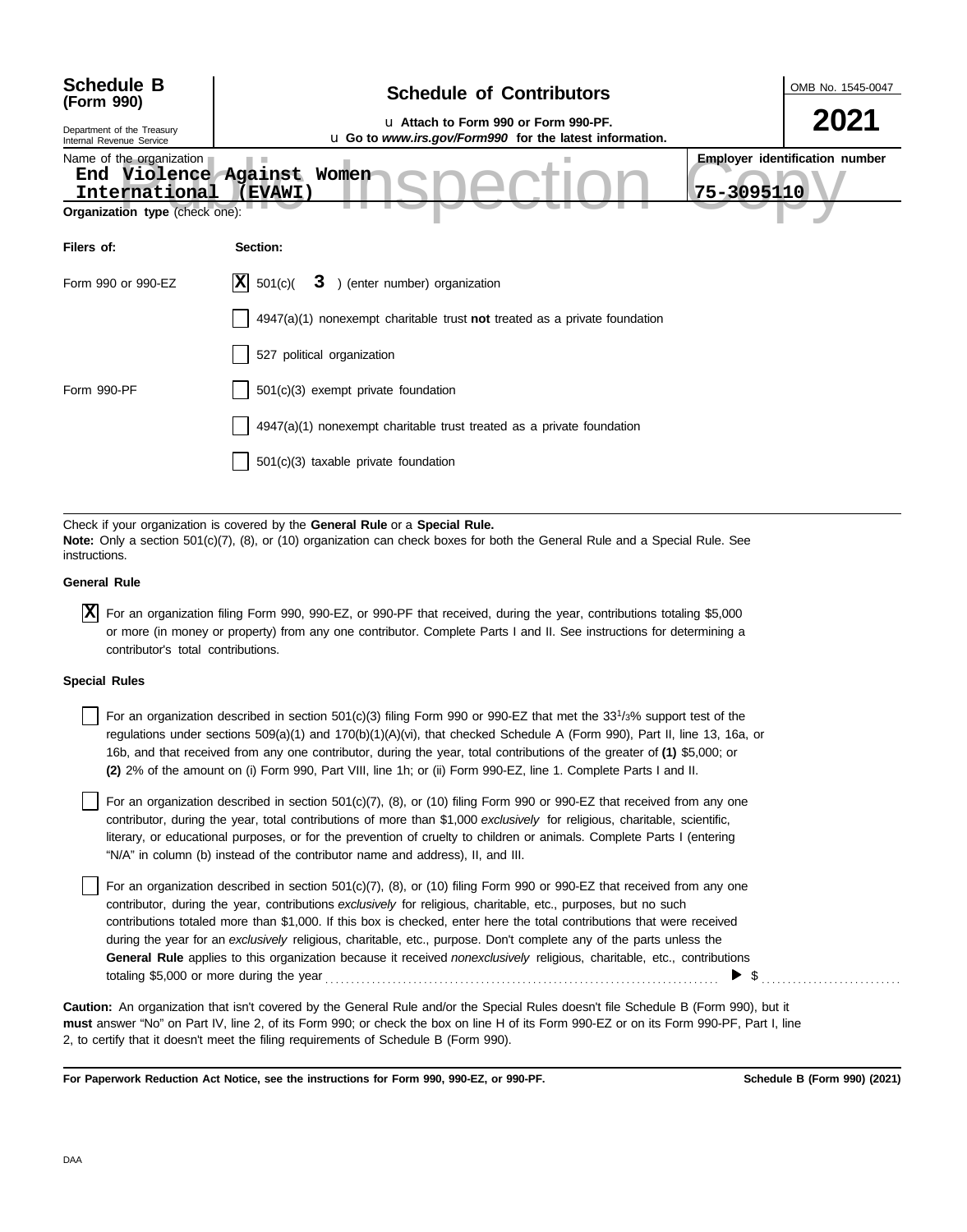|                       | Schedule B (Form 990) (2021)                                                                   |                                            | Page 1 of 2<br>Page 2                                                                                                |
|-----------------------|------------------------------------------------------------------------------------------------|--------------------------------------------|----------------------------------------------------------------------------------------------------------------------|
|                       | Name of organization<br>End Violence Against Women                                             |                                            | Employer identification number<br>75-3095110                                                                         |
| Part I                | Contributors (see instructions). Use duplicate copies of Part I if additional space is needed. |                                            |                                                                                                                      |
| (a)<br>No.            | (b)<br>Name, address, and ZIP +                                                                | (c)<br><b>Total contributions</b>          | (d)<br>Type of contribution                                                                                          |
| $1$ .                 |                                                                                                | 20,000<br>\$                               | $\overline{\mathbf{X}}$<br>Person<br>Payroll<br>Noncash<br>(Complete Part II for<br>noncash contributions.)          |
| (a)                   | (b)                                                                                            | (c)<br><b>Total contributions</b>          | (d)                                                                                                                  |
| No.<br>$2_{1}$        | Name, address, and ZIP + 4                                                                     | 49,602<br>\$                               | Type of contribution<br>Person<br>Payroll<br>Noncash<br>(Complete Part II for<br>noncash contributions.)             |
| (a)                   | (b)                                                                                            | (c)<br><b>Total contributions</b>          | (d)                                                                                                                  |
| No.                   | Name, address, and ZIP + 4                                                                     |                                            | Type of contribution                                                                                                 |
| 3 <sub>1</sub>        |                                                                                                | 412,852<br>\$                              | Χ<br>Person<br>Payroll<br>Noncash<br>(Complete Part II for<br>noncash contributions.)                                |
| (a)                   | (b)                                                                                            | (c)                                        | (d)                                                                                                                  |
| No.<br>4              | Name, address, and ZIP + 4                                                                     | <b>Total contributions</b><br>5,000<br>Ф   | Type of contribution<br>Х<br>Person<br>Payroll<br><b>Noncash</b><br>(Complete Part II for<br>noncash contributions.) |
| (a)                   | (b)                                                                                            | (c)                                        | (d)                                                                                                                  |
| No.<br>$\overline{5}$ | Name, address, and ZIP + 4                                                                     | <b>Total contributions</b><br>10,000<br>\$ | Type of contribution<br>Х<br>Person<br>Payroll<br><b>Noncash</b><br>(Complete Part II for<br>noncash contributions.) |
| (a)<br>No.            | (b)<br>Name, address, and ZIP + 4                                                              | (c)<br><b>Total contributions</b>          | (d)<br>Type of contribution                                                                                          |
| $6 \overline{6}$      |                                                                                                | 10,000<br>\$                               | Χ<br>Person<br>Payroll<br><b>Noncash</b><br>(Complete Part II for<br>noncash contributions.)                         |

**Schedule B (Form 990) (2021)**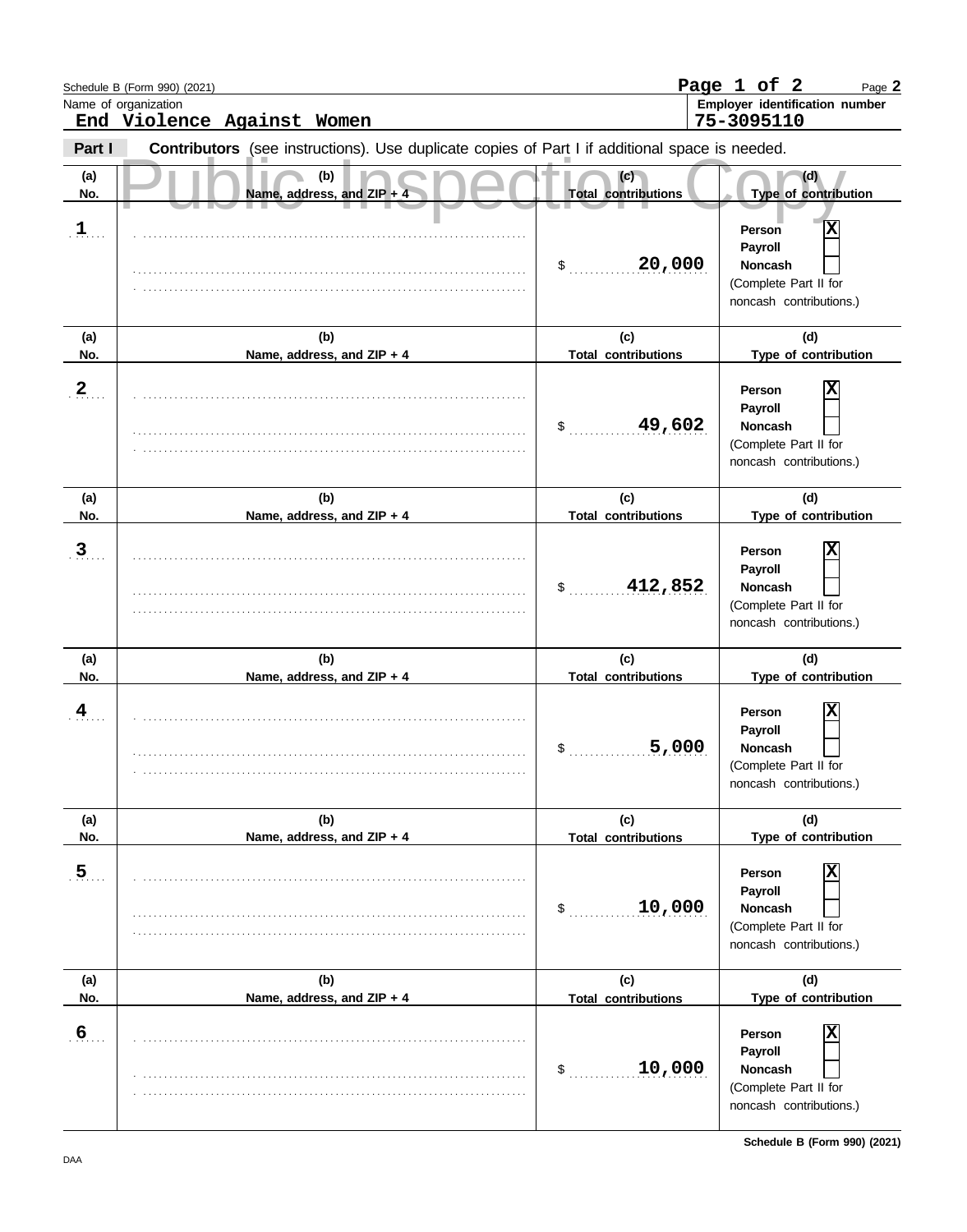|                | Schedule B (Form 990) (2021)<br>Name of organization                                           |                                   | Page 2 of 2<br>Page 2<br>Employer identification number                                                         |  |
|----------------|------------------------------------------------------------------------------------------------|-----------------------------------|-----------------------------------------------------------------------------------------------------------------|--|
|                | End Violence Against Women                                                                     |                                   | 75-3095110                                                                                                      |  |
| Part I         | Contributors (see instructions). Use duplicate copies of Part I if additional space is needed. |                                   |                                                                                                                 |  |
| (a)<br>No.     | (b)<br>Name, address, and ZIP +                                                                | (c)<br><b>Total contributions</b> | (d)<br>Type of contribution                                                                                     |  |
| .7.            |                                                                                                | 20,000<br>\$                      | X<br>Person<br>Payroll<br>Noncash<br>(Complete Part II for<br>noncash contributions.)                           |  |
| (a)<br>No.     | (b)<br>Name, address, and ZIP + 4                                                              | (c)<br><b>Total contributions</b> | (d)<br>Type of contribution                                                                                     |  |
| 8 <sub>1</sub> |                                                                                                | 5,071<br>\$                       | Person<br>Payroll<br>Noncash<br>(Complete Part II for<br>noncash contributions.)                                |  |
| (a)            | (b)                                                                                            | (c)                               | (d)                                                                                                             |  |
| No.            | Name, address, and ZIP + 4                                                                     | <b>Total contributions</b>        | Type of contribution                                                                                            |  |
|                |                                                                                                | \$                                | Person<br>Payroll<br>Noncash<br>(Complete Part II for<br>noncash contributions.)                                |  |
| (a)            | (b)                                                                                            | (c)                               | (d)                                                                                                             |  |
| No.            | Name, address, and ZIP + 4                                                                     | <b>Total contributions</b><br>\$  | Type of contribution<br>Person<br>Payroll<br><b>Noncash</b><br>(Complete Part II for<br>noncash contributions.) |  |
| (a)            | (b)                                                                                            | (c)                               | (d)                                                                                                             |  |
| No.            | Name, address, and ZIP + 4                                                                     | <b>Total contributions</b><br>\$  | Type of contribution<br>Person<br>Payroll<br><b>Noncash</b><br>(Complete Part II for<br>noncash contributions.) |  |
| (a)<br>No.     | (b)<br>Name, address, and ZIP + 4                                                              | (c)<br><b>Total contributions</b> | (d)<br>Type of contribution                                                                                     |  |
|                |                                                                                                | \$                                | Person<br>Payroll<br><b>Noncash</b><br>(Complete Part II for<br>noncash contributions.)                         |  |

**Schedule B (Form 990) (2021)**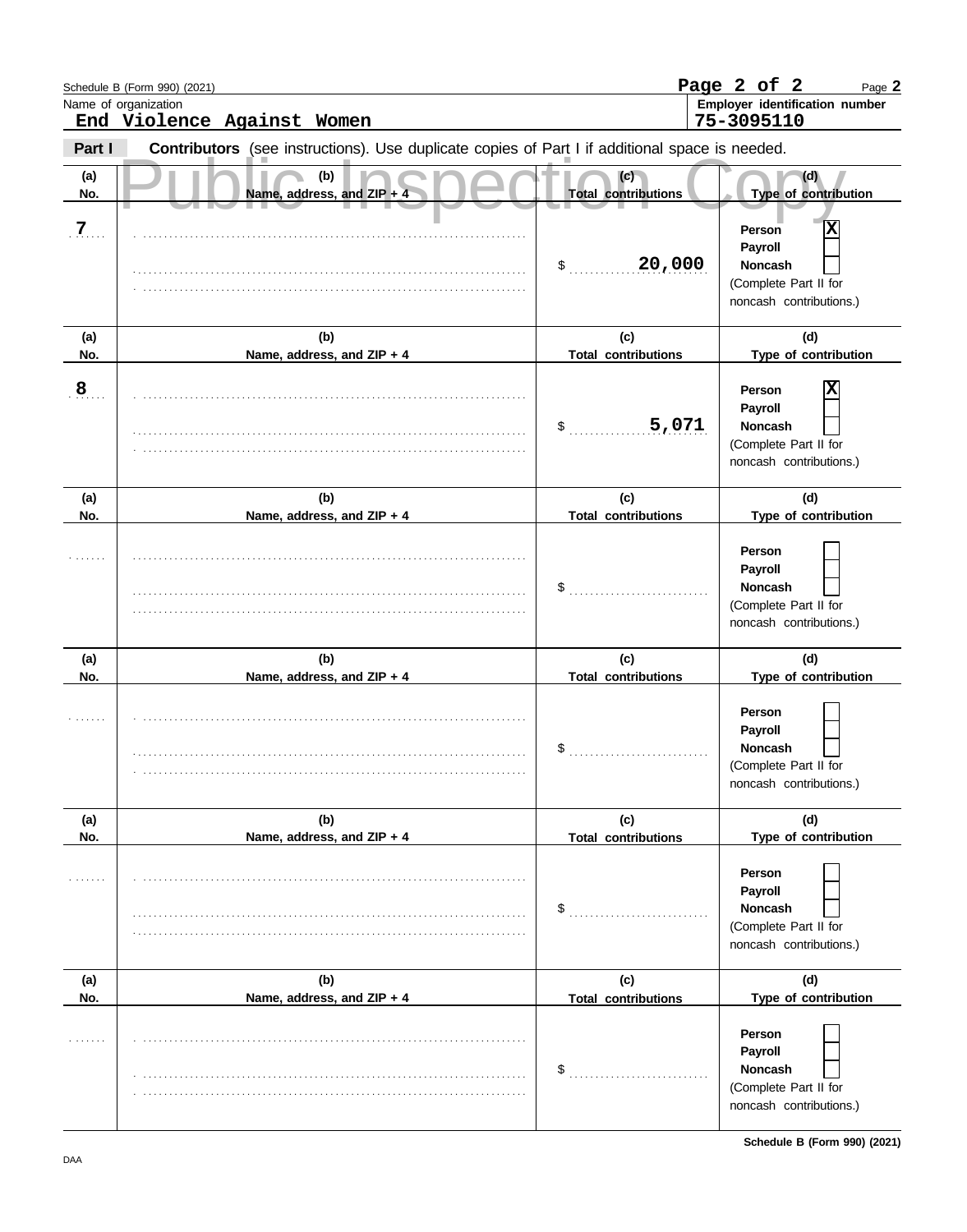|              | <b>SCHEDULE D</b><br>(Form 990)<br>Department of the Treasury<br>Internal Revenue Service | Supplemental Financial Statements<br>u Complete if the organization answered "Yes" on Form 990,<br>Part IV, line 6, 7, 8, 9, 10, 11a, 11b, 11c, 11d, 11e, 11f, 12a, or 12b.<br><b>u</b> Go to <i>www.irs.gov/Form990</i> for instructions and the latest information. | u Attach to Form 990. |                                                    |    | OMB No. 1545-0047<br><b>Open to Public</b><br><b>Inspection</b> |
|--------------|-------------------------------------------------------------------------------------------|-----------------------------------------------------------------------------------------------------------------------------------------------------------------------------------------------------------------------------------------------------------------------|-----------------------|----------------------------------------------------|----|-----------------------------------------------------------------|
|              | Name of the organization<br>International<br>Part I                                       | End Violence Against Women<br>(EVAWI)<br>Organizations Maintaining Donor Advised Funds or Other Similar Funds or Accounts.                                                                                                                                            |                       |                                                    |    | <b>Employer identification number</b><br>75-3095110             |
|              |                                                                                           | Complete if the organization answered "Yes" on Form 990, Part IV, line 6.                                                                                                                                                                                             |                       | (a) Donor advised funds                            |    | (b) Funds and other accounts                                    |
| 1            | Total number at end of year                                                               |                                                                                                                                                                                                                                                                       |                       |                                                    |    |                                                                 |
| 2            |                                                                                           | Aggregate value of contributions to (during year)                                                                                                                                                                                                                     |                       |                                                    |    |                                                                 |
| 3            |                                                                                           |                                                                                                                                                                                                                                                                       |                       |                                                    |    |                                                                 |
| 4            |                                                                                           |                                                                                                                                                                                                                                                                       |                       |                                                    |    |                                                                 |
| 5            |                                                                                           | Did the organization inform all donors and donor advisors in writing that the assets held in donor advised                                                                                                                                                            |                       |                                                    |    |                                                                 |
|              |                                                                                           |                                                                                                                                                                                                                                                                       |                       |                                                    |    | Yes<br>No                                                       |
| 6            |                                                                                           | Did the organization inform all grantees, donors, and donor advisors in writing that grant funds can be used                                                                                                                                                          |                       |                                                    |    |                                                                 |
|              |                                                                                           | only for charitable purposes and not for the benefit of the donor or donor advisor, or for any other purpose                                                                                                                                                          |                       |                                                    |    |                                                                 |
|              | Part II                                                                                   | <b>Conservation Easements.</b>                                                                                                                                                                                                                                        |                       |                                                    |    | Yes<br>No                                                       |
|              |                                                                                           | Complete if the organization answered "Yes" on Form 990, Part IV, line 7.                                                                                                                                                                                             |                       |                                                    |    |                                                                 |
|              |                                                                                           | 1 Purpose(s) of conservation easements held by the organization (check all that apply).                                                                                                                                                                               |                       |                                                    |    |                                                                 |
|              |                                                                                           | Preservation of land for public use (for example, recreation or education                                                                                                                                                                                             |                       | Preservation of a historically important land area |    |                                                                 |
|              | Protection of natural habitat                                                             |                                                                                                                                                                                                                                                                       |                       | Preservation of a certified historic structure     |    |                                                                 |
|              | Preservation of open space                                                                |                                                                                                                                                                                                                                                                       |                       |                                                    |    |                                                                 |
| 2            | easement on the last day of the tax year.                                                 | Complete lines 2a through 2d if the organization held a qualified conservation contribution in the form of a conservation                                                                                                                                             |                       |                                                    |    | Held at the End of the Tax Year                                 |
| a            |                                                                                           |                                                                                                                                                                                                                                                                       |                       |                                                    | 2a |                                                                 |
| b            |                                                                                           |                                                                                                                                                                                                                                                                       |                       |                                                    | 2b |                                                                 |
|              |                                                                                           | Number of conservation easements on a certified historic structure included in (a)                                                                                                                                                                                    |                       |                                                    | 2c |                                                                 |
|              |                                                                                           | d Number of conservation easements included in (c) acquired after 7/25/06, and not on a                                                                                                                                                                               |                       |                                                    |    |                                                                 |
|              |                                                                                           |                                                                                                                                                                                                                                                                       |                       |                                                    | 2d |                                                                 |
| 3            |                                                                                           | Number of conservation easements modified, transferred, released, extinguished, or terminated by the organization during the                                                                                                                                          |                       |                                                    |    |                                                                 |
|              | tax year $\mathbf{u}$                                                                     |                                                                                                                                                                                                                                                                       |                       |                                                    |    |                                                                 |
|              |                                                                                           | Number of states where property subject to conservation easement is located u<br>Does the organization have a written policy regarding the periodic monitoring, inspection, handling of                                                                               |                       |                                                    |    |                                                                 |
| 5            |                                                                                           | violations, and enforcement of the conservation easements it holds?                                                                                                                                                                                                   |                       |                                                    |    | Yes $\Box$<br>No                                                |
| 6            |                                                                                           | Staff and volunteer hours devoted to monitoring, inspecting, handling of violations, and enforcing conservation easements during the year                                                                                                                             |                       |                                                    |    |                                                                 |
|              | $\mathbf{u}$                                                                              |                                                                                                                                                                                                                                                                       |                       |                                                    |    |                                                                 |
| 7            |                                                                                           | Amount of expenses incurred in monitoring, inspecting, handling of violations, and enforcing conservation easements during the year                                                                                                                                   |                       |                                                    |    |                                                                 |
| 8            | $\mathbf{u}$ \$                                                                           | Does each conservation easement reported on line 2(d) above satisfy the requirements of section 170(h)(4)(B)(i)                                                                                                                                                       |                       |                                                    |    |                                                                 |
|              |                                                                                           |                                                                                                                                                                                                                                                                       |                       |                                                    |    | Yes  <br>No                                                     |
| 9            |                                                                                           | In Part XIII, describe how the organization reports conservation easements in its revenue and expense statement and                                                                                                                                                   |                       |                                                    |    |                                                                 |
|              |                                                                                           | balance sheet, and include, if applicable, the text of the footnote to the organization's financial statements that describes the                                                                                                                                     |                       |                                                    |    |                                                                 |
|              |                                                                                           | organization's accounting for conservation easements.                                                                                                                                                                                                                 |                       |                                                    |    |                                                                 |
|              | Part III                                                                                  | Organizations Maintaining Collections of Art, Historical Treasures, or Other Similar Assets.<br>Complete if the organization answered "Yes" on Form 990, Part IV, line 8.                                                                                             |                       |                                                    |    |                                                                 |
|              |                                                                                           | 1a If the organization elected, as permitted under FASB ASC 958, not to report in its revenue statement and balance sheet works                                                                                                                                       |                       |                                                    |    |                                                                 |
|              |                                                                                           | of art, historical treasures, or other similar assets held for public exhibition, education, or research in furtherance of public                                                                                                                                     |                       |                                                    |    |                                                                 |
|              |                                                                                           | service, provide in Part XIII the text of the footnote to its financial statements that describes these items.                                                                                                                                                        |                       |                                                    |    |                                                                 |
|              |                                                                                           | <b>b</b> If the organization elected, as permitted under FASB ASC 958, to report in its revenue statement and balance sheet works of                                                                                                                                  |                       |                                                    |    |                                                                 |
|              |                                                                                           | art, historical treasures, or other similar assets held for public exhibition, education, or research in furtherance of public service,                                                                                                                               |                       |                                                    |    |                                                                 |
|              |                                                                                           | provide the following amounts relating to these items:                                                                                                                                                                                                                |                       |                                                    |    |                                                                 |
|              |                                                                                           |                                                                                                                                                                                                                                                                       |                       |                                                    |    | $\mathbf{u}$ \$                                                 |
|              |                                                                                           | If the organization received or held works of art, historical treasures, or other similar assets for financial gain, provide the                                                                                                                                      |                       |                                                    |    | $\mathbf{u}$ \$                                                 |
| $\mathbf{2}$ |                                                                                           |                                                                                                                                                                                                                                                                       |                       |                                                    |    |                                                                 |
|              |                                                                                           | following amounts required to be reported under FASB ASC 958 relating to these items:                                                                                                                                                                                 |                       |                                                    |    |                                                                 |
| b            |                                                                                           |                                                                                                                                                                                                                                                                       |                       |                                                    |    |                                                                 |
|              |                                                                                           | For Paperwork Reduction Act Notice, see the Instructions for Form 990.                                                                                                                                                                                                |                       |                                                    |    | Schedule D (Form 990) 2021                                      |
| DAA          |                                                                                           |                                                                                                                                                                                                                                                                       |                       |                                                    |    |                                                                 |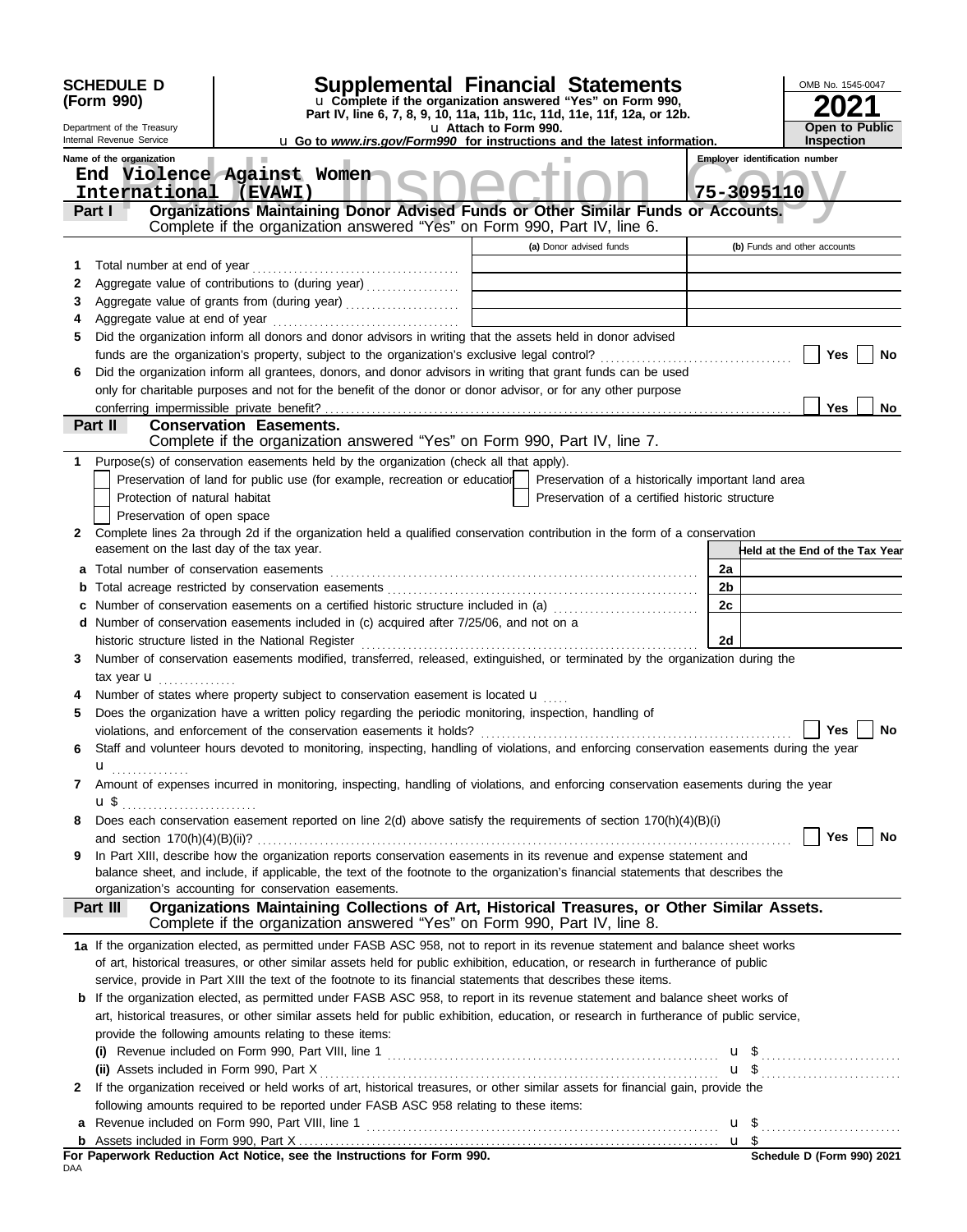| Schedule D (Form 990) 2021 End Violence Against Women                                                                                                                                                                          |                                                                                                                                                                                                                                                     |                          |                    | 75-3095110      |                      |                     |            | Page 2    |  |
|--------------------------------------------------------------------------------------------------------------------------------------------------------------------------------------------------------------------------------|-----------------------------------------------------------------------------------------------------------------------------------------------------------------------------------------------------------------------------------------------------|--------------------------|--------------------|-----------------|----------------------|---------------------|------------|-----------|--|
| Organizations Maintaining Collections of Art, Historical Treasures, or Other Similar Assets (continued)<br><b>Part III</b>                                                                                                     |                                                                                                                                                                                                                                                     |                          |                    |                 |                      |                     |            |           |  |
| Using the organization's acquisition, accession, and other records, check any of the following that make significant use of its<br>3<br>collection items (check all that apply):                                               |                                                                                                                                                                                                                                                     |                          |                    |                 |                      |                     |            |           |  |
| Public exhibition<br>a                                                                                                                                                                                                         | d                                                                                                                                                                                                                                                   | Loan or exchange program |                    |                 |                      |                     |            |           |  |
| Scholarly research<br>b                                                                                                                                                                                                        | e                                                                                                                                                                                                                                                   | Other                    | Mall.co            |                 |                      |                     |            |           |  |
| Preservation for future generations<br>c<br>Provide a description of the organization's collections and explain how they further the organization's exempt purpose in Part                                                     |                                                                                                                                                                                                                                                     |                          |                    |                 |                      |                     |            |           |  |
|                                                                                                                                                                                                                                |                                                                                                                                                                                                                                                     |                          |                    |                 |                      |                     |            |           |  |
| 5                                                                                                                                                                                                                              | XIII.<br>During the year, did the organization solicit or receive donations of art, historical treasures, or other similar<br>assets to be sold to raise funds rather than to be maintained as part of the organization's collection?<br><b>Yes</b> |                          |                    |                 |                      |                     |            |           |  |
| <b>Escrow and Custodial Arrangements.</b><br><b>Part IV</b>                                                                                                                                                                    |                                                                                                                                                                                                                                                     |                          |                    |                 |                      |                     |            | <b>No</b> |  |
| Complete if the organization answered "Yes" on Form 990, Part IV, line 9, or reported an amount on Form                                                                                                                        |                                                                                                                                                                                                                                                     |                          |                    |                 |                      |                     |            |           |  |
| 990, Part X, line 21.                                                                                                                                                                                                          |                                                                                                                                                                                                                                                     |                          |                    |                 |                      |                     |            |           |  |
| 1a Is the organization an agent, trustee, custodian or other intermediary for contributions or other assets not                                                                                                                |                                                                                                                                                                                                                                                     |                          |                    |                 |                      |                     |            |           |  |
| included on Form 990, Part X?                                                                                                                                                                                                  |                                                                                                                                                                                                                                                     |                          |                    |                 |                      | <b>Yes</b>          |            | No        |  |
| <b>b</b> If "Yes," explain the arrangement in Part XIII and complete the following table:                                                                                                                                      |                                                                                                                                                                                                                                                     |                          |                    |                 |                      | Amount              |            |           |  |
| Beginning balance                                                                                                                                                                                                              |                                                                                                                                                                                                                                                     |                          |                    |                 | 1с                   |                     |            |           |  |
| c                                                                                                                                                                                                                              |                                                                                                                                                                                                                                                     |                          |                    |                 | 1 <sub>d</sub>       |                     |            |           |  |
| Distributions during the year manufactured contains and the year manufactured with the year manufactured with the set of the set of the set of the set of the set of the set of the set of the set of the set of the set of th |                                                                                                                                                                                                                                                     |                          |                    |                 | 1e                   |                     |            |           |  |
|                                                                                                                                                                                                                                |                                                                                                                                                                                                                                                     |                          |                    |                 | 1f                   |                     |            |           |  |
| 2a Did the organization include an amount on Form 990, Part X, line 21, for escrow or custodial account liability?                                                                                                             |                                                                                                                                                                                                                                                     |                          |                    |                 |                      | Yes                 |            | <b>No</b> |  |
|                                                                                                                                                                                                                                |                                                                                                                                                                                                                                                     |                          |                    |                 |                      |                     |            |           |  |
| Part V<br><b>Endowment Funds.</b>                                                                                                                                                                                              |                                                                                                                                                                                                                                                     |                          |                    |                 |                      |                     |            |           |  |
| Complete if the organization answered "Yes" on Form 990, Part IV, line 10.                                                                                                                                                     | (a) Current year                                                                                                                                                                                                                                    | (b) Prior year           | (c) Two years back |                 | (d) Three years back | (e) Four years back |            |           |  |
| 1a Beginning of year balance                                                                                                                                                                                                   |                                                                                                                                                                                                                                                     |                          |                    |                 |                      |                     |            |           |  |
| <b>b</b> Contributions <b>contributions</b>                                                                                                                                                                                    |                                                                                                                                                                                                                                                     |                          |                    |                 |                      |                     |            |           |  |
| c Net investment earnings, gains, and                                                                                                                                                                                          |                                                                                                                                                                                                                                                     |                          |                    |                 |                      |                     |            |           |  |
| losses                                                                                                                                                                                                                         |                                                                                                                                                                                                                                                     |                          |                    |                 |                      |                     |            |           |  |
| Grants or scholarships                                                                                                                                                                                                         |                                                                                                                                                                                                                                                     |                          |                    |                 |                      |                     |            |           |  |
| e Other expenditures for facilities and                                                                                                                                                                                        |                                                                                                                                                                                                                                                     |                          |                    |                 |                      |                     |            |           |  |
|                                                                                                                                                                                                                                |                                                                                                                                                                                                                                                     |                          |                    |                 |                      |                     |            |           |  |
| f Administrative expenses                                                                                                                                                                                                      |                                                                                                                                                                                                                                                     |                          |                    |                 |                      |                     |            |           |  |
|                                                                                                                                                                                                                                |                                                                                                                                                                                                                                                     |                          |                    |                 |                      |                     |            |           |  |
| Provide the estimated percentage of the current year end balance (line 1g, column (a)) held as:<br>2<br>a Board designated or quasi-endowment u %                                                                              |                                                                                                                                                                                                                                                     |                          |                    |                 |                      |                     |            |           |  |
| Permanent endowment <b>u</b> %                                                                                                                                                                                                 |                                                                                                                                                                                                                                                     |                          |                    |                 |                      |                     |            |           |  |
| Term endowment <b>u</b><br>c<br>. <sup>.</sup>                                                                                                                                                                                 |                                                                                                                                                                                                                                                     |                          |                    |                 |                      |                     |            |           |  |
| The percentages on lines 2a, 2b, and 2c should equal 100%.                                                                                                                                                                     |                                                                                                                                                                                                                                                     |                          |                    |                 |                      |                     |            |           |  |
| 3a Are there endowment funds not in the possession of the organization that are held and administered for the                                                                                                                  |                                                                                                                                                                                                                                                     |                          |                    |                 |                      |                     |            |           |  |
| organization by:                                                                                                                                                                                                               |                                                                                                                                                                                                                                                     |                          |                    |                 |                      |                     | <b>Yes</b> | No        |  |
| (i) Unrelated organizations                                                                                                                                                                                                    |                                                                                                                                                                                                                                                     |                          |                    |                 |                      | 3a(i)               |            |           |  |
| (ii) Related organizations                                                                                                                                                                                                     |                                                                                                                                                                                                                                                     |                          |                    |                 |                      | 3a(ii)              |            |           |  |
| Describe in Part XIII the intended uses of the organization's endowment funds.                                                                                                                                                 |                                                                                                                                                                                                                                                     |                          |                    |                 |                      | 3b                  |            |           |  |
| Land, Buildings, and Equipment.<br><b>Part VI</b>                                                                                                                                                                              |                                                                                                                                                                                                                                                     |                          |                    |                 |                      |                     |            |           |  |
| Complete if the organization answered "Yes" on Form 990, Part IV, line 11a. See Form 990, Part X, line 10.                                                                                                                     |                                                                                                                                                                                                                                                     |                          |                    |                 |                      |                     |            |           |  |
| Description of property                                                                                                                                                                                                        | (a) Cost or other basis                                                                                                                                                                                                                             | (b) Cost or other basis  |                    | (c) Accumulated |                      | (d) Book value      |            |           |  |
|                                                                                                                                                                                                                                | (investment)                                                                                                                                                                                                                                        | (other)                  |                    | depreciation    |                      |                     |            |           |  |
|                                                                                                                                                                                                                                |                                                                                                                                                                                                                                                     |                          |                    |                 |                      |                     |            |           |  |
| <b>b</b> Buildings                                                                                                                                                                                                             |                                                                                                                                                                                                                                                     |                          |                    |                 |                      |                     |            |           |  |
| c Leasehold improvements                                                                                                                                                                                                       |                                                                                                                                                                                                                                                     |                          |                    |                 |                      |                     |            |           |  |
| e Other                                                                                                                                                                                                                        |                                                                                                                                                                                                                                                     |                          |                    |                 |                      |                     |            |           |  |
|                                                                                                                                                                                                                                |                                                                                                                                                                                                                                                     |                          |                    |                 | $\mathbf u$          |                     |            |           |  |

**Schedule D (Form 990) 2021**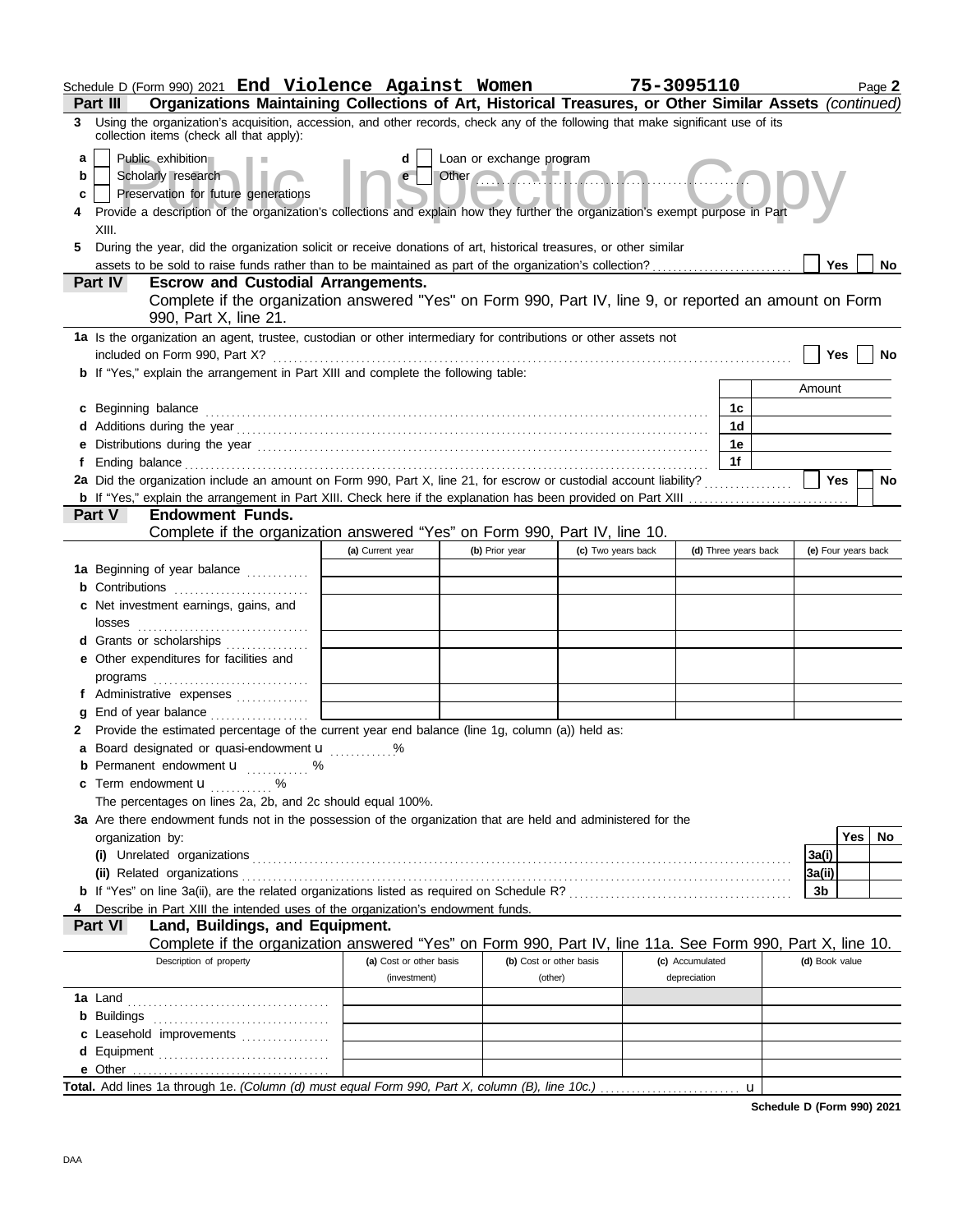| Schedule D (Form 990) 2021 End Violence Against Women |  |  | 75-3095110 |
|-------------------------------------------------------|--|--|------------|
|                                                       |  |  |            |

## **Part VII Investments – Other Securities.**

Complete if the organization answered "Yes" on Form 990, Part IV, line 11b. See Form 990, Part X, line 12.

|                           | Complete if the organization answered Trest on Form 990, Part TV, line TTD. See Form 990, Part A, line TZ.                                           |                |                                                              |                |
|---------------------------|------------------------------------------------------------------------------------------------------------------------------------------------------|----------------|--------------------------------------------------------------|----------------|
|                           | (a) Description of security or category<br>(including name of security)                                                                              | (b) Book value | (c) Method of valuation:<br>Cost or end-of-year market value |                |
| (1) Financial derivatives |                                                                                                                                                      |                |                                                              |                |
|                           | randi An<br>(2) Closely held equity interests                                                                                                        |                |                                                              |                |
| (3) Other                 | 1.1.1.1.                                                                                                                                             |                |                                                              |                |
| (A)                       |                                                                                                                                                      |                |                                                              |                |
| (B)                       |                                                                                                                                                      |                |                                                              |                |
| (C)                       |                                                                                                                                                      |                |                                                              |                |
| (D)                       |                                                                                                                                                      |                |                                                              |                |
| (E)                       |                                                                                                                                                      |                |                                                              |                |
| (F)                       |                                                                                                                                                      |                |                                                              |                |
| (G)                       |                                                                                                                                                      |                |                                                              |                |
| (H)                       |                                                                                                                                                      |                |                                                              |                |
|                           | Total. (Column (b) must equal Form 990, Part X, col. (B) line 12.)<br>u                                                                              |                |                                                              |                |
| <b>Part VIII</b>          | Investments - Program Related.                                                                                                                       |                |                                                              |                |
|                           | Complete if the organization answered "Yes" on Form 990, Part IV, line 11c. See Form 990, Part X, line 13.                                           |                |                                                              |                |
|                           | (a) Description of investment                                                                                                                        | (b) Book value | (c) Method of valuation:                                     |                |
|                           |                                                                                                                                                      |                | Cost or end-of-year market value                             |                |
| (1)                       |                                                                                                                                                      |                |                                                              |                |
| (2)                       |                                                                                                                                                      |                |                                                              |                |
| (3)                       |                                                                                                                                                      |                |                                                              |                |
| (4)                       |                                                                                                                                                      |                |                                                              |                |
| (5)                       |                                                                                                                                                      |                |                                                              |                |
| (6)                       |                                                                                                                                                      |                |                                                              |                |
| (7)                       |                                                                                                                                                      |                |                                                              |                |
| (8)                       |                                                                                                                                                      |                |                                                              |                |
| (9)                       |                                                                                                                                                      |                |                                                              |                |
| Part IX                   | Total. (Column (b) must equal Form 990, Part X, col. (B) line 13.)<br>u<br>Other Assets.                                                             |                |                                                              |                |
|                           | Complete if the organization answered "Yes" on Form 990, Part IV, line 11d. See Form 990, Part X, line 15.                                           |                |                                                              |                |
|                           | (a) Description                                                                                                                                      |                |                                                              | (b) Book value |
| (1)                       |                                                                                                                                                      |                |                                                              |                |
| (2)                       |                                                                                                                                                      |                |                                                              |                |
| (3)                       |                                                                                                                                                      |                |                                                              |                |
| (4)                       |                                                                                                                                                      |                |                                                              |                |
| (5)                       |                                                                                                                                                      |                |                                                              |                |
| (6)                       |                                                                                                                                                      |                |                                                              |                |
| (7)                       |                                                                                                                                                      |                |                                                              |                |
| (8)                       |                                                                                                                                                      |                |                                                              |                |
| (9)                       |                                                                                                                                                      |                |                                                              |                |
|                           | Total. (Column (b) must equal Form 990, Part X, col. (B) line 15.)                                                                                   |                | u                                                            |                |
| Part X                    | <b>Other Liabilities.</b>                                                                                                                            |                |                                                              |                |
|                           | Complete if the organization answered "Yes" on Form 990, Part IV, line 11e or 11f. See Form 990, Part X,                                             |                |                                                              |                |
|                           | line 25.                                                                                                                                             |                |                                                              |                |
| 1.                        | (a) Description of liability                                                                                                                         |                |                                                              | (b) Book value |
| (1)                       | Federal income taxes                                                                                                                                 |                |                                                              |                |
| (2)                       |                                                                                                                                                      |                |                                                              |                |
| (3)<br>(4)                |                                                                                                                                                      |                |                                                              |                |
| (5)                       |                                                                                                                                                      |                |                                                              |                |
| (6)                       |                                                                                                                                                      |                |                                                              |                |
| (7)                       |                                                                                                                                                      |                |                                                              |                |
| (8)                       |                                                                                                                                                      |                |                                                              |                |
| (9)                       |                                                                                                                                                      |                |                                                              |                |
|                           | Total. (Column (b) must equal Form 990, Part X, col. (B) line 25.)                                                                                   |                | $\mathbf u$                                                  |                |
|                           | 2. Liability for uncertain tax positions. In Part XIII, provide the text of the footnote to the organization's financial statements that reports the |                |                                                              |                |

organization's liability for uncertain tax positions under FASB ASC 740. Check here if the text of the footnote has been provided in Part XIII.

**X**

Page **3**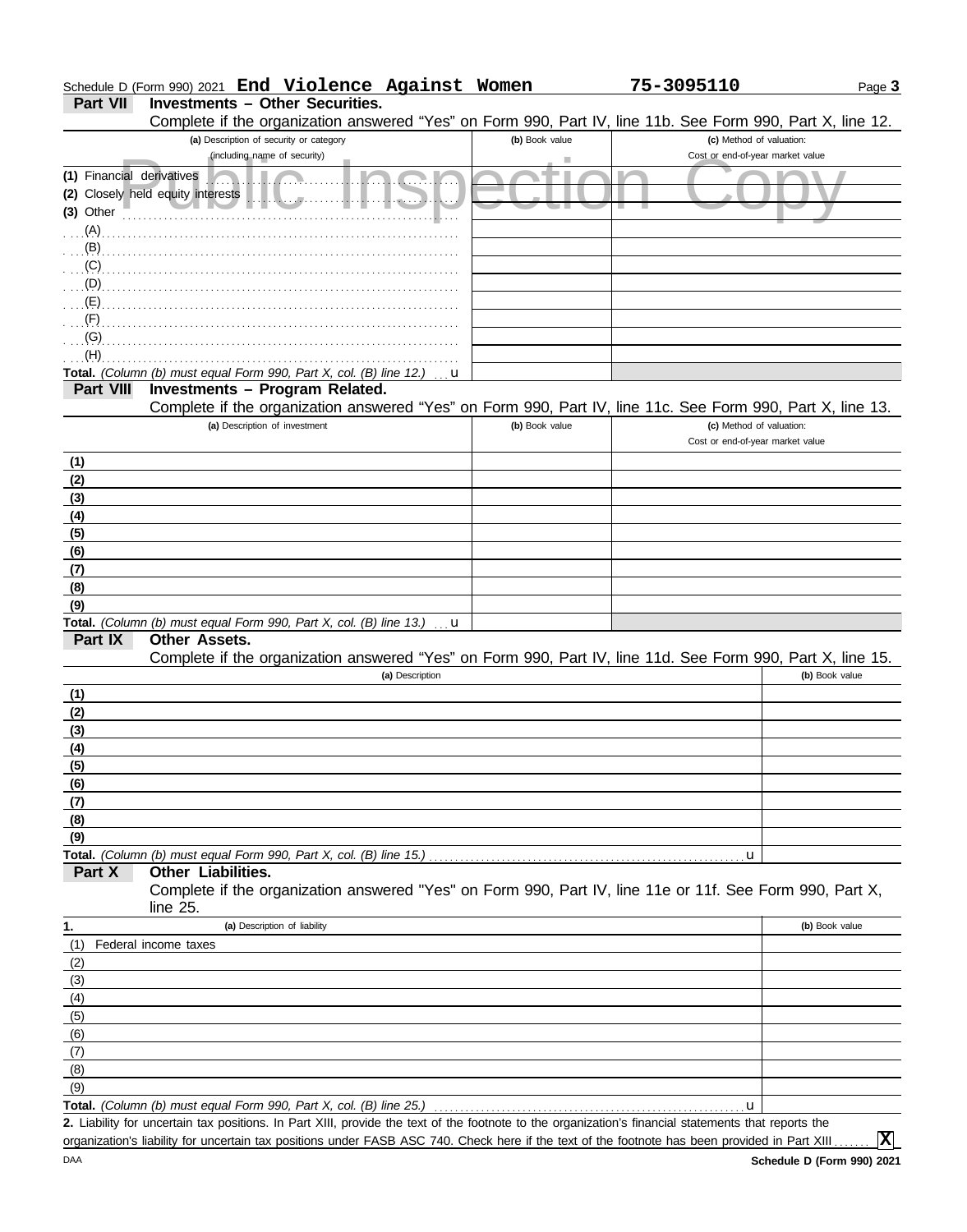|   | Schedule D (Form 990) 2021 End Violence Against Women                                                                                                                                                                                | 75-3095110     |              | Page 4                 |
|---|--------------------------------------------------------------------------------------------------------------------------------------------------------------------------------------------------------------------------------------|----------------|--------------|------------------------|
|   | Reconciliation of Revenue per Audited Financial Statements With Revenue per Return.<br>Part XI                                                                                                                                       |                |              |                        |
|   | Complete if the organization answered "Yes" on Form 990, Part IV, line 12a.                                                                                                                                                          |                |              |                        |
| 1 | Total revenue, gains, and other support per audited financial statements                                                                                                                                                             |                | 1            | 1,813,913              |
| 2 | Amounts included on line 1 but not on Form 990, Part VIII, line 12:                                                                                                                                                                  |                |              |                        |
|   | Net unrealized gains (losses) on investments <b>Alternative and alternative and alternative and alternative and alternative and alternative and alternative and alternative and alternative and alternative and alternative and </b> | 57,101<br>2a   |              |                        |
|   |                                                                                                                                                                                                                                      | 2 <sub>b</sub> |              |                        |
|   | Recoveries of prior year grants entertainment and contain a series of prior year grants                                                                                                                                              | 2c             |              |                        |
| d |                                                                                                                                                                                                                                      | 2d             |              |                        |
|   | Add lines 2a through 2d                                                                                                                                                                                                              |                | 2e           | <u>57,101</u>          |
| 3 |                                                                                                                                                                                                                                      |                | $\mathbf{3}$ | 1,756,812              |
|   | Amounts included on Form 990, Part VIII, line 12, but not on line 1:                                                                                                                                                                 |                |              |                        |
|   |                                                                                                                                                                                                                                      |                |              |                        |
|   | Investment expenses not included on Form 990, Part VIII, line 7b                                                                                                                                                                     | 4a<br>4b       |              |                        |
|   |                                                                                                                                                                                                                                      |                |              |                        |
|   | Add lines 4a and 4b                                                                                                                                                                                                                  |                | 4с<br>5      | $\overline{1,756,812}$ |
|   |                                                                                                                                                                                                                                      |                |              |                        |
|   | Reconciliation of Expenses per Audited Financial Statements With Expenses per Return.<br><b>Part XII</b>                                                                                                                             |                |              |                        |
|   | Complete if the organization answered "Yes" on Form 990, Part IV, line 12a.                                                                                                                                                          |                |              |                        |
| 1 | Total expenses and losses per audited financial statements                                                                                                                                                                           |                |              | $\overline{1,218,404}$ |
| 2 | Amounts included on line 1 but not on Form 990, Part IX, line 25:                                                                                                                                                                    |                |              |                        |
| a |                                                                                                                                                                                                                                      | 2a             |              |                        |
| b |                                                                                                                                                                                                                                      | 2 <sub>b</sub> |              |                        |
| с | Other losses                                                                                                                                                                                                                         | 2c             |              |                        |
|   |                                                                                                                                                                                                                                      | 2d             |              |                        |
| е |                                                                                                                                                                                                                                      |                | 2e           |                        |
| 3 |                                                                                                                                                                                                                                      |                | 3            | 1,218,404              |
|   | Amounts included on Form 990, Part IX, line 25, but not on line 1:                                                                                                                                                                   |                |              |                        |
|   | Investment expenses not included on Form 990, Part VIII, line 7b                                                                                                                                                                     | 4a             |              |                        |
|   |                                                                                                                                                                                                                                      |                |              |                        |
| b |                                                                                                                                                                                                                                      | 4 <sub>b</sub> |              |                        |
|   | c Add lines 4a and 4b                                                                                                                                                                                                                |                | 4с           |                        |
|   |                                                                                                                                                                                                                                      |                | 5            | 1,218,404              |
|   |                                                                                                                                                                                                                                      |                |              |                        |
|   | Part XIII Supplemental Information.                                                                                                                                                                                                  |                |              |                        |
|   | Provide the descriptions required for Part II, lines 3, 5, and 9; Part III, lines 1a and 4; Part IV, lines 1b and 2b; Part V, line 4; Part X, line                                                                                   |                |              |                        |
|   | 2; Part XI, lines 2d and 4b; and Part XII, lines 2d and 4b. Also complete this part to provide any additional information.                                                                                                           |                |              |                        |
|   | Part X - FIN 48 Footnote                                                                                                                                                                                                             |                |              |                        |
|   |                                                                                                                                                                                                                                      |                |              |                        |
|   | The Organization is exempt from federal income taxes under Section                                                                                                                                                                   |                |              |                        |
|   |                                                                                                                                                                                                                                      |                |              |                        |
|   | $501(c)(3)$ of the Internal Revenue Code and is classified by the Internal                                                                                                                                                           |                |              |                        |
|   |                                                                                                                                                                                                                                      |                |              |                        |
|   | Revenue Code as other than a private foundation. The Organization evaluates                                                                                                                                                          |                |              |                        |
|   |                                                                                                                                                                                                                                      |                |              |                        |
|   | uncertain tax positions whereby the effect of the uncertainty would be                                                                                                                                                               |                |              |                        |
|   |                                                                                                                                                                                                                                      |                |              |                        |
|   | recorded if the outcome was considered probable and reasonably estimable.                                                                                                                                                            |                |              |                        |
|   |                                                                                                                                                                                                                                      |                |              |                        |
|   | As of December 31, 2021 and 2020, the Organization had no uncertain                                                                                                                                                                  |                |              |                        |
|   |                                                                                                                                                                                                                                      |                |              |                        |
|   | tax positions requiring accrual.                                                                                                                                                                                                     |                |              |                        |
|   |                                                                                                                                                                                                                                      |                |              |                        |
|   |                                                                                                                                                                                                                                      |                |              |                        |
|   |                                                                                                                                                                                                                                      |                |              |                        |
|   |                                                                                                                                                                                                                                      |                |              |                        |
|   |                                                                                                                                                                                                                                      |                |              |                        |
|   |                                                                                                                                                                                                                                      |                |              |                        |
|   |                                                                                                                                                                                                                                      |                |              |                        |
|   |                                                                                                                                                                                                                                      |                |              |                        |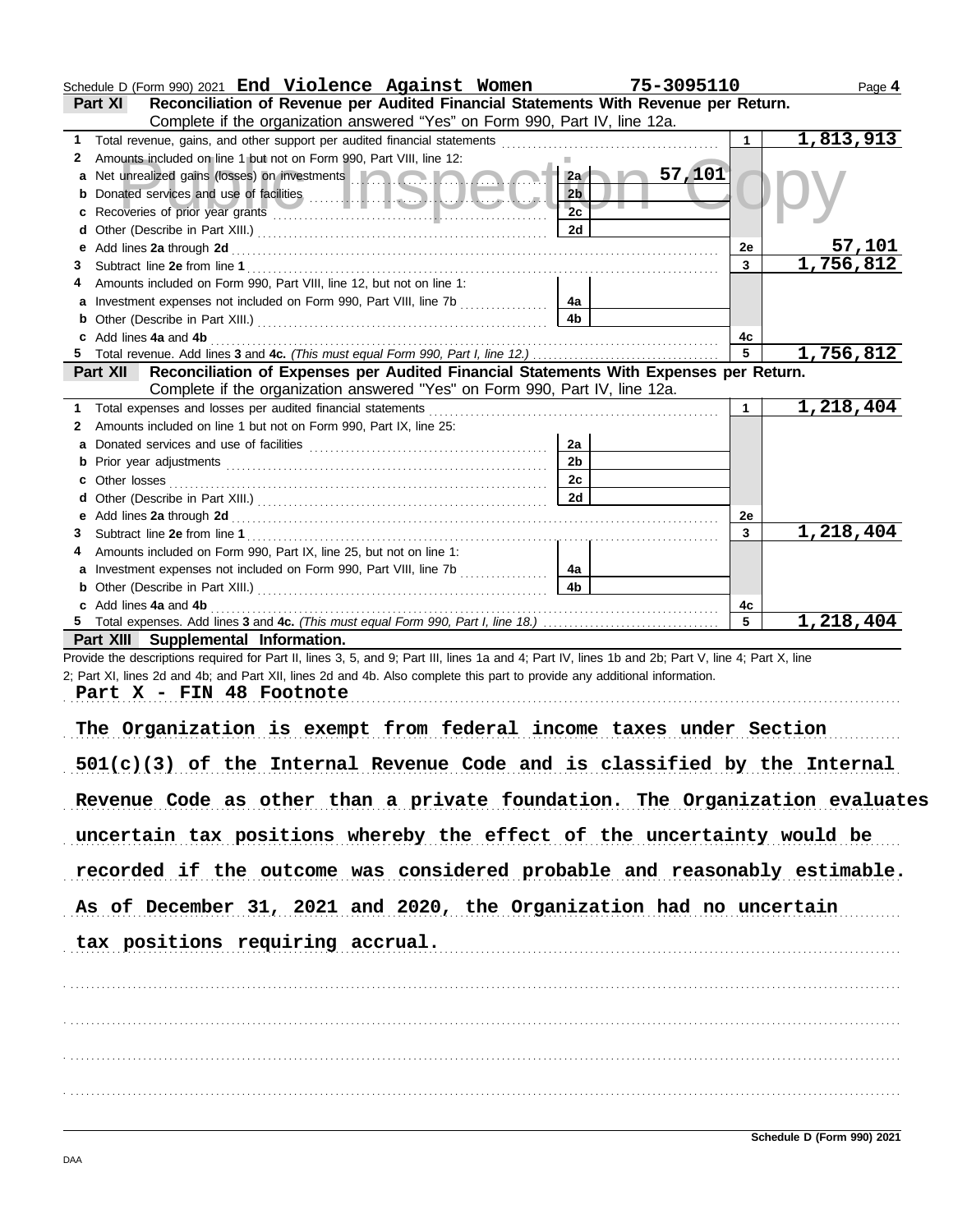Page 5

| <b>Public Inspection Copy</b> |  |
|-------------------------------|--|
|                               |  |
|                               |  |
|                               |  |
|                               |  |
|                               |  |
|                               |  |
|                               |  |
|                               |  |
|                               |  |
|                               |  |
|                               |  |
|                               |  |
|                               |  |
|                               |  |
|                               |  |
|                               |  |
|                               |  |
|                               |  |
|                               |  |
|                               |  |
|                               |  |
|                               |  |
|                               |  |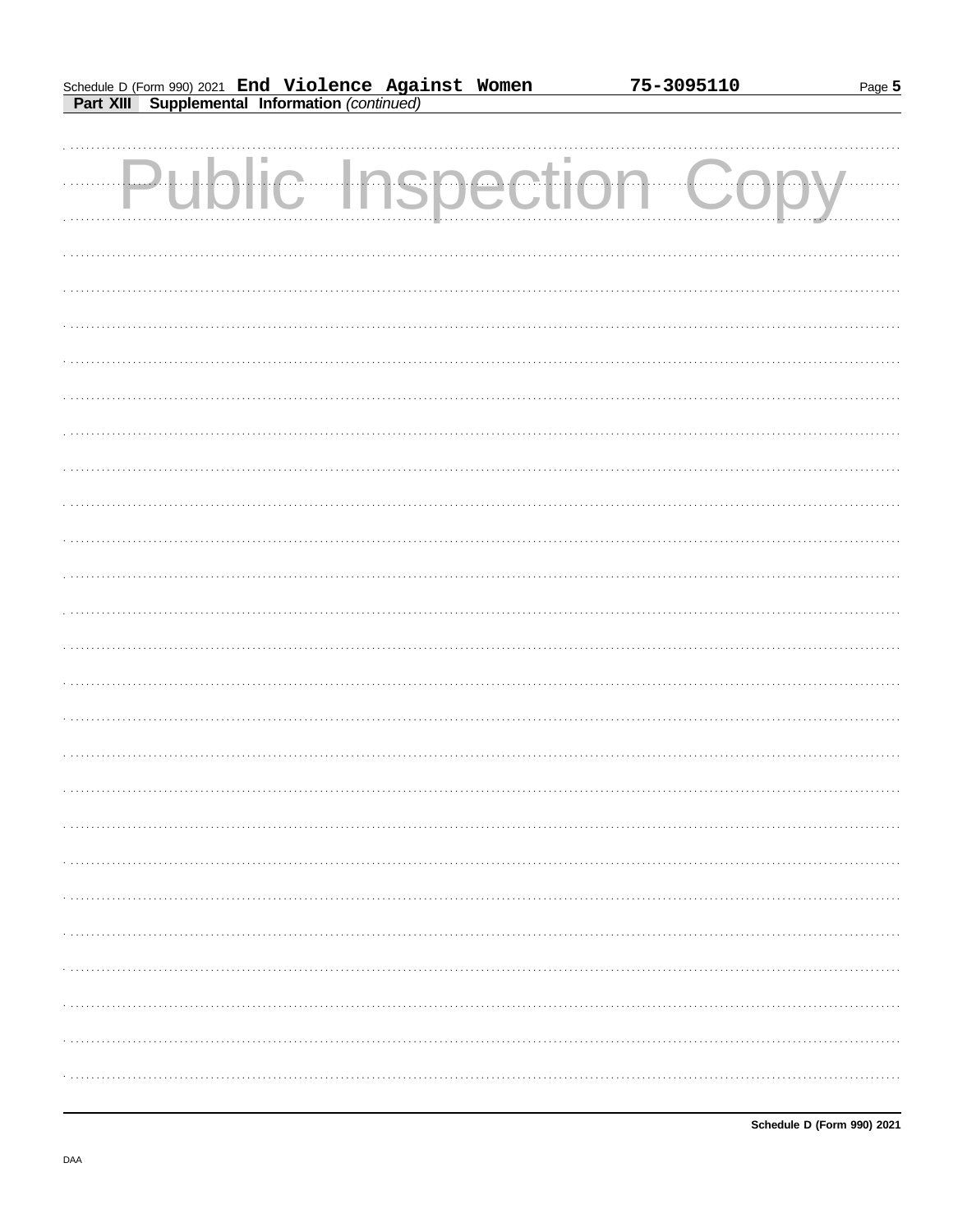| <b>SCHEDULE I</b>                                      |                                                                                                                                                                                                                                                                                                                                                 |             |                            | Grants and Other Assistance to Organizations,                                    |                    |                                  |                                          |                                | OMB No. 1545-0047                   |
|--------------------------------------------------------|-------------------------------------------------------------------------------------------------------------------------------------------------------------------------------------------------------------------------------------------------------------------------------------------------------------------------------------------------|-------------|----------------------------|----------------------------------------------------------------------------------|--------------------|----------------------------------|------------------------------------------|--------------------------------|-------------------------------------|
| (Form 990)                                             |                                                                                                                                                                                                                                                                                                                                                 |             |                            | Governments, and Individuals in the United States                                |                    |                                  |                                          |                                |                                     |
|                                                        |                                                                                                                                                                                                                                                                                                                                                 |             |                            | Complete if the organization answered "Yes" on Form 990, Part IV, line 21 or 22. |                    |                                  |                                          |                                |                                     |
| Department of the Treasury<br>Internal Revenue Service |                                                                                                                                                                                                                                                                                                                                                 |             |                            | u Attach to Form 990.<br>u Go to www.irs.gov/Form990 for the latest information. |                    |                                  |                                          |                                | <b>Open to Public</b><br>Inspection |
| Name of the organization                               | End Violence Against Women                                                                                                                                                                                                                                                                                                                      |             |                            |                                                                                  |                    |                                  |                                          | Employer identification number |                                     |
|                                                        | International<br>(EVAWI)                                                                                                                                                                                                                                                                                                                        |             |                            |                                                                                  |                    |                                  |                                          | 75-3095110                     |                                     |
| Part I                                                 | <b>General Information on Grants and Assistance</b>                                                                                                                                                                                                                                                                                             |             |                            |                                                                                  |                    |                                  |                                          |                                |                                     |
| 1.                                                     | Does the organization maintain records to substantiate the amount of the grants or assistance, the grantees' eligibility for the grants or assistance, and<br>the selection criteria used to award the grants or assistance?<br>2 Describe in Part IV the organization's procedures for monitoring the use of grant funds in the United States. |             |                            |                                                                                  |                    |                                  |                                          |                                | $\overline{X}$ Yes<br>No            |
| Part II                                                | Grants and Other Assistance to Domestic Organizations and Domestic Governments. Complete if the organization answered "Yes" on Form 990,<br>Part IV, line 21, for any recipient that received more than \$5,000. Part II can be duplicated if additional space is needed.                                                                       |             |                            |                                                                                  |                    |                                  |                                          |                                |                                     |
|                                                        | (a) Name and address of organization                                                                                                                                                                                                                                                                                                            |             | $(c)$ IRC                  | (d) Amount of cash                                                               | (e) Amount of      | (f) Method of valuation          |                                          |                                | (h) Purpose of grant                |
|                                                        | or government                                                                                                                                                                                                                                                                                                                                   | $(b)$ EIN   | section<br>(if applicable) | grant                                                                            | noncash assistance | (book, FMV, appraisal,<br>other) | (g) Description of<br>noncash assistance |                                | or assistance                       |
| (1) World Two Systems                                  |                                                                                                                                                                                                                                                                                                                                                 |             |                            |                                                                                  |                    |                                  |                                          |                                |                                     |
| PO Box 471                                             |                                                                                                                                                                                                                                                                                                                                                 |             |                            |                                                                                  |                    |                                  |                                          |                                | Virtual Practicum                   |
| Grantham                                               | NH 03753                                                                                                                                                                                                                                                                                                                                        | 26-2158791  |                            | 47,844                                                                           |                    |                                  |                                          |                                |                                     |
| (2) Zapdot, Inc.<br>36 Larrobee Street                 |                                                                                                                                                                                                                                                                                                                                                 |             |                            |                                                                                  |                    |                                  |                                          |                                | Virtual Practicum                   |
| Melrose                                                | MA 02176                                                                                                                                                                                                                                                                                                                                        | 45-5121060  |                            | 68,000                                                                           |                    |                                  |                                          |                                |                                     |
| $(3)$ EBinRA, Inc.                                     |                                                                                                                                                                                                                                                                                                                                                 |             |                            |                                                                                  |                    |                                  |                                          |                                |                                     |
| 300 Carnegie Ctr, Ste 150                              |                                                                                                                                                                                                                                                                                                                                                 |             |                            |                                                                                  |                    |                                  |                                          |                                | Seek Then Speak App                 |
| Princeton                                              | NJ 08540                                                                                                                                                                                                                                                                                                                                        | 183-1047944 |                            | 15,000                                                                           |                    |                                  |                                          |                                |                                     |
| (4)                                                    |                                                                                                                                                                                                                                                                                                                                                 |             |                            |                                                                                  |                    |                                  |                                          |                                |                                     |
|                                                        |                                                                                                                                                                                                                                                                                                                                                 |             |                            |                                                                                  |                    |                                  |                                          |                                |                                     |
| (5)                                                    |                                                                                                                                                                                                                                                                                                                                                 |             |                            |                                                                                  |                    |                                  |                                          |                                |                                     |
|                                                        |                                                                                                                                                                                                                                                                                                                                                 |             |                            |                                                                                  |                    |                                  |                                          |                                |                                     |
|                                                        |                                                                                                                                                                                                                                                                                                                                                 |             |                            |                                                                                  |                    |                                  |                                          |                                |                                     |
| (6)                                                    |                                                                                                                                                                                                                                                                                                                                                 |             |                            |                                                                                  |                    |                                  |                                          |                                |                                     |
|                                                        |                                                                                                                                                                                                                                                                                                                                                 |             |                            |                                                                                  |                    |                                  |                                          |                                |                                     |
| (7)                                                    |                                                                                                                                                                                                                                                                                                                                                 |             |                            |                                                                                  |                    |                                  |                                          |                                |                                     |
|                                                        |                                                                                                                                                                                                                                                                                                                                                 |             |                            |                                                                                  |                    |                                  |                                          |                                |                                     |
| (8)                                                    |                                                                                                                                                                                                                                                                                                                                                 |             |                            |                                                                                  |                    |                                  |                                          |                                |                                     |
|                                                        |                                                                                                                                                                                                                                                                                                                                                 |             |                            |                                                                                  |                    |                                  |                                          |                                |                                     |
| (9)                                                    |                                                                                                                                                                                                                                                                                                                                                 |             |                            |                                                                                  |                    |                                  |                                          |                                |                                     |
|                                                        |                                                                                                                                                                                                                                                                                                                                                 |             |                            |                                                                                  |                    |                                  |                                          |                                |                                     |
|                                                        |                                                                                                                                                                                                                                                                                                                                                 |             |                            |                                                                                  |                    |                                  |                                          |                                |                                     |
| 2                                                      | Enter total number of section $501(c)(3)$ and government organizations listed in the line 1 table                                                                                                                                                                                                                                               |             |                            |                                                                                  |                    |                                  |                                          | $\mathbf{u}$ 0                 |                                     |
|                                                        | Enter total number of other organizations listed in the line 1 table                                                                                                                                                                                                                                                                            |             |                            |                                                                                  |                    |                                  |                                          | u 3                            |                                     |
|                                                        | For Paperwork Reduction Act Notice, see the Instructions for Form 990.                                                                                                                                                                                                                                                                          |             |                            |                                                                                  |                    |                                  |                                          |                                | Schedule I (Form 990) (2021)        |

. u гар<br>DAA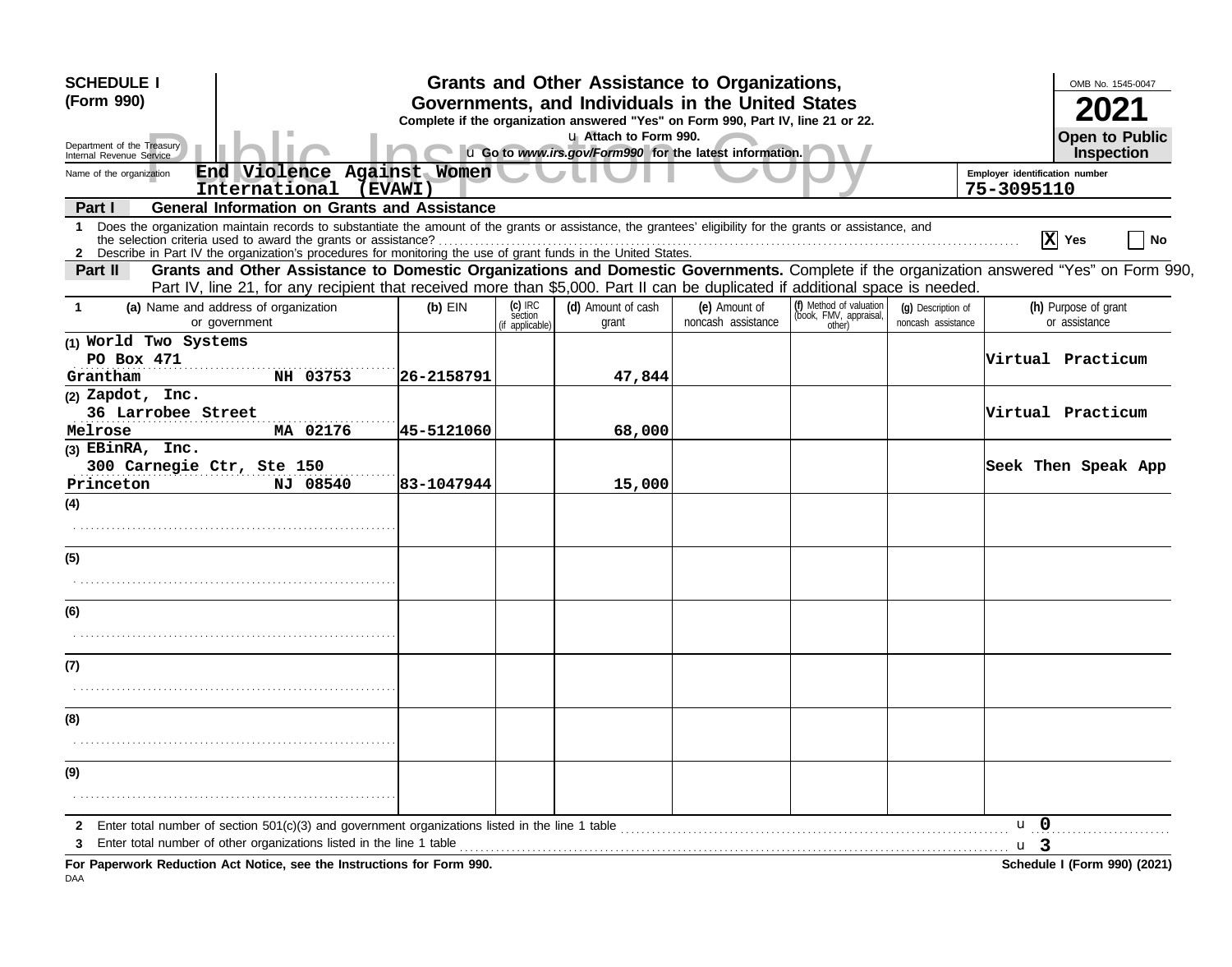Schedule I (Form 990) (2021) Page **2 End Violence Against Women 75-3095110**

|                           | Part III can be duplicated if additional space is needed.                                                                                                                                                               |                             |                             |                                     |                        |                                                                        |  |  |
|---------------------------|-------------------------------------------------------------------------------------------------------------------------------------------------------------------------------------------------------------------------|-----------------------------|-----------------------------|-------------------------------------|------------------------|------------------------------------------------------------------------|--|--|
|                           | (a) Type of grant or assistance                                                                                                                                                                                         | (b) Number of<br>recipients | (c) Amount of<br>cash grant | (d) Amount of<br>noncash assistance | FMV, appraisal, other) | (e) Method of valuation (book, $(f)$ Description of noncash assistance |  |  |
|                           |                                                                                                                                                                                                                         |                             |                             |                                     |                        |                                                                        |  |  |
| $\overline{1}$            |                                                                                                                                                                                                                         |                             |                             |                                     |                        |                                                                        |  |  |
| $\overline{\mathbf{2}}$   |                                                                                                                                                                                                                         |                             |                             |                                     |                        |                                                                        |  |  |
|                           |                                                                                                                                                                                                                         |                             |                             |                                     |                        |                                                                        |  |  |
| $\mathbf{3}$              |                                                                                                                                                                                                                         |                             |                             |                                     |                        |                                                                        |  |  |
| $\overline{4}$            |                                                                                                                                                                                                                         |                             |                             |                                     |                        |                                                                        |  |  |
| $5\phantom{.0}$           |                                                                                                                                                                                                                         |                             |                             |                                     |                        |                                                                        |  |  |
| 6                         |                                                                                                                                                                                                                         |                             |                             |                                     |                        |                                                                        |  |  |
|                           |                                                                                                                                                                                                                         |                             |                             |                                     |                        |                                                                        |  |  |
| $\overline{7}$<br>Part IV | Supplemental Information. Provide the information required in Part I, line 2; Part III, column (b); and any other additional information.                                                                               |                             |                             |                                     |                        |                                                                        |  |  |
|                           | Part I, Line 2 - Procedures for Monitoring the Use of Grant Funds<br>EVAWI will perform an effective risk assessment when considering any<br>subrecipient as a partner in a grant application. Once a subaward is made, |                             |                             |                                     |                        |                                                                        |  |  |
|                           | EVAWI will continually monitor subrecipient distributions by referencing                                                                                                                                                |                             |                             |                                     |                        |                                                                        |  |  |
|                           | the grant agreement and distributing funds according to the approved budget                                                                                                                                             |                             |                             |                                     |                        |                                                                        |  |  |
|                           | to ensure that the subrecipient has administered any pass-through funding                                                                                                                                               |                             |                             |                                     |                        |                                                                        |  |  |
|                           | in compliance with the laws, regulations, and the provisions of the award,                                                                                                                                              |                             |                             |                                     |                        |                                                                        |  |  |
|                           | and that the required performance goals are being achieved.                                                                                                                                                             |                             |                             |                                     |                        |                                                                        |  |  |
|                           |                                                                                                                                                                                                                         |                             |                             |                                     |                        |                                                                        |  |  |

**Part III Grants and Other Assistance to Domestic Individuals.** Complete if the organization answered "Yes" on Form 990, Part IV, line 22.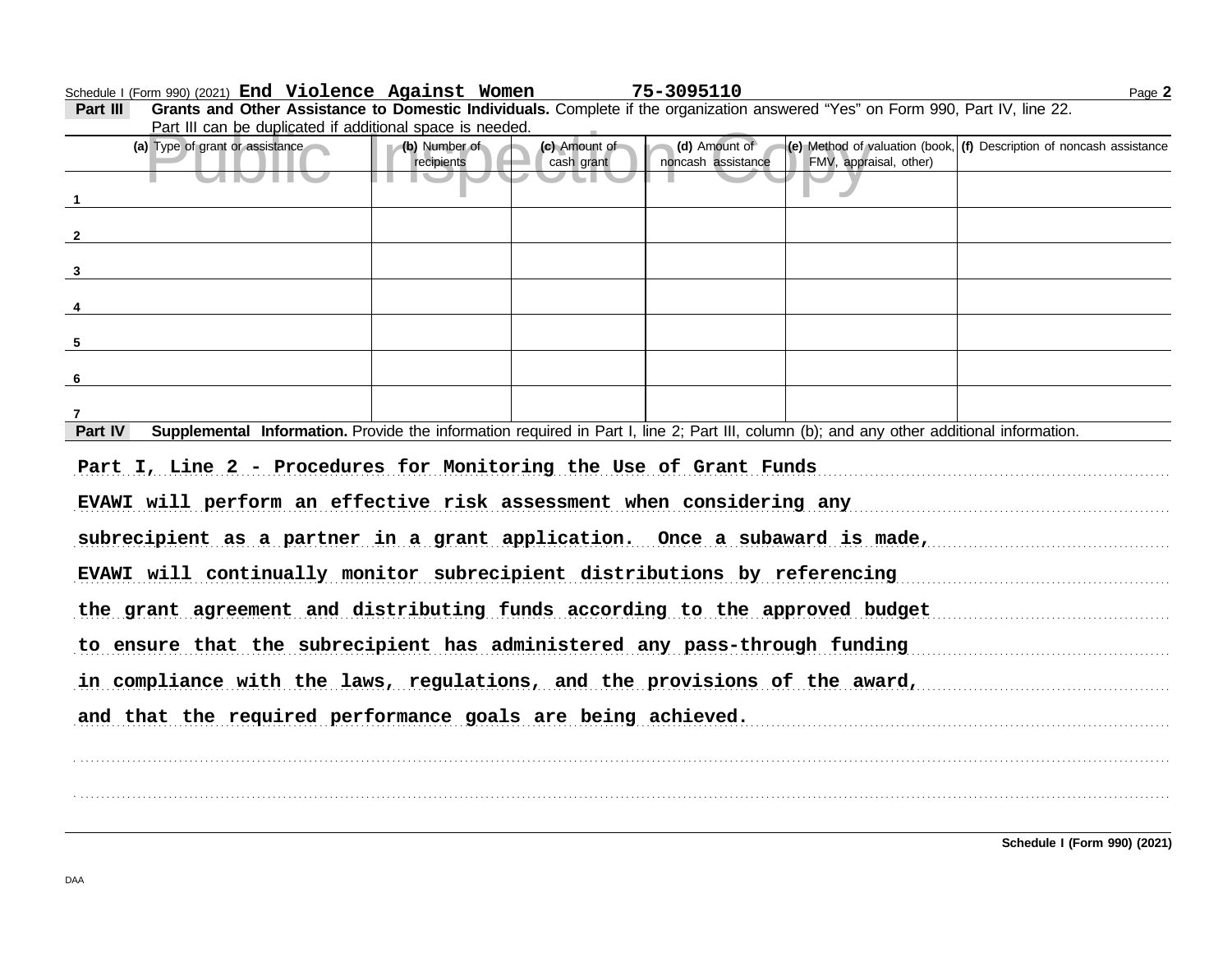|              | <b>SCHEDULE J</b>                                    |                                                                                                        | <b>Compensation Information</b>                                                                                      | OMB No. 1545-0047          |            |    |
|--------------|------------------------------------------------------|--------------------------------------------------------------------------------------------------------|----------------------------------------------------------------------------------------------------------------------|----------------------------|------------|----|
|              | (Form 990)                                           |                                                                                                        | For certain Officers, Directors, Trustees, Key Employees, and Highest                                                |                            | 2021       |    |
|              |                                                      |                                                                                                        | <b>Compensated Employees</b><br>u Complete if the organization answered "Yes" on Form 990, Part IV, line 23.         |                            |            |    |
|              | Department of the Treasury                           |                                                                                                        | u Attach to Form 990.<br>uGo to www.irs.gov/Form990 for instructions and the latest information.                     | Open to Public             | Inspection |    |
|              | Internal Revenue Service<br>Name of the organization | End Violence Against Women                                                                             | Employer identification number                                                                                       |                            |            |    |
|              |                                                      | International (EVAWI)                                                                                  | 75-3095110                                                                                                           |                            |            |    |
|              | Part I                                               | <b>Questions Regarding Compensation</b>                                                                |                                                                                                                      |                            |            |    |
|              |                                                      |                                                                                                        | 1a Check the appropriate box(es) if the organization provided any of the following to or for a person listed on Form |                            | Yes        | No |
|              |                                                      |                                                                                                        | 990, Part VII, Section A, line 1a. Complete Part III to provide any relevant information regarding these items.      |                            |            |    |
|              | First-class or charter travel                        |                                                                                                        | Housing allowance or residence for personal use                                                                      |                            |            |    |
|              | Travel for companions                                |                                                                                                        | Payments for business use of personal residence                                                                      |                            |            |    |
|              |                                                      | Tax indemnification and gross-up payments                                                              | Health or social club dues or initiation fees                                                                        |                            |            |    |
|              | Discretionary spending account                       |                                                                                                        | Personal services (such as maid, chauffeur, chef)                                                                    |                            |            |    |
|              |                                                      |                                                                                                        | <b>b</b> If any of the boxes on line 1a are checked, did the organization follow a written policy regarding payment  |                            |            |    |
|              |                                                      | or reimbursement or provision of all of the expenses described above? If "No," complete Part III to    |                                                                                                                      |                            |            |    |
|              |                                                      |                                                                                                        |                                                                                                                      | 1b                         |            |    |
| 2            |                                                      | Did the organization require substantiation prior to reimbursing or allowing expenses incurred by all  |                                                                                                                      |                            |            |    |
|              |                                                      |                                                                                                        | directors, trustees, and officers, including the CEO/Executive Director, regarding the items checked on line         |                            |            |    |
|              |                                                      |                                                                                                        |                                                                                                                      | 2                          |            |    |
|              |                                                      |                                                                                                        |                                                                                                                      |                            |            |    |
| 3            |                                                      | Indicate which, if any, of the following the organization used to establish the compensation of the    | organization's CEO/Executive Director. Check all that apply. Do not check any boxes for methods used by a            |                            |            |    |
|              |                                                      | related organization to establish compensation of the CEO/Executive Director, but explain in Part III. |                                                                                                                      |                            |            |    |
|              | Compensation committee                               |                                                                                                        | Written employment contract                                                                                          |                            |            |    |
|              |                                                      | Independent compensation consultant                                                                    | Compensation survey or study                                                                                         |                            |            |    |
|              | Form 990 of other organizations                      |                                                                                                        | ΙXΙ<br>Approval by the board or compensation committee                                                               |                            |            |    |
|              |                                                      |                                                                                                        |                                                                                                                      |                            |            |    |
| 4            | organization or a related organization:              |                                                                                                        | During the year, did any person listed on Form 990, Part VII, Section A, line 1a, with respect to the filing         |                            |            |    |
|              |                                                      | a Receive a severance payment or change-of-control payment?                                            |                                                                                                                      | 4a                         |            | X  |
|              |                                                      |                                                                                                        |                                                                                                                      | 4b                         |            | X  |
|              |                                                      |                                                                                                        |                                                                                                                      | 4c                         |            | X  |
|              |                                                      |                                                                                                        | If "Yes" to any of lines 4a-c, list the persons and provide the applicable amounts for each item in Part III.        |                            |            |    |
|              |                                                      | Only section 501(c)(3), 501(c)(4), and 501(c)(29) organizations must complete lines 5-9.               |                                                                                                                      |                            |            |    |
| 5            |                                                      | For persons listed on Form 990, Part VII, Section A, line 1a, did the organization pay or accrue any   |                                                                                                                      |                            |            |    |
|              |                                                      | compensation contingent on the revenues of:                                                            |                                                                                                                      |                            |            |    |
|              | a The organization?                                  |                                                                                                        |                                                                                                                      | 5a                         |            | X  |
|              |                                                      |                                                                                                        |                                                                                                                      | 5b                         |            | X  |
|              |                                                      | If "Yes" on line 5a or 5b, describe in Part III.                                                       |                                                                                                                      |                            |            |    |
| 6            |                                                      | For persons listed on Form 990, Part VII, Section A, line 1a, did the organization pay or accrue any   |                                                                                                                      |                            |            |    |
|              |                                                      | compensation contingent on the net earnings of:                                                        |                                                                                                                      |                            |            |    |
|              | a The organization?                                  |                                                                                                        |                                                                                                                      | 6a                         |            | X  |
|              |                                                      |                                                                                                        |                                                                                                                      | 6b                         |            | X  |
|              |                                                      | If "Yes" on line 6a or 6b, describe in Part III.                                                       |                                                                                                                      |                            |            |    |
| $\mathbf{7}$ |                                                      |                                                                                                        | For persons listed on Form 990, Part VII, Section A, line 1a, did the organization provide any nonfixed              |                            |            |    |
|              |                                                      |                                                                                                        |                                                                                                                      | 7                          |            | X  |
| 8            |                                                      |                                                                                                        | Were any amounts reported on Form 990, Part VII, paid or accrued pursuant to a contract that was subject             |                            |            |    |
|              |                                                      | to the initial contract exception described in Regulations section 53.4958-4(a)(3)? If "Yes," describe |                                                                                                                      | 8                          |            | X  |
|              |                                                      |                                                                                                        |                                                                                                                      |                            |            |    |
| 9            |                                                      |                                                                                                        | If "Yes" on line 8, did the organization also follow the rebuttable presumption procedure described in               |                            |            |    |
|              | Regulations section 53.4958-6(c)?                    |                                                                                                        |                                                                                                                      | 9                          |            |    |
|              |                                                      | For Paperwork Reduction Act Notice, see the Instructions for Form 990.                                 |                                                                                                                      | Schedule J (Form 990) 2021 |            |    |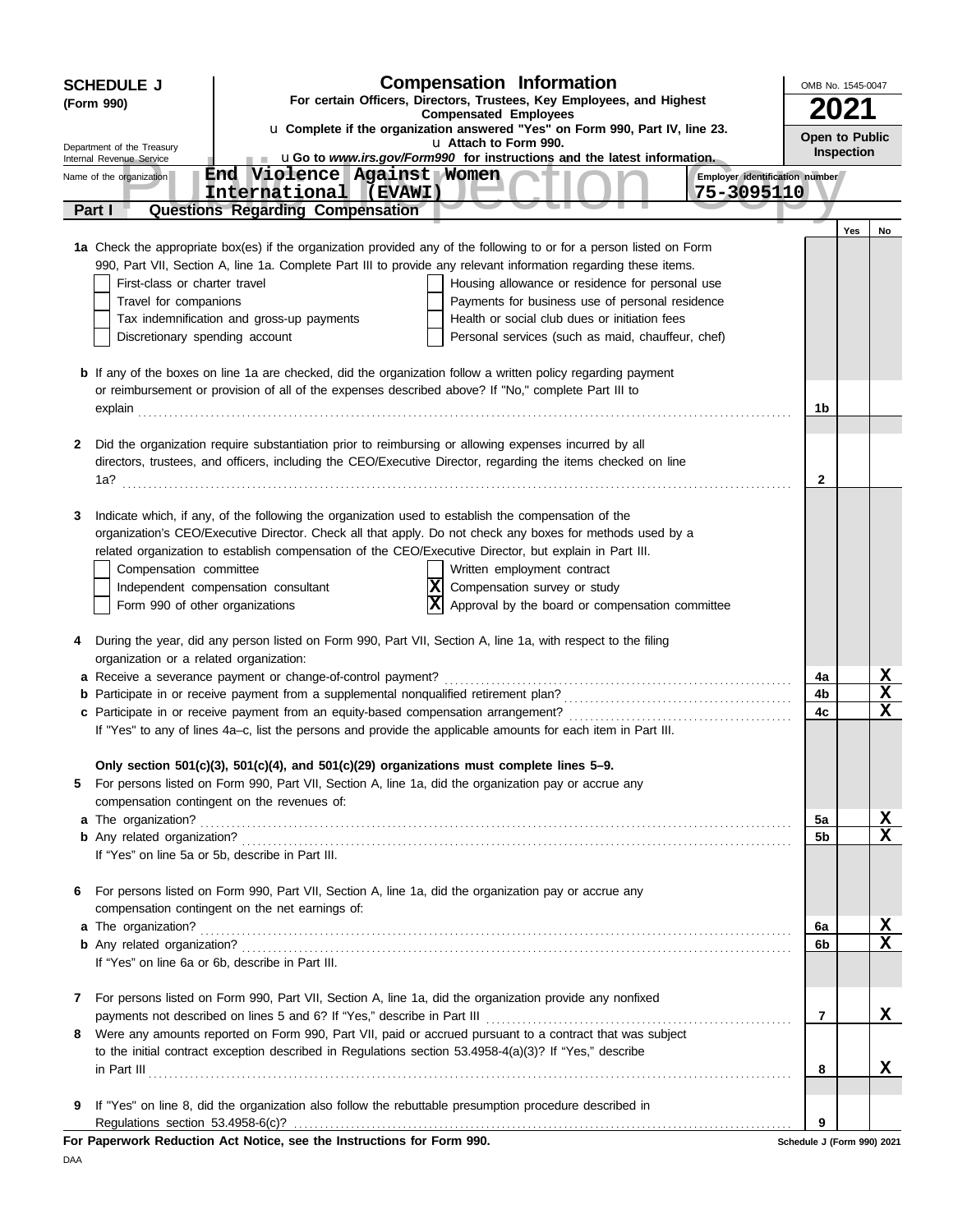#### End Violence Against Women Schedule J (Form 990) 2021

75-3095110

#### Page  $2$

Officers, Directors, Trustees, Key Employees, and Highest Compensated Employees. Use duplicate copies if additional space is needed. Part II

For each individual whose compensation must be reported on Schedule J, report compensation from the organization on row (i) and from related organizations, described in the instructions, on row (ii). Do not list any individuals that aren't listed on Form 990, Part VII.<br>Note: The sum of columns (B)(i)-(iii) for each listed individual must equal the total amount of Form 990, Part VII, Section A

| ٠                  |      |                          |                                        | (B) Breakdown of W-2 and/or 1099-MISC and/or 1099-NEC compensation | (C) Retirement and             | (D) Nontaxable | (E) Total of columns | (F) Compensation                                           |
|--------------------|------|--------------------------|----------------------------------------|--------------------------------------------------------------------|--------------------------------|----------------|----------------------|------------------------------------------------------------|
| (A) Name and Title |      | (i) Base<br>compensation | (ii) Bonus & incentive<br>compensation | (iii) Other<br>reportable<br>compensation                          | other deferred<br>compensation | benefits       | $(B)(i)$ - $(D)$     | in column (B) reported<br>as deferred on prior<br>Form 990 |
| Joanne Archambault | (i)  | 145,000                  | <sub>0</sub>                           | 9,960                                                              | 6,198                          | $\Omega$       | 161,158              | $\mathbf 0$                                                |
| 1 CEO              | (ii) | $\overline{0}$           | 0                                      | O                                                                  | 0                              | 0              | 0                    | 0                                                          |
|                    | (i)  |                          |                                        |                                                                    |                                |                |                      |                                                            |
|                    |      |                          |                                        |                                                                    |                                |                |                      |                                                            |
|                    | (i)  |                          |                                        |                                                                    |                                |                |                      |                                                            |
|                    | (i)  |                          |                                        |                                                                    |                                |                |                      |                                                            |
|                    |      |                          |                                        |                                                                    |                                |                |                      |                                                            |
|                    | (i)  |                          |                                        |                                                                    |                                |                |                      |                                                            |
| 5                  |      |                          |                                        |                                                                    |                                |                |                      |                                                            |
|                    | (i)  |                          |                                        |                                                                    |                                |                |                      |                                                            |
| 6                  |      |                          |                                        |                                                                    |                                |                |                      |                                                            |
| $\overline{7}$     | (i)  |                          |                                        |                                                                    |                                |                |                      |                                                            |
|                    | (i)  |                          |                                        |                                                                    |                                |                |                      |                                                            |
| 8                  |      |                          |                                        |                                                                    |                                |                |                      |                                                            |
|                    | (i)  |                          |                                        |                                                                    |                                |                |                      |                                                            |
| 9                  |      |                          |                                        |                                                                    |                                |                |                      |                                                            |
|                    | (i)  |                          |                                        |                                                                    |                                |                |                      |                                                            |
| 10                 | (ii) |                          |                                        |                                                                    |                                |                |                      |                                                            |
| 11                 | (i)  |                          |                                        |                                                                    |                                |                |                      |                                                            |
|                    | (i)  |                          |                                        |                                                                    |                                |                |                      |                                                            |
| 12                 | (ii) |                          |                                        |                                                                    |                                |                |                      |                                                            |
|                    | (i)  |                          |                                        |                                                                    |                                |                |                      |                                                            |
| 13                 |      |                          |                                        |                                                                    |                                |                |                      |                                                            |
| 14                 | (i)  |                          |                                        |                                                                    |                                |                |                      |                                                            |
|                    | (i)  |                          |                                        |                                                                    |                                |                |                      |                                                            |
| 15                 |      |                          |                                        |                                                                    |                                |                |                      |                                                            |
| 16                 | (i)  |                          |                                        |                                                                    |                                |                |                      |                                                            |
|                    |      |                          |                                        |                                                                    |                                |                |                      |                                                            |

Schedule J (Form 990) 2021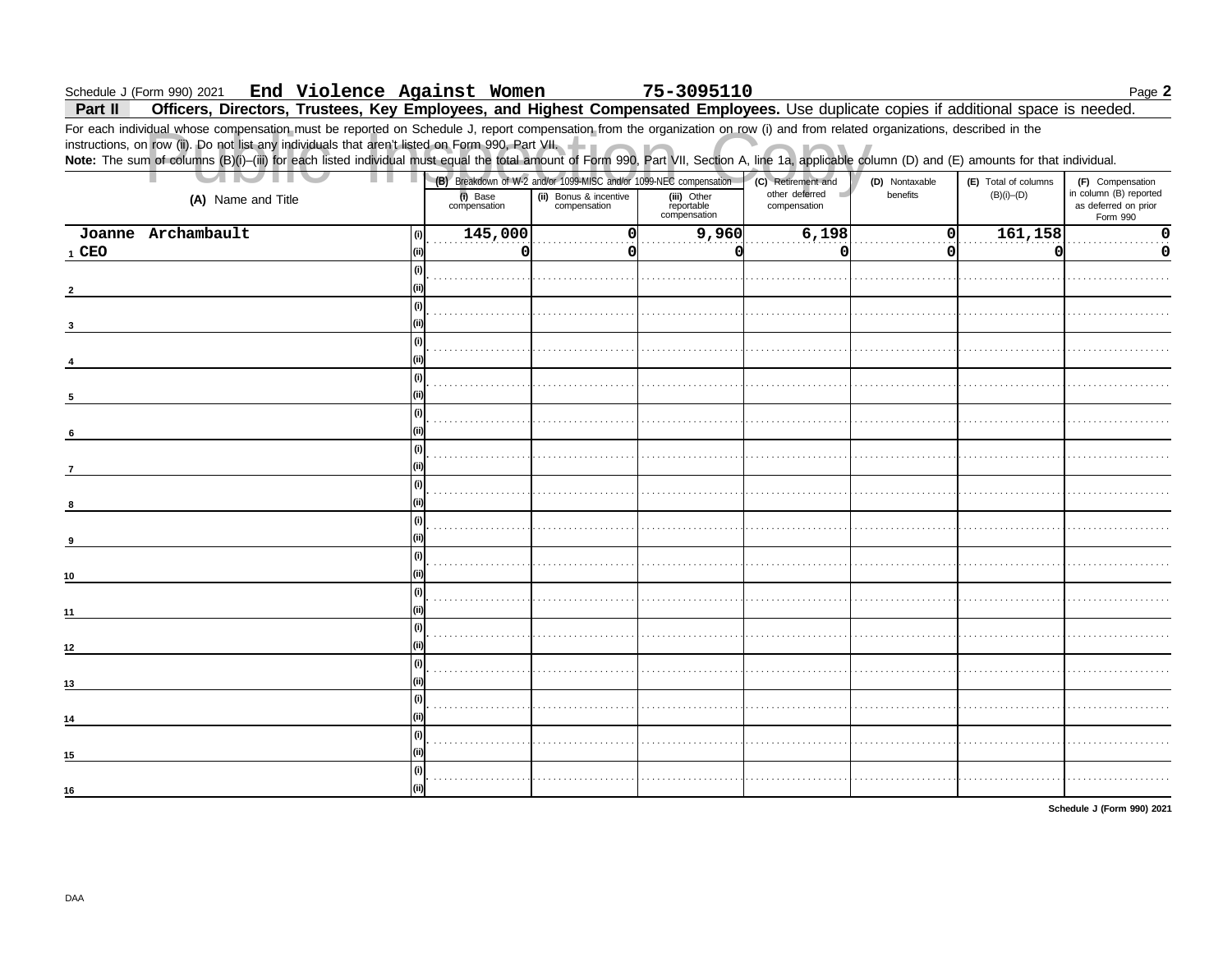| Schedule J (Form 990) 2021 End Violence Against Women |  | 75-3095110 | Page $3$                                                                                                                                                                   |
|-------------------------------------------------------|--|------------|----------------------------------------------------------------------------------------------------------------------------------------------------------------------------|
| Supplemental Information<br>Part III                  |  |            |                                                                                                                                                                            |
|                                                       |  |            | Provide the information, explanation, or descriptions required for Part I, lines 1a, 1b, 3, 4a, 4b, 4c, 5a, 5b, 6a, 6b, 7, and 8, and for Part II. Also complete this part |
| for any additional information.                       |  |            |                                                                                                                                                                            |
|                                                       |  |            |                                                                                                                                                                            |
|                                                       |  |            |                                                                                                                                                                            |
|                                                       |  |            |                                                                                                                                                                            |
|                                                       |  |            |                                                                                                                                                                            |
|                                                       |  |            |                                                                                                                                                                            |
|                                                       |  |            |                                                                                                                                                                            |
|                                                       |  |            |                                                                                                                                                                            |
|                                                       |  |            |                                                                                                                                                                            |
|                                                       |  |            |                                                                                                                                                                            |
|                                                       |  |            |                                                                                                                                                                            |
|                                                       |  |            |                                                                                                                                                                            |
|                                                       |  |            |                                                                                                                                                                            |
|                                                       |  |            |                                                                                                                                                                            |
|                                                       |  |            |                                                                                                                                                                            |
|                                                       |  |            |                                                                                                                                                                            |
|                                                       |  |            |                                                                                                                                                                            |
|                                                       |  |            |                                                                                                                                                                            |
|                                                       |  |            |                                                                                                                                                                            |
|                                                       |  |            | Schedule J (Form 990) 2021                                                                                                                                                 |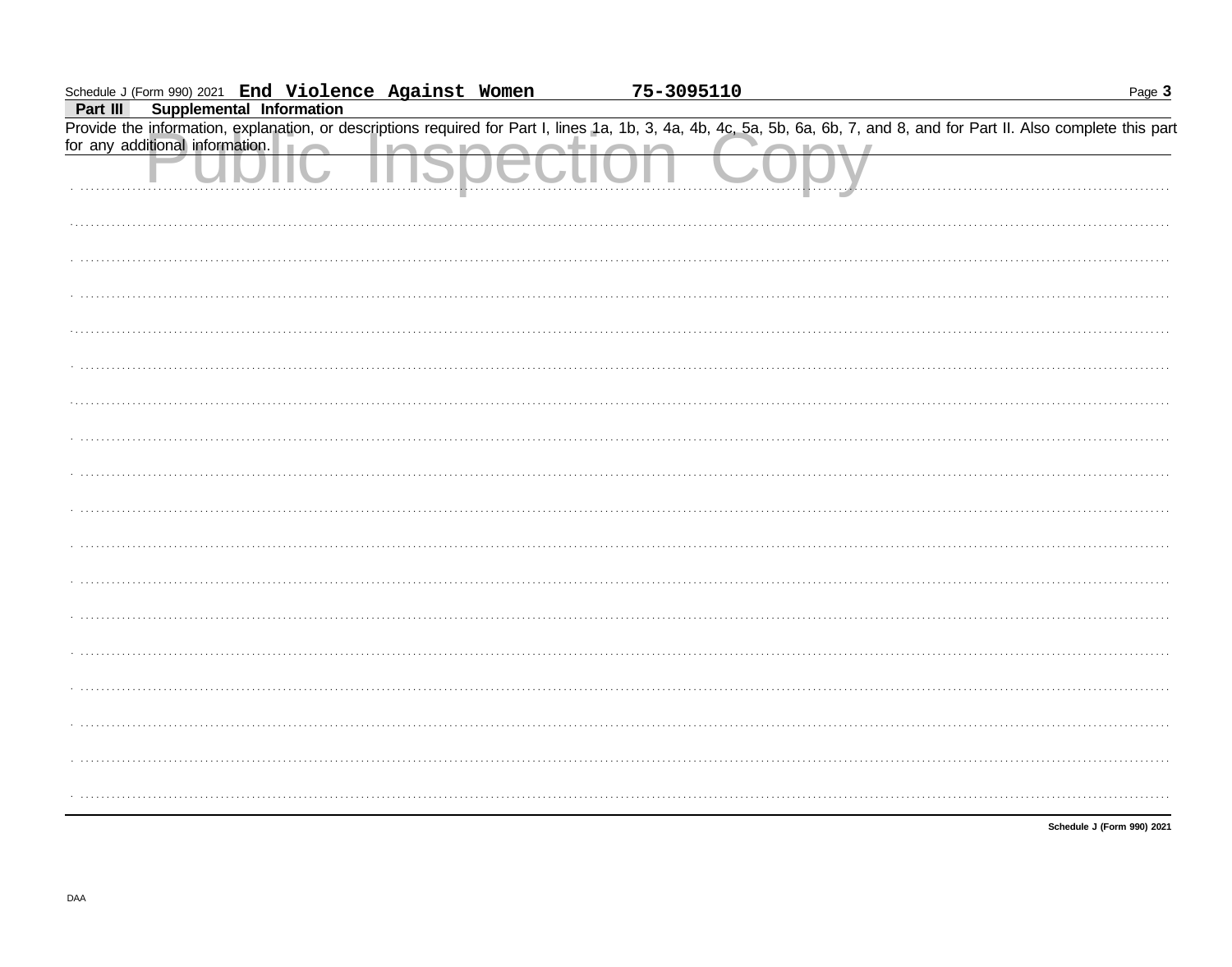| <b>SCHEDULE O</b>                                                                                                                                    | Supplemental Information to Form 990 or 990-EZ                                                  | OMB No. 1545-0047                                   |                                            |  |  |
|------------------------------------------------------------------------------------------------------------------------------------------------------|-------------------------------------------------------------------------------------------------|-----------------------------------------------------|--------------------------------------------|--|--|
| (Form 990)<br>Complete to provide information for responses to specific questions on<br>Form 990 or 990-EZ or to provide any additional information. |                                                                                                 |                                                     |                                            |  |  |
| Department of the Treasury<br>Internal Revenue Service                                                                                               | u Attach to Form 990 or Form 990-EZ.<br>u Go to www.irs.gov/Form990 for the latest information. |                                                     | <b>Open to Public</b><br><b>Inspection</b> |  |  |
| Name of the organization End                                                                                                                         | <b>Against Women</b><br>Violence<br>International<br><b>EVAWI)</b>                              | <b>Employer identification number</b><br>75-3095110 |                                            |  |  |

Form 990 - Organization's Mission (1998) (1999) - Contractor State of Mission (1998) - Contractor State Organization (1998) - Contractor State Organization (1998) - Contractor State Organization (1999) - Contractor State O

End Violence Against Women International (EVAWI) inspires and educates those who respond to gender-based violence, equipping them with the knowledge and tools they need to support victims and hold perpetrators accountable. We promote victim-centered multi-disciplinary collaboration, which strengthens the response of the criminal justice system, other professionals, allies, and the general public - making communities safer.

. . . . . . . . . . . . . . . . . . . . . . . . . . . . . . . . . . . . . . . . . . . . . . . . . . . . . . . . . . . . . . . . . . . . . . . . . . . . . . . . . . . . . . . . . . . . . . . . . . . . . . . . . . . . . . . . . . . . . . . . . . . . . . . . . . . . . . . . . . . . . . . . . . . . . . . . . . . . . . . . .

Form 990, Part III, Line 4c - Third Accomplishment

In 2021, EVAWI completed a 3-year grant awarded in 2018, by the US Department of Justice, Office on Violence Against Women, to provide technical assistance and support through online and web-based training materials and resources to improve the criminal justice response to sexual assault. Our OnLine Training Institute (OLTI) now includes 19 comprehensive modules on topics ranging from the Preliminary Investigation, and Law & Investigative Strategy, to Effective Victim Interviewing, Report Writing, and DNA Analysis. Throughout the course of the year, professionals completed 6,052 OLTI modules, representing 53,156 training hours. Another 519 professionals attended our 5 live webinars in 2021, and 1,913 watched recordings of past webinars, for a combined total of 3,550 training hours. EVAWI also responded to 946 requests for technical assistance or other information. Altogether, EVAWI provided 259,338 hours of training and support in 2021.

. . . . . . . . . . . . . . . . . . . . . . . . . . . . . . . . . . . . . . . . . . . . . . . . . . . . . . . . . . . . . . . . . . . . . . . . . . . . . . . . . . . . . . . . . . . . . . . . . . . . . . . . . . . . . . . . . . . . . . . . . . . . . . . . . . . . . . . . . . . . . . . . . . . . . . . . . . . . . . . . .

Form 990, Part III, Line 4d - All Other Accomplishments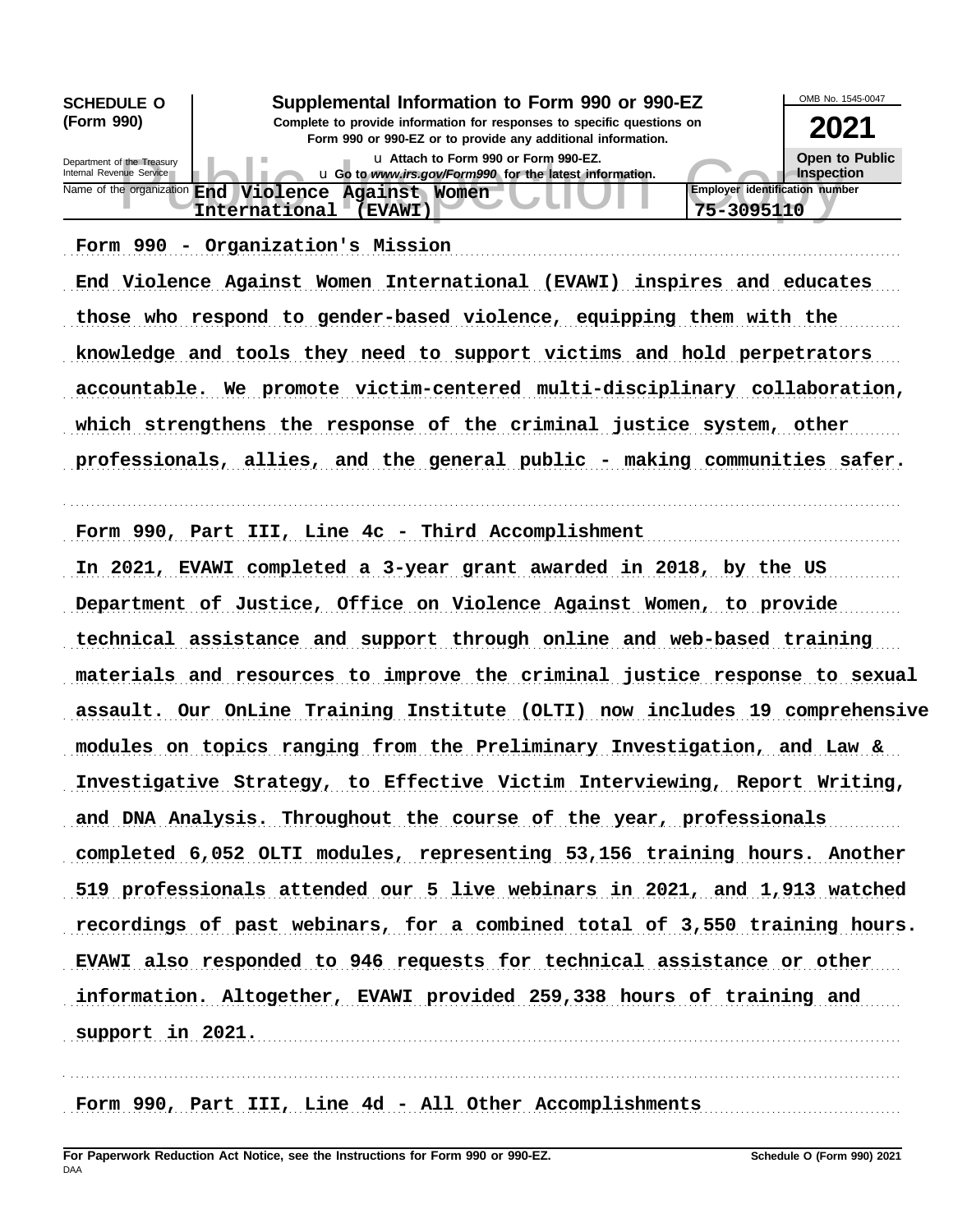| Schedule O (Form 990) 2021          | Page                                  |
|-------------------------------------|---------------------------------------|
| Name of the organization            | <b>Employer identification number</b> |
| Aqainst<br>End<br>Violence<br>Women | 75-3095110                            |

Start by Believing (SBB) is a global campaign designed to transform the way society responds to sexual assault because negative responses worsen the trauma and create an environment where perpetrators face no consequences. In 2021, Start by Believing received grants from the Sorenson Legacy Foundation and the Williamsen Family Foundation to provide hands-on assistance to launch and sustain campaigns that spread the message, "We believe and support survivors."

SBB is dedicated to changing the way society responds to victims of sexual assault to make it easier and safer to seek help. EVAWI helped numerous communities launch their own start by believing campaigns. At this point, we are aware of approximately 644 SBB campaigns throughout the US and abroad.

In 2021, EVAWI was awarded a grant from the American Bar Endowment to partner with a technology firm to create Seek Then Speak, a self-guided online interviewing tool that can be accessed from any digital device, for sexual assault survivors to gather information and report their sexual assault to law enforcement if and when they choose.

Form 990, Part VI, Line 11b - Organization's Process to Review Form 990 A draft of the 990 is provided to the CEO, the Financial Manager, and the Board Treasurer who review the form, schedules and related attachments. Any comments or questions are addressed with the preparer. Once the CEO and Treasurer approve the 990, the 990 is provided to the Board of Directors for approval. Once approved, the CEO signs Form 8879-EO authorizing the preparer to efile the return. 

Page 1 of 4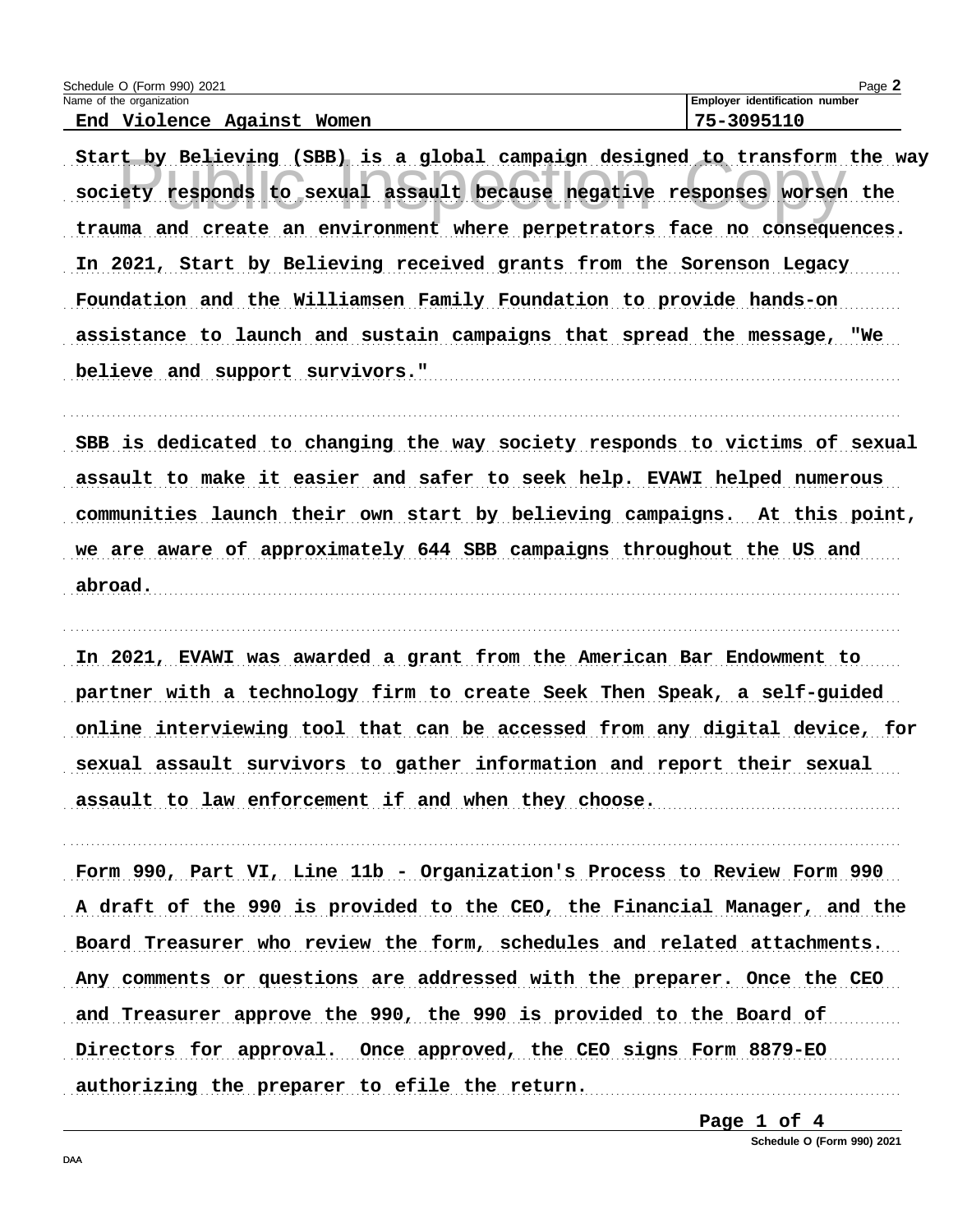End Violence Against Women

Page 2

75-3095110

Part VI, Line 12c -Enforcement of Conflicts Policy Form  $990$ , All Staff, Directors and Officers complete a conflict or duality of interest disclosure form annually. All disclosures were completed in November of 2021 and the forms were reviewed by the Board President and the CEO. If applicable, the Board President and CEO work to resolve any actual or potential conflicts. In the absence of resolution, the Board President would refer the matter to the Executive Committee and depending on the outcome, the full Board of Directors. There were no unresolved conflicts of interest identified in 2021 or 2022 to date.

Form 990, Part VI, Line 15a - Compensation Process for Top Official The Financial Review Committee establishes the compensation of our Chief Executive Officer (CEO). To establish executive compensation, the Financial Review Committee uses comparable data generated by GuideStar and Charity Navigator's Formula for Non-Profit Organizations as well as several other resources. Charity Navigator is a well-known research organization that surveys non-profit organizations across the country and creates a standard for the industry. The formula for CEO compensation is based on several factors, including geographic region, size, and mission of the organization, as well as annual revenues and performance. In 2016, Charity Navigator began defining the size of a non-profit by expenses, rather than income. Based on income, we were previously defined as a medium size non-profit. Utilizing the expense standard, EVAWI is now classified as a small non-profit since our expenses are less than \$3.5 million.

Page 2 of 4

Schedule O (Form 990) 2021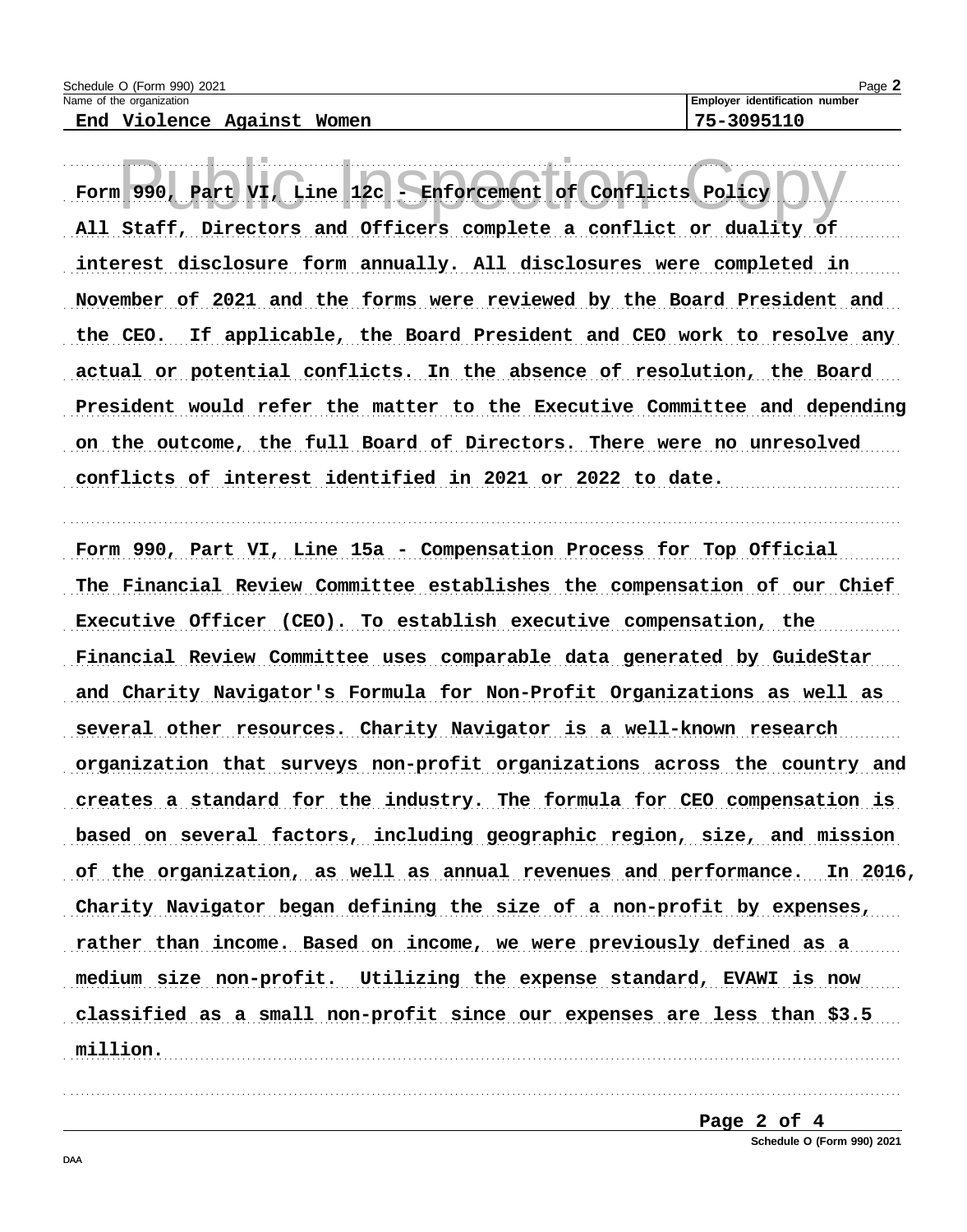| Schedule O (Form 990) 2021 | Page 2                                |
|----------------------------|---------------------------------------|
| Name of the organization   | <b>Employer identification number</b> |
| End Violence Against Women | 75-3095110                            |

When a change in executive compensation is under consideration, the Financial Committee makes a recommendation to the Board of Directors based on researching GuideStar and CEO Compensation for national organizations engaging in similar work as well as the Charity Navigator formula and other factors such as performance. The Board of Directors votes to approve or reject the recommendation. The Minutes for the Board meeting are filed in accordance with EVAWI's bylaws, documenting deliberations and the basis for a decision. Although we had been following these procedures since our CEO and founder first received compensation, to ensure compliance, Policy No. 25, Executive Compensation was approved by the Board of Directors on February 19, 2020, and last updated September 20, 2021.

Form 990, Part VI, Line 15b - Compensation Process for Officers The CEO is the only paid officer or key employee. See 990, Part VI, Line  $15A.$ 

Form 990, Part VI, Line 19 - Governing Documents Disclosure Explanation In 2020 and early 2021, the CEO and Management staff reviewed the entire Financial Policy manual. In 2021, four new personnel policies were written, and two personnel policies were updated. Three financial policies were also updated. All new and updated policies were approved by the Board of Directors. In addition, the Financial Review Committee reviews our entire Financial Policy Manual every three years. The Committee last reviewed all 47 financial policies in 2021. The next review will be completed in 2024. The Executive Committee reviews the Personnel Manual every three years as well. In 2019, the Executive Committee

Page 3 of 4